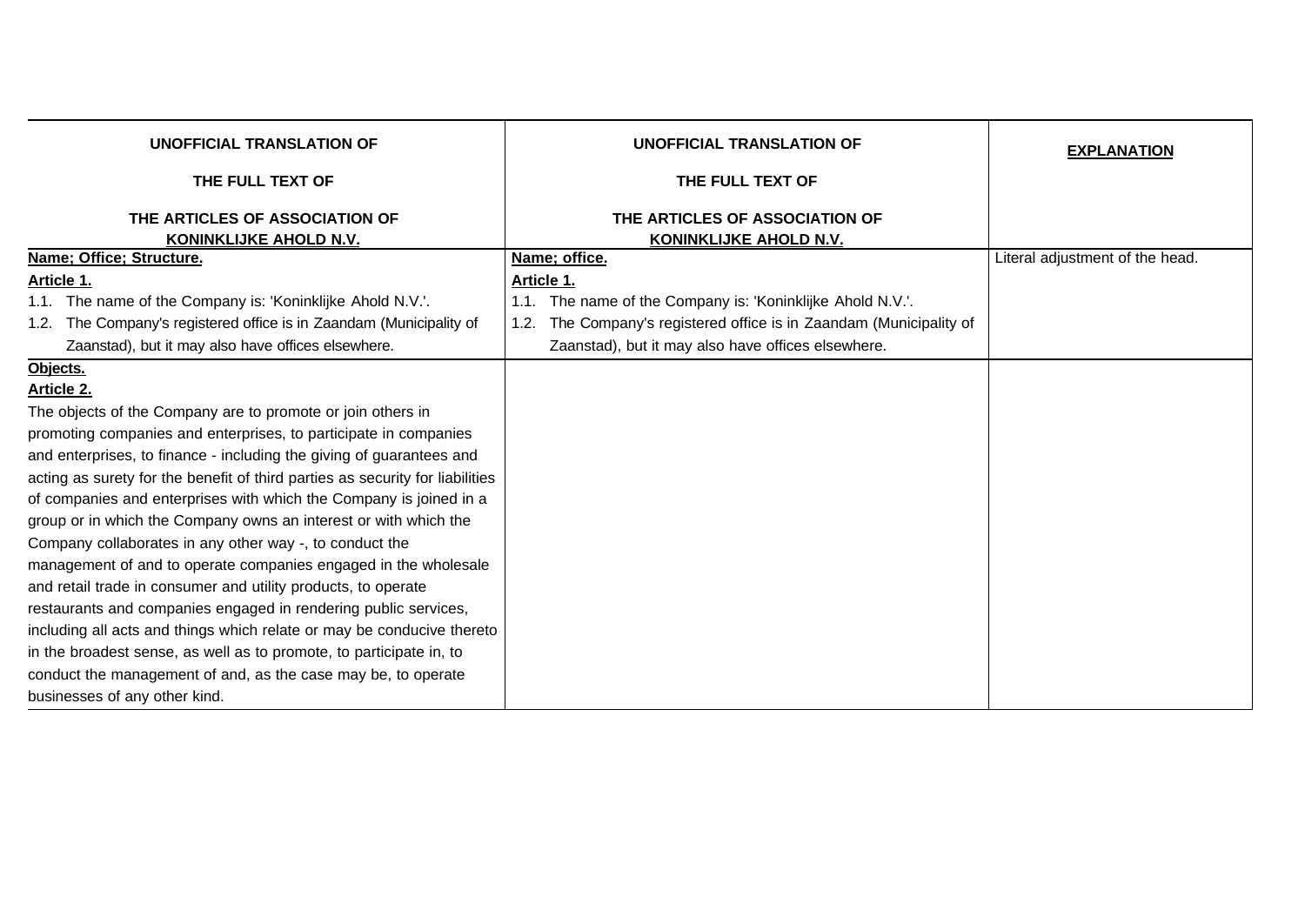| Duration.  |                                                               |            |    |                                                                 |                                          |
|------------|---------------------------------------------------------------|------------|----|-----------------------------------------------------------------|------------------------------------------|
| Article 3. |                                                               |            |    |                                                                 |                                          |
|            | The Company has been formed for an indefinite period of time. |            |    |                                                                 |                                          |
| Capital.   |                                                               | Capital.   |    |                                                                 |                                          |
| Article 4. |                                                               | Article 4. |    |                                                                 |                                          |
| 4.1.       | The authorised capital of the Company amounts to eight        | 4.1.       |    | The authorised capital of the Company amounts to one billion    | The authorised capital is increased      |
|            | hundred million euro (EUR 800,000,000), consisting of:        |            |    | two hundred fifty million euro (EUR 1,250,000,000),             | up to euro 1,250,000,000 in              |
|            | Eight hundred thousand (800,000) shares of                    |            |    | consisting of:                                                  | connection with the issuance of          |
|            | cumulative preferred stock of five hundred euro               |            | a. | one million two hundred fifty thousand (1,250,000)              | (rights on) common shares. The           |
|            | (EUR 500) each;                                               |            |    | shares of cumulative preferred stock of five hundred            | nominal amount of the total amount       |
|            | Four hundred million (400,000,000) shares of                  |            |    | euro (EUR 500) each;                                            | of cumulative preferred shares must      |
|            | cumulative preferred funding stock of twenty-five euro        |            | b. | five hundred million (500,000,000) shares of                    | be fifty percent of the total authorised |
|            | cents (EUR 0.25) each, subdivided into eight (8)              |            |    | cumulative preferred funding stock of twenty-five euro          | capital. Consequently the number of      |
|            | series numbered FP1 up to and including FP8, of               |            |    | cents (EUR 0.25) each, subdivided into:                         | cumulative preferred shares is           |
|            | fourteen million six hundred and twenty-five thousand         |            |    | one (1) series numbered FP1 of twenty-four                      | increased up to 1,250,000. The           |
|            | (14,625,000) shares of cumulative preferred funding           |            |    | million (24,000,000) shares of cumulative                       | breakdown in series of the shares of     |
|            | stock each, one (1) series numbered FP9 of three              |            |    | preferred funding stock each;                                   | cumulative preferred funding stock is    |
|            | million (3,000,000) shares of cumulative preferred            |            |    | one (1) series numbered FP2 of thirty million<br>$\blacksquare$ | connected with the conversion stated     |
|            | funding stock, two (2) series numbered FP10 and               |            |    | (30,000,000) shares of cumulative preferred                     | in the end of the deed (each investor    |
|            | FP11 of twelve million (12,000,000) shares of                 |            |    | funding stock each;                                             | his own series). Furthermore, the        |
|            | cumulative preferred funding stock each and sixty-four        |            |    | one (1) series numbered FP3 of three million                    | number of cumulative preferred           |
|            | (64) series numbered FP12 up to and including FP75            |            |    | (3,000,000) shares of cumulative preferred                      | funding stock has been increased to      |
|            | of four million (4,000,000) cumulative preferred              |            |    | funding stock each;                                             | 500,000,000.                             |
|            | funding stock each; and                                       |            |    | one (1) series numbered FP4 of four million                     |                                          |
|            | One billion two hundred million (1,200,000,000)               |            |    | five hundred thousand (4,500,000) shares of                     |                                          |
|            | shares of common stock of twenty-five euro cents              |            |    | cumulative preferred funding stock each;                        |                                          |
|            | (EUR 0.25) each.                                              |            |    | one (1) series numbered FP5 of thirteen                         |                                          |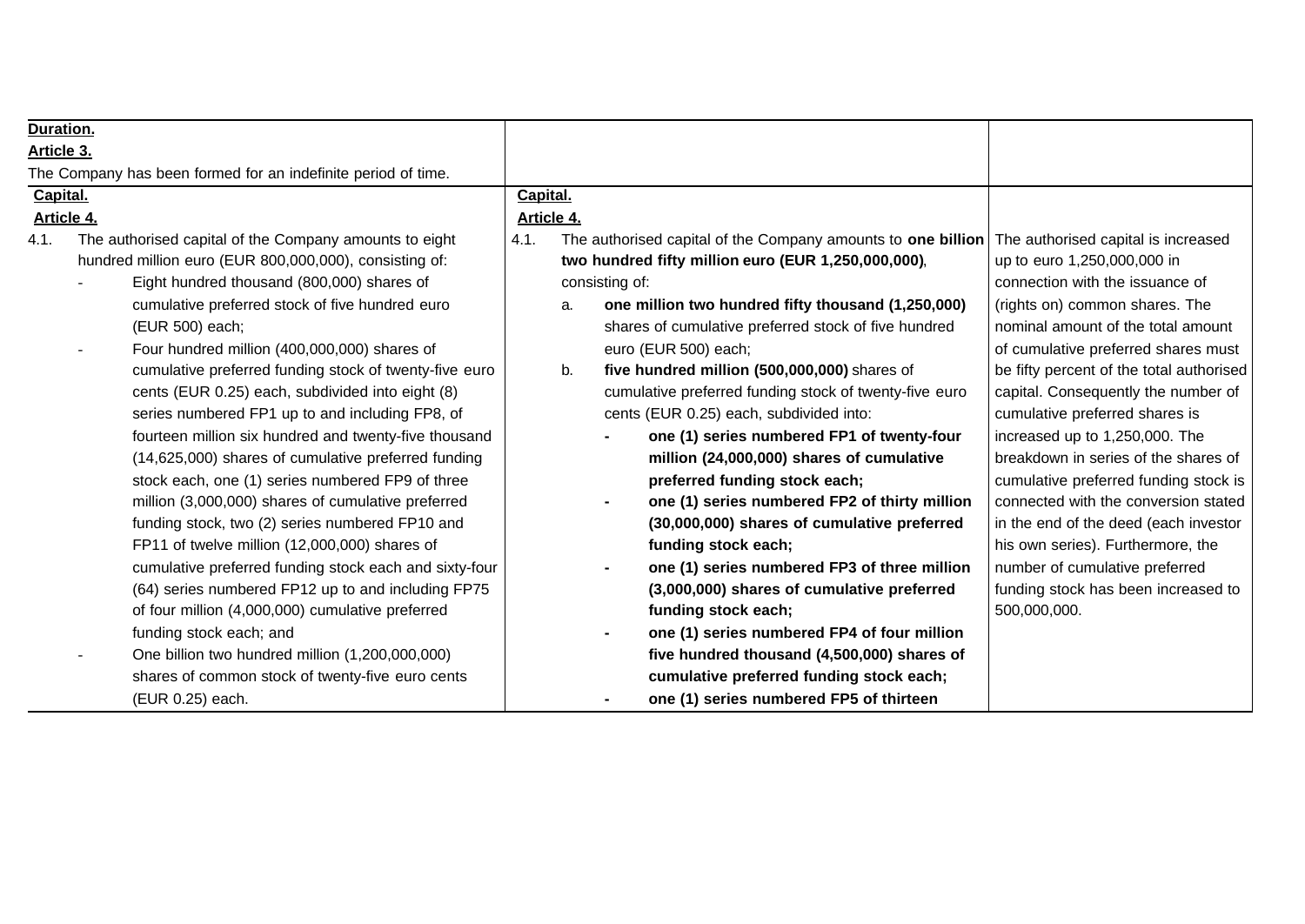| 4.2. | Where these Articles of Association refer to shares and      | million five hundred thousand (13,500,000)                     |  |
|------|--------------------------------------------------------------|----------------------------------------------------------------|--|
|      | stockholders respectively, this shall mean the shares of     | shares of cumulative preferred funding stock                   |  |
|      | cumulative preferred funding stock, as well as the shares of | each;                                                          |  |
|      | cumulative preferred funding stock (hereinafter: funding     | one (1) series numbered FP6 of nine million                    |  |
|      | preferred stock) as well as the shares of common stock and   | (9,000,000) shares of cumulative preferred                     |  |
|      | the holders of such shares, unless the contrary is expressly | funding stock each;                                            |  |
|      | stated. Each of the series of funding preferred stock        | one (1) series numbered FP7 of twenty-four                     |  |
|      | constitutes a separate class of shares.                      | million nine hundred thousand (24,900,000)                     |  |
|      |                                                              | shares of cumulative preferred funding stock                   |  |
|      |                                                              | each;                                                          |  |
|      |                                                              | one (1) series numbered FP8 of three million                   |  |
|      |                                                              | one hundred eighty thousand (3,180,000)                        |  |
|      |                                                              | shares of cumulative preferred funding stock                   |  |
|      |                                                              | each;                                                          |  |
|      |                                                              | one (1) series numbered FP9 of one million                     |  |
|      |                                                              | nine hundred fifty thousand (1,950,000)                        |  |
|      |                                                              | shares of cumulative preferred funding stock                   |  |
|      |                                                              | each;                                                          |  |
|      |                                                              | one (1) series numbered FP10 of nine hundred                   |  |
|      |                                                              | sixty thousand (960,000) shares of cumulative                  |  |
|      |                                                              | preferred funding stock each;                                  |  |
|      |                                                              | one (1) series numbered FP11 of four million<br>$\blacksquare$ |  |
|      |                                                              | fifty thousand (4,050,000) shares of                           |  |
|      |                                                              | cumulative preferred funding stock each;                       |  |
|      |                                                              | one (1) series numbered FP12 of nine hundred<br>$\blacksquare$ |  |
|      |                                                              | sixty thousand (960,000) shares of cumulative                  |  |
|      |                                                              | preferred funding stock each;                                  |  |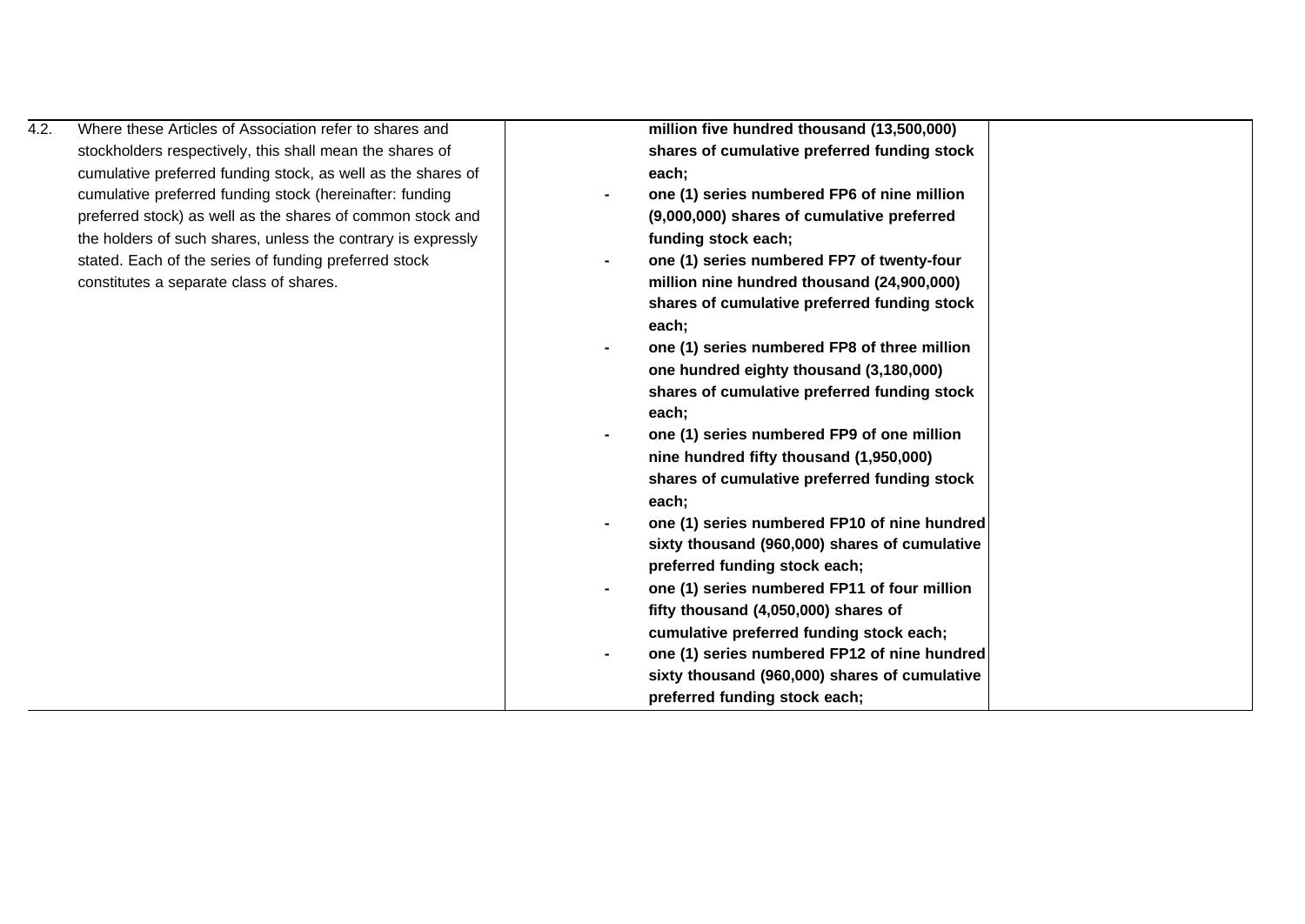| one (1) series numbered FP13 of six million  |
|----------------------------------------------|
| (6,000,000) shares of cumulative preferred   |
| funding stock each;                          |
| one (1) series numbered FP14 of four million |
| nine hundred eighty-thousand (4,980,000)     |
| shares of cumulative preferred funding stock |
| each;                                        |
| one (1) series numbered FP15 of four million |
| (4,000,000) shares of cumulative preferred   |
| funding stock each;                          |
| one (1) series numbered FP16 of six million  |
| (6,000,000) shares of cumulative preferred   |
| funding stock each;                          |
| one (1) series numbered FP17 of six hundred  |
| thirty-six thousand (636,000) shares of      |
| cumulative preferred funding stock each;     |
| one (1) series numbered FP18 of one hundred  |
| ninety-two thousand (192,000) shares of      |
| cumulative preferred funding stock each;     |
| one (1) series numbered FP19 of two million  |
| (2,000,000) shares of cumulative preferred   |
| funding stock each;                          |
| one (1) series numbered FP20 of one hundred  |
| ninety-two thousand (192,000) shares of      |
| cumulative preferred funding stock each;     |
| one (1) series numbered FP21 of fifteen      |
| million eight hundred sixty-eight thousand   |
|                                              |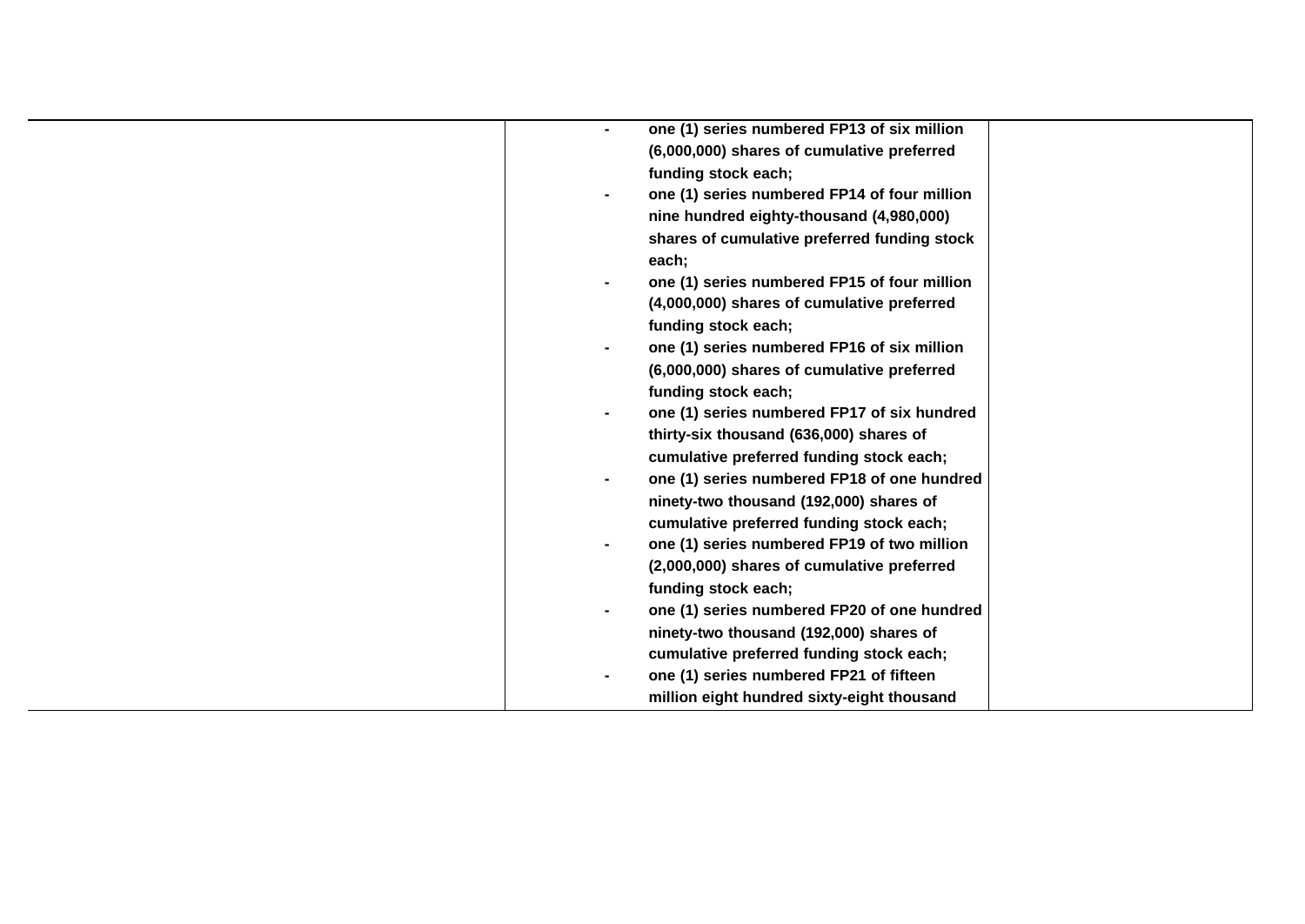| forty-one (15,868,041) shares of cumulative               |
|-----------------------------------------------------------|
| preferred funding stock each;                             |
| one (1) series numbered FP22 of fifteen<br>$\blacksquare$ |
| million eight hundred sixty-eight thousand                |
| forty-one (15,868,041) shares of cumulative               |
| preferred funding stock each;                             |
| one (1) series numbered FP23 of six million               |
| seven hundred eight thousand six hundred                  |
| seventy-one (6,708,671) shares of cumulative              |
| preferred funding stock each;                             |
| one (1) series numbered FP24 of four million              |
| two hundred twenty thousand one hundred                   |
| four (4,220,104) shares of cumulative                     |
| preferred funding stock each;                             |
| one (1) series numbered FP25 of three million             |
| two hundred sixty-eight thousand sixty-nine               |
| (3,268,069) shares of cumulative preferred                |
| funding stock each;                                       |
| one (1) series numbered FP26 of eight<br>$\blacksquare$   |
| hundred twenty-eight thousand four hundred                |
| sixty-two (828,462) shares of cumulative                  |
| preferred funding stock each;                             |
| one (1) series numbered FP27 of sixty-four                |
| thousand eight hundred seventy-one (64,871)               |
| shares of cumulative preferred funding stock              |
| each;                                                     |
| one (1) series numbered FP28 of seventy-nine              |
|                                                           |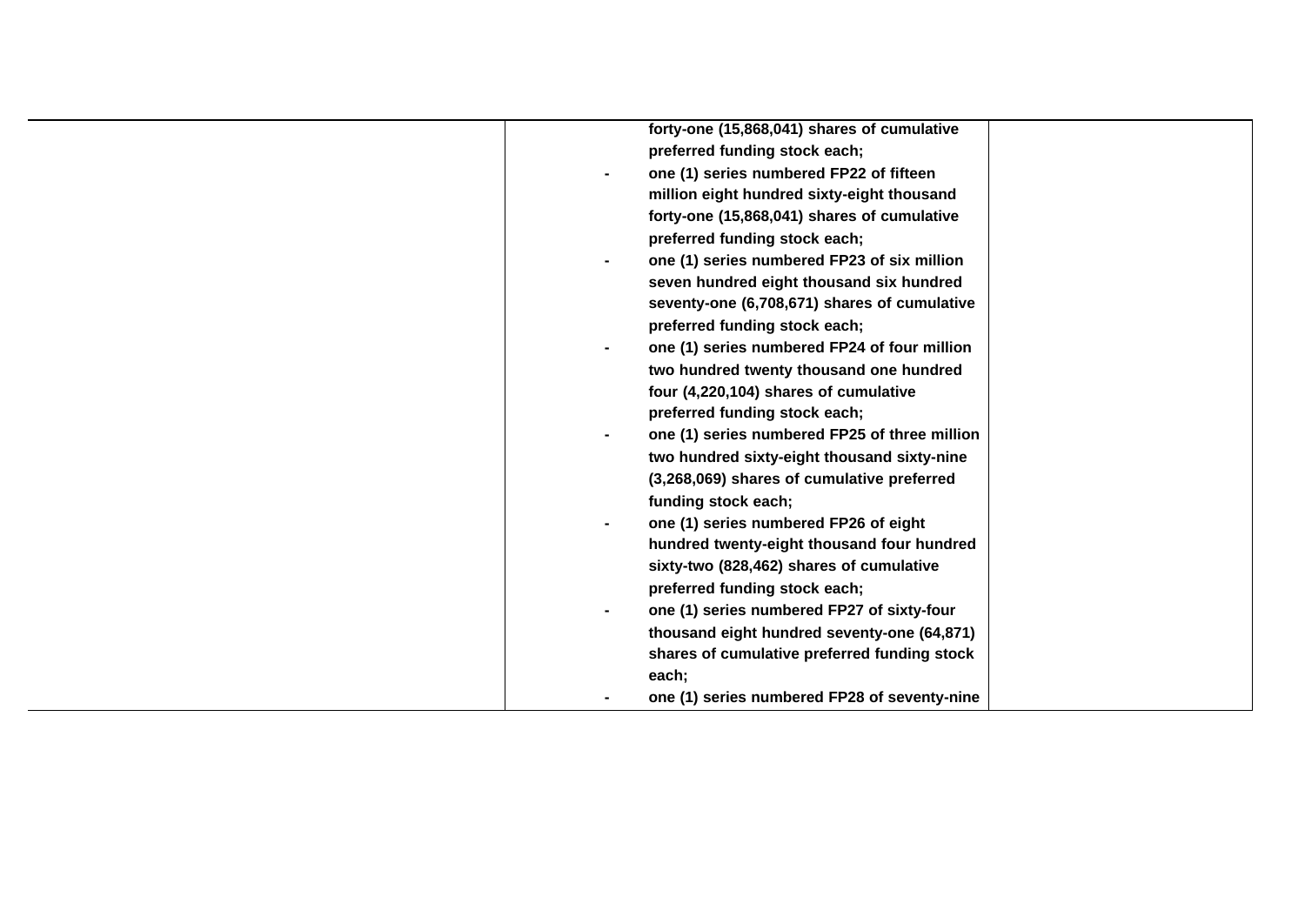| thousand two hundred twenty-five (79,225)    |
|----------------------------------------------|
| shares of cumulative preferred funding stock |
| each;                                        |
| one (1) series numbered FP29 of sixty        |
| thousand seven hundred sixty-three (60,763)  |
| shares of cumulative preferred funding stock |
| each;                                        |
| one (1) series numbered FP30 of five hundred |
| thirteen thousand eight hundred sixty-five   |
| (513,865) shares of cumulative preferred     |
| funding stock each;                          |
| one (1) series numbered FP31 of fifteen      |
| million eight hundred sixty-eight thousand   |
| forty-one (15,868,041) shares of cumulative  |
| preferred funding stock each;                |
| one (1) series numbered FP32 of fifty-one    |
| million eight hundred sixty-eight thousand   |
| forty-one (51,868,041) shares of cumulative  |
| preferred funding stock each;                |
| one (1) series numbered FP33 of one hundred  |
| thousand nine hundred seventy (100,970)      |
| shares of cumulative preferred funding stock |
| each;                                        |
| two hundred forty (240) series numbered FP34 |
| up to and including FP273 of one million     |
| (1,000,000) shares of cumulative preferred   |
| funding stock each; and                      |
|                                              |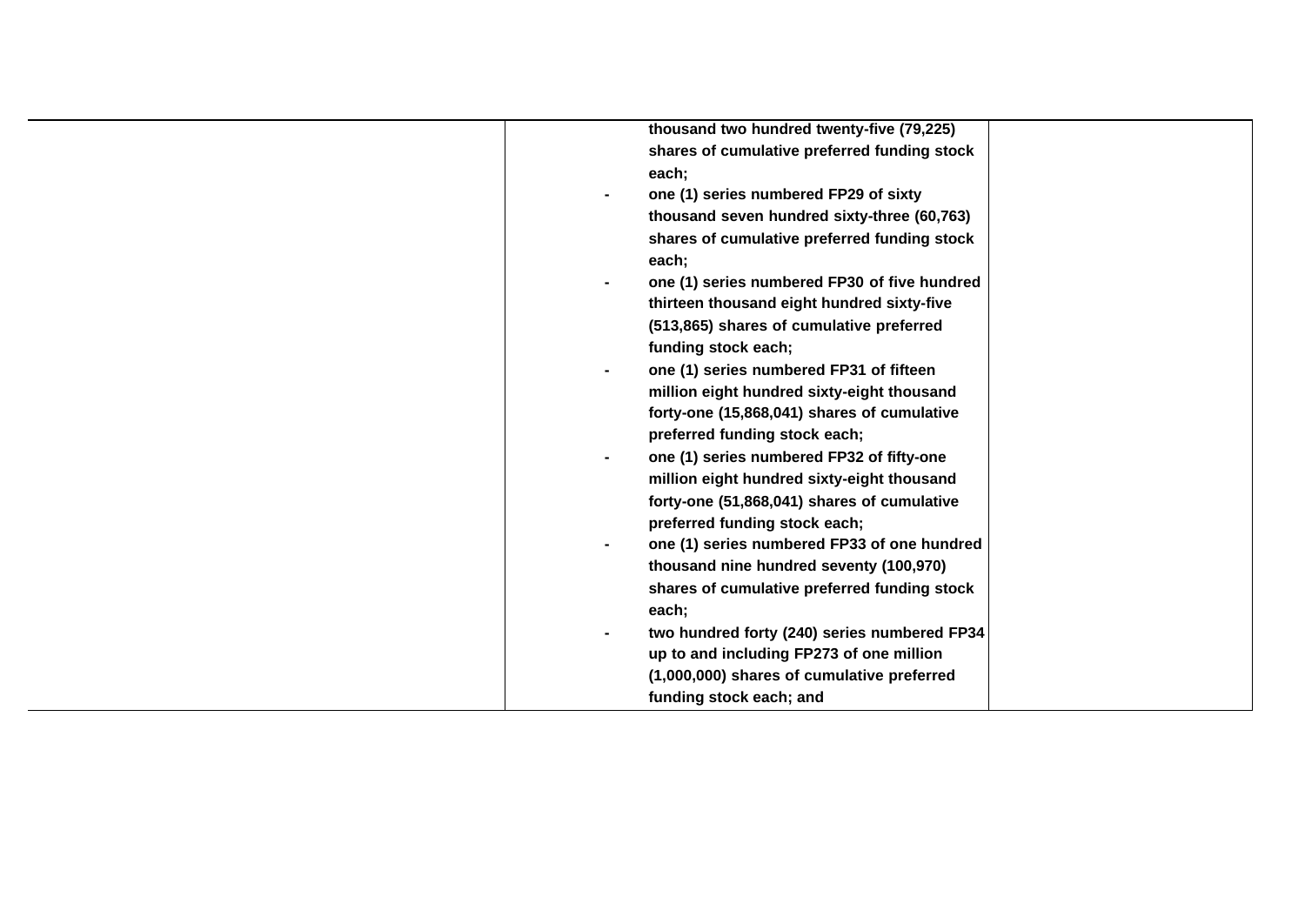|            |                                                                     |    | one (1) series numbered FP274 of six hundred<br>$\blacksquare$ |                                    |
|------------|---------------------------------------------------------------------|----|----------------------------------------------------------------|------------------------------------|
|            |                                                                     |    | eighty-two thousand eight hundred thirty-six                   |                                    |
|            |                                                                     |    | (682,836) shares of cumulative preferred                       |                                    |
|            |                                                                     |    | funding stock each; and                                        |                                    |
|            |                                                                     | c. | two billion (2,000,000,000) shares of common stock of          | In connection with the issuance of |
|            |                                                                     |    | twenty-five euro cents (EUR 0.25) each.                        | (rights on) common shares, the     |
|            |                                                                     |    |                                                                | number of common shares is         |
|            |                                                                     |    |                                                                |                                    |
|            |                                                                     |    |                                                                | increased up to 2,000,000,000.     |
|            |                                                                     |    |                                                                |                                    |
|            |                                                                     |    |                                                                |                                    |
|            |                                                                     |    |                                                                |                                    |
|            |                                                                     |    |                                                                |                                    |
|            |                                                                     |    |                                                                |                                    |
|            |                                                                     |    |                                                                |                                    |
|            |                                                                     |    |                                                                |                                    |
|            |                                                                     |    |                                                                |                                    |
|            |                                                                     |    |                                                                |                                    |
|            |                                                                     |    |                                                                |                                    |
|            | <b>Issue of Shares.</b>                                             |    |                                                                |                                    |
| Article 5. |                                                                     |    |                                                                |                                    |
| 5.1.       | Shares shall be issued pursuant to a resolution adopted by the      |    |                                                                |                                    |
|            | General Meeting on a proposal of the Executive Board, or            |    |                                                                |                                    |
|            | pursuant to a resolution of the Executive Board if by resolution of |    |                                                                |                                    |
|            | the General Meeting the Executive Board has been authorized         |    |                                                                |                                    |
|            | for a specific period not exceeding five years to issue shares, all |    |                                                                |                                    |
|            | this subject to the requirement of approval by the Supervisory      |    |                                                                |                                    |
|            | Board. The resolution granting the aforesaid authorization must     |    |                                                                |                                    |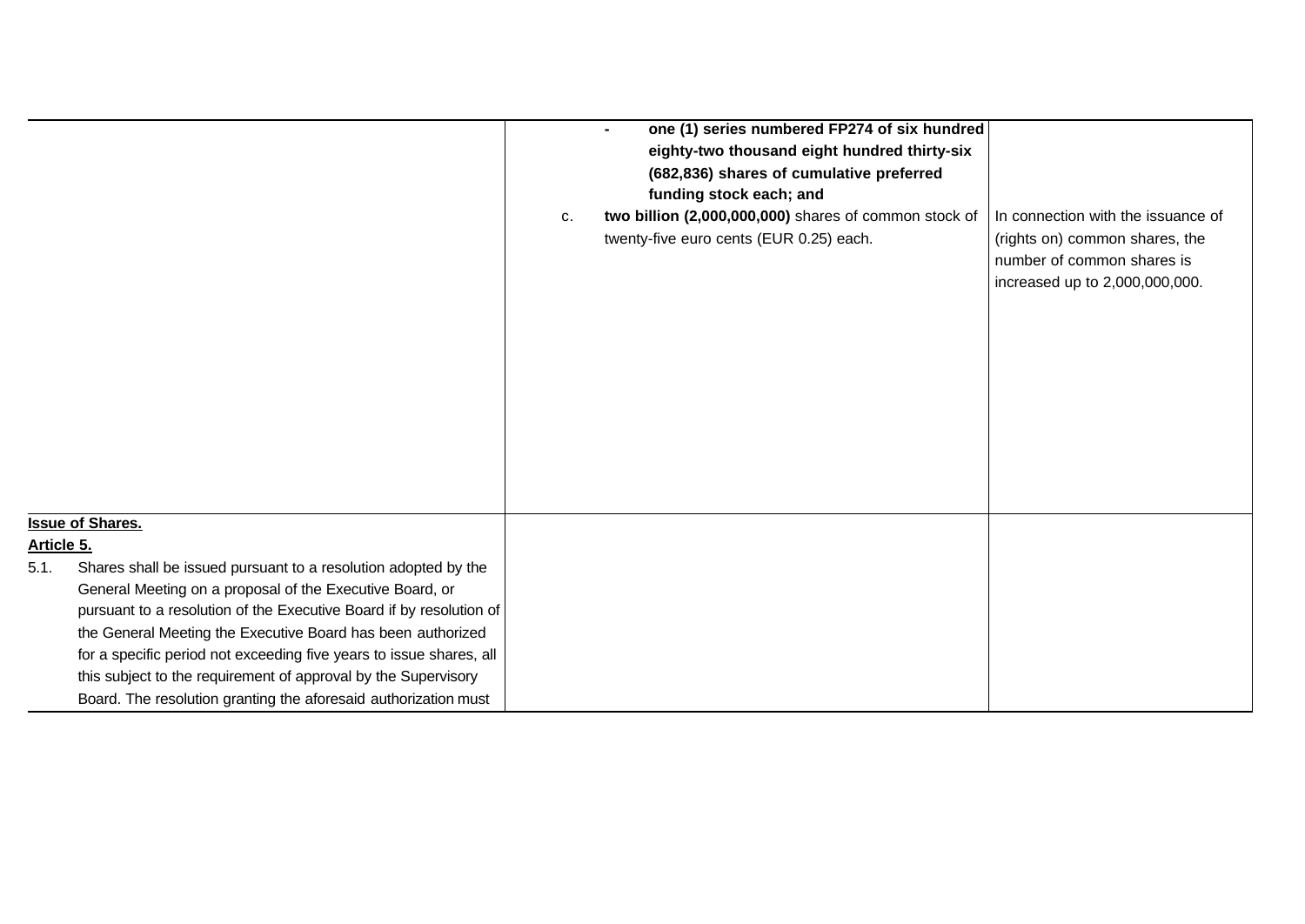|      | determine how many shares of which particular class may be          |  |
|------|---------------------------------------------------------------------|--|
|      | issued. The authorization may from time to time be extended for     |  |
|      | a period not exceeding five years. Unless otherwise stipulated at   |  |
|      | its grant the authorization cannot be withdrawn.                    |  |
| 5.2. | The General Meeting, or the Executive Board, if authorized for      |  |
|      | that purpose, shall determine the price and the further conditions  |  |
|      | of issue in its resolution to issue shares. Save for the provisions |  |
|      | of Section 80 of Book 2 of the Netherlands Civil Code, the price    |  |
|      | of issue may not be less than par value.                            |  |
| 5.3. | Shares of common stock and shares of funding preferred              |  |
|      | stock may be issued only against payment in full of the             |  |
|      | amount at which such shares are issued and with due                 |  |
|      | observance of the provisions of Sections 80a and 80b of Book        |  |
|      | 2 of the Netherlands Civil Code.                                    |  |
|      | At the issue of shares of cumulative preferred stock it may be      |  |
|      | stipulated that a part, not exceeding three fourths, of the par     |  |
|      | value amount may remain unpaid until such time as the               |  |
|      | Company shall make a call in respect of the moneys unpaid           |  |
|      | on said shares.                                                     |  |
| 5.4. | Furthermore, the resolution of the General Meeting to issue         |  |
|      | shares or to authorize the Executive Board shall be legally         |  |
|      | valid only if it has been previously or simultaneously approved     |  |
|      | by each group of holders of shares of the class concerned           |  |
|      | whose rights are affected by the issue.                             |  |
| 5.5. | The preceding paragraphs of this Article shall apply mutatis        |  |
|      | mutandis to the granting of rights to subscribe for shares, but not |  |
|      | to the issue of shares to a person who exercises a previously       |  |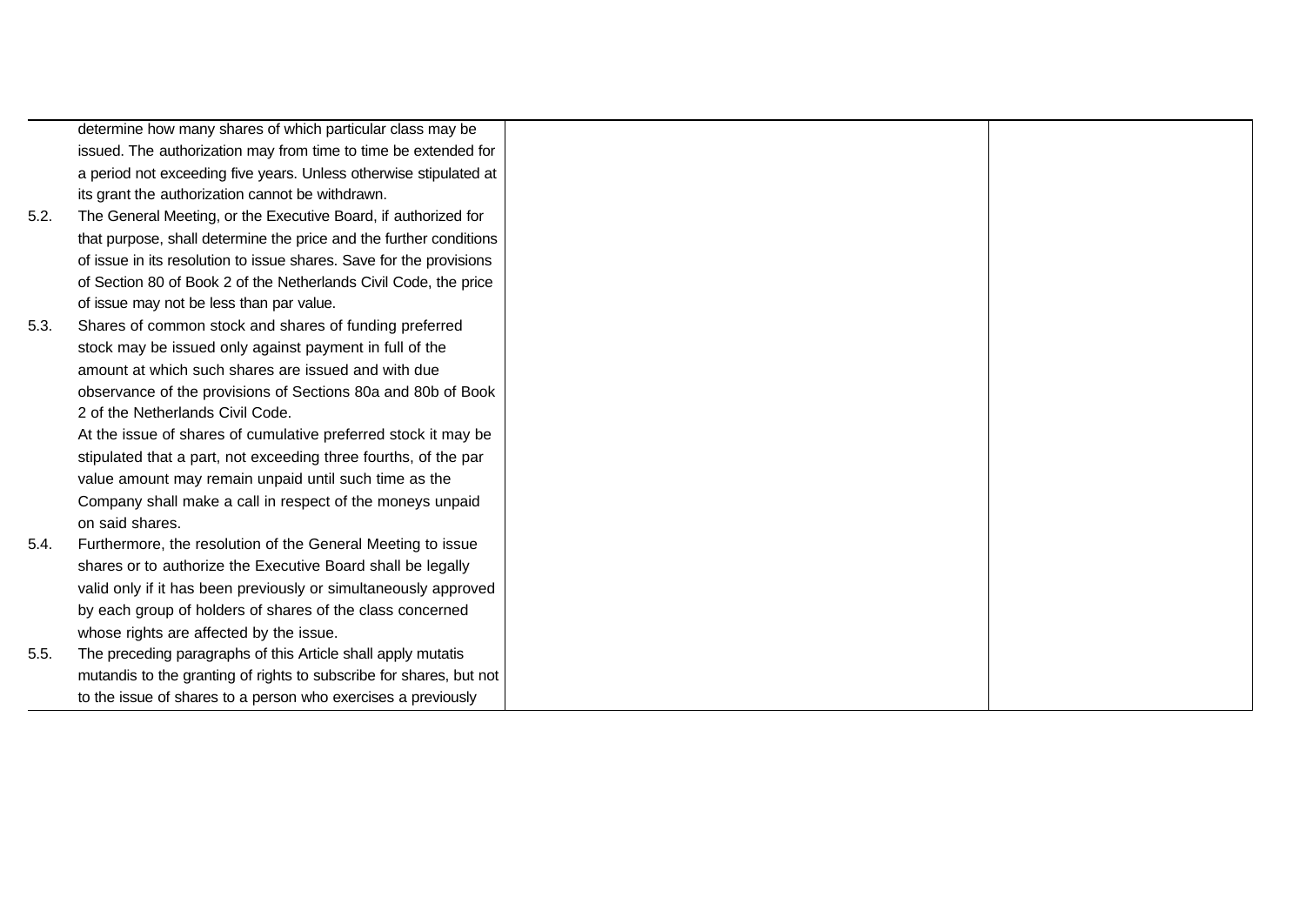acquired right to take shares.

- 5.6. Without requiring prior approval of the General Meeting but always subject to the approval of the Supervisory Board the Executive Board shall have the power to perform transactions as referred to in Section 94 of Book 2 of the Netherlands Civil Code.
- 5.7. If prior to the issue of shares it has been announced which amount is to be issued and the subscriptions received total a smaller amount, such smaller amount shall be issued only if the terms and conditions of issue contain an express provision to that effect.
- 5.8. Neither the Company nor any of its subsidiaries may grant loans, provide collateral, give any price guarantee, otherwise guarantee or bind itself severally or with or for third parties for the purpose of enabling third parties to take or acquire shares in the Company's capital or depositary receipts issued therefor, unless the shares are to be acquired by or for the account of persons employed by the Company or by a group company and such shares are quoted on the official list of a stock exchange.
- 5.9. If the Executive Board has been designated as the body authorized to issue shares, then upon the issuance of shares of cumulative preferred stock, including the granting of rights to subscribe for shares but not including the issue of shares by virtue of the exercise of such rights:
	- a. the Executive Board must within four weeks after such issue call a General Meeting at which the reason for the issue shall be clarified, unless such clarification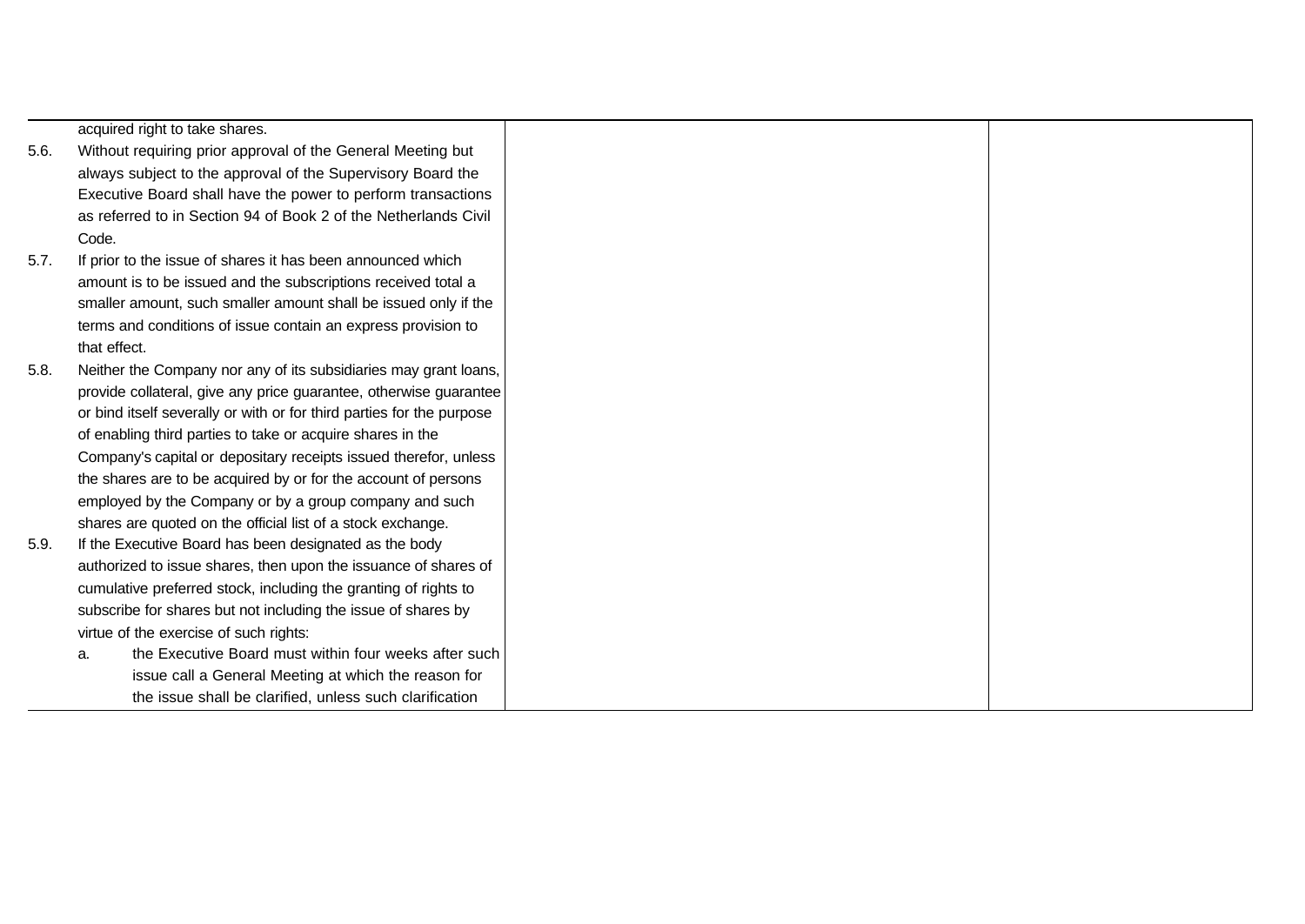has already been given at a previous General Meeting;

- b. the prior approval of the General Meeting for that specific issue shall be required if (i) in consequence of that issue and/or (ii) in consequence of earlier issue of shares of cumulative preferred stock by the Executive Board without said approval or other form of cooperation of the General Meeting so many shares of cumulative preferred stock can be subscribed for and/or have been issued that the aggregate par value amount of shares of cumulative preferred stock issued by the Executive Board without said approval or other form of cooperation of the General Meeting exceeds one hundred per cent of the aggregate par value amount of the other shares outstanding prior to that issue.
- 5.10. If shares of cumulative preferred stock have been issued pursuant to a resolution to issue such shares or a resolution to grant rights to subscribe for shares adopted by the Executive Board without the prior approval or other form of cooperation of the General Meeting, the Executive Board must within two years after such issue call a General Meeting and make to that General Meeting a proposal regarding purchase by the Company or cancellation of the shares of cumulative preferred stock so issued. If the General Meeting does not adopt a resolution for purchase by the Company or cancellation of the shares of cumulative preferred stock, the Executive Board must within two years after that proposal was made to the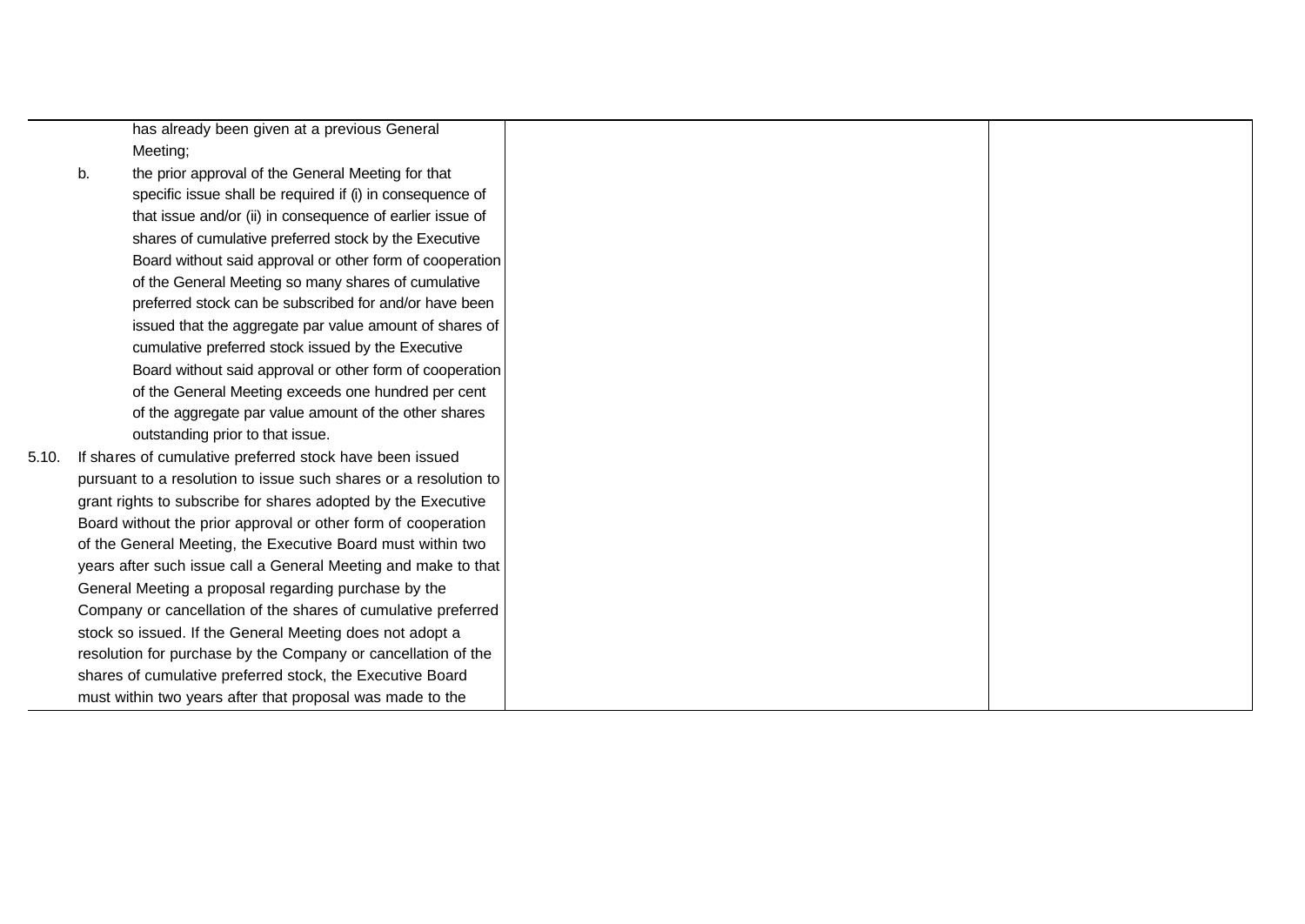|            |    | General Meeting, and likewise every two years thereafter,         |  |
|------------|----|-------------------------------------------------------------------|--|
|            |    | again call a General Meeting at which said proposal is made       |  |
|            |    | anew, which duty shall cease if and when the shares               |  |
|            |    | concerned are no longer outstanding or are no longer held by      |  |
|            |    | anyone other than the Company.                                    |  |
|            |    | Pre-emptive right at issuance of shares.                          |  |
| Article 6. |    |                                                                   |  |
| 6.1.       |    | Upon issuance of shares remaining unissued for the time           |  |
|            |    | being, as referred to in Article 5, the stockholders shall have a |  |
|            |    | pre-emptive right to purchase shares of such new issue in         |  |
|            |    | proportion to the aggregate amount of their existing holdings     |  |
|            |    | of common stock, it being understood, however, that this pre-     |  |
|            |    | emptive right shall not apply in respect of:                      |  |
|            | a. | any issue of shares to employees of the Company or                |  |
|            |    | employees of a group company;                                     |  |
|            | b. | shares which are issued against payment in kind;                  |  |
|            | с. | shares of cumulative preferred stock;                             |  |
|            | d. | shares of funding preferred stock;                                |  |
|            | е. | holders of cumulative preferred stock at the issue of             |  |
|            |    | common stock:                                                     |  |
|            | f. | holders of funding preferred stock at the issue of                |  |
|            |    | common stock.                                                     |  |
| 6.2.       |    | The pre-emptive right may be restricted or excluded by            |  |
|            |    | resolution of the General Meeting.                                |  |
|            |    | In the proposal for such resolution the reasons for the           |  |
|            |    | proposal and the choice of the intended price of issue must be    |  |
|            |    | explained in writing. If the Executive Board has been             |  |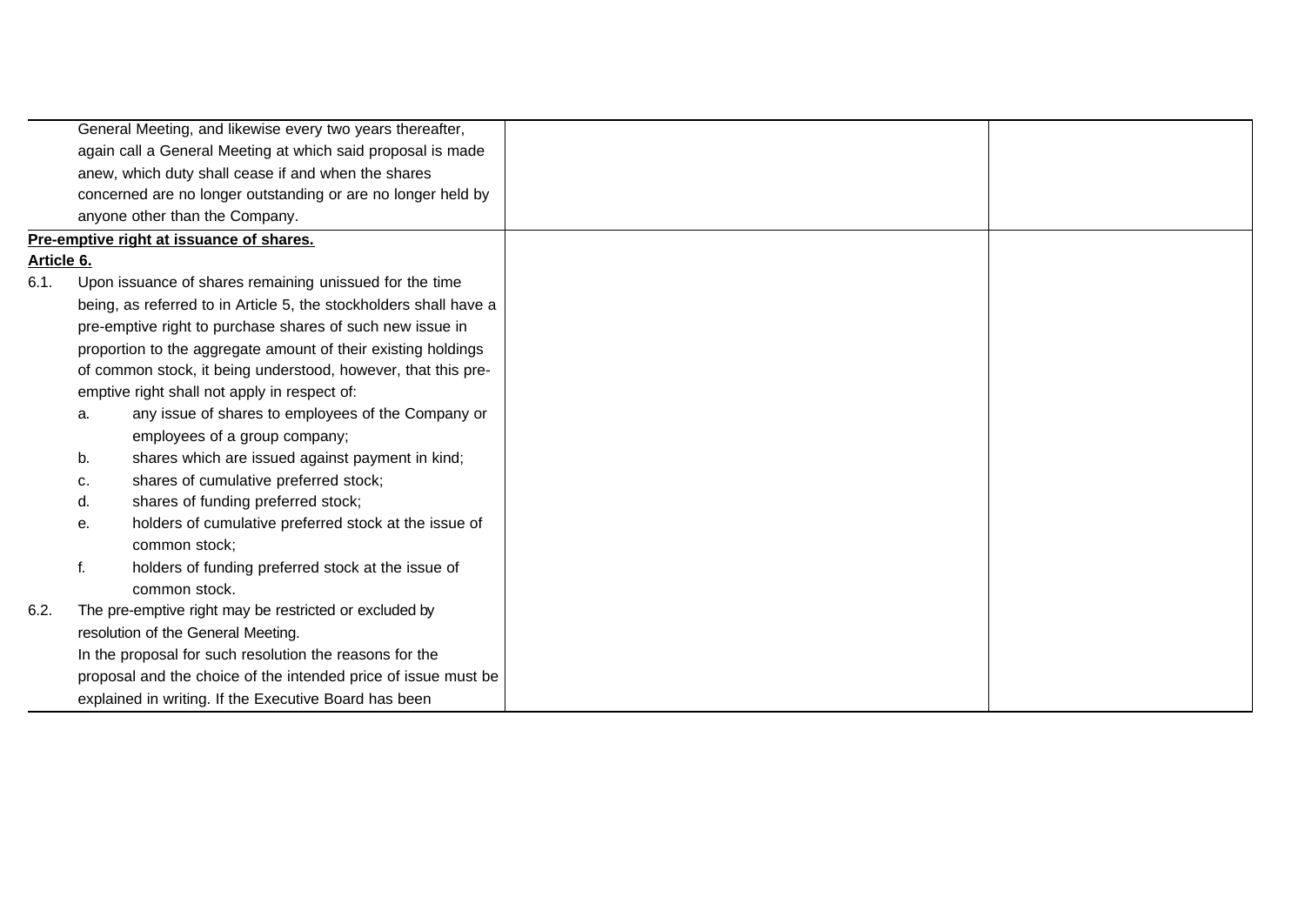|            |    | designated as the body authorized to issue shares, the                 |  |
|------------|----|------------------------------------------------------------------------|--|
|            |    | General Meeting may by resolution also designate the                   |  |
|            |    | Executive Board for a period not exceeding five years as the           |  |
|            |    | body authorized to restrict or exclude the pre-emptive right.          |  |
|            |    | This authorization may from time to time be extended for a             |  |
|            |    | period not exceeding five years. Unless otherwise stipulated at        |  |
|            |    | its grant the authorization cannot be withdrawn.                       |  |
| 6.3.       |    | The adoption of resolutions of the General Meeting as referred         |  |
|            |    | to in paragraph 2 of this Article shall require a majority of at least |  |
|            |    | two thirds of the votes cast, if at the Meeting less than one half     |  |
|            |    | of the issued and outstanding capital is represented.                  |  |
| 6.4.       |    | For the purposes of this Article the granting of rights to             |  |
|            |    | subscribe for shares shall be considered the equivalent of the         |  |
|            |    | issue of shares, and the provisions of this Article shall not          |  |
|            |    | apply in respect of shares issued to a person who exercises a          |  |
|            |    | previously acquired right to take shares.                              |  |
|            |    | Purchase by the Company of its own shares.                             |  |
| Article 7. |    |                                                                        |  |
| 7.1.       |    | Shares in its own capital fully paid-in by the Company may be          |  |
|            |    | acquired by the Company only for no value or if:                       |  |
|            | a. | its stockholders' equity less the acquisition price is not             |  |
|            |    | less than the sum of the paid-in and called-up part of                 |  |
|            |    | its capital and the reserves which must be maintained                  |  |
|            |    | by law; and                                                            |  |
|            | b. | the par value amount of the shares in its capital which                |  |
|            |    | are acquired or held by or pledged to the Company or                   |  |
|            |    | which are held by a subsidiary of the Company does                     |  |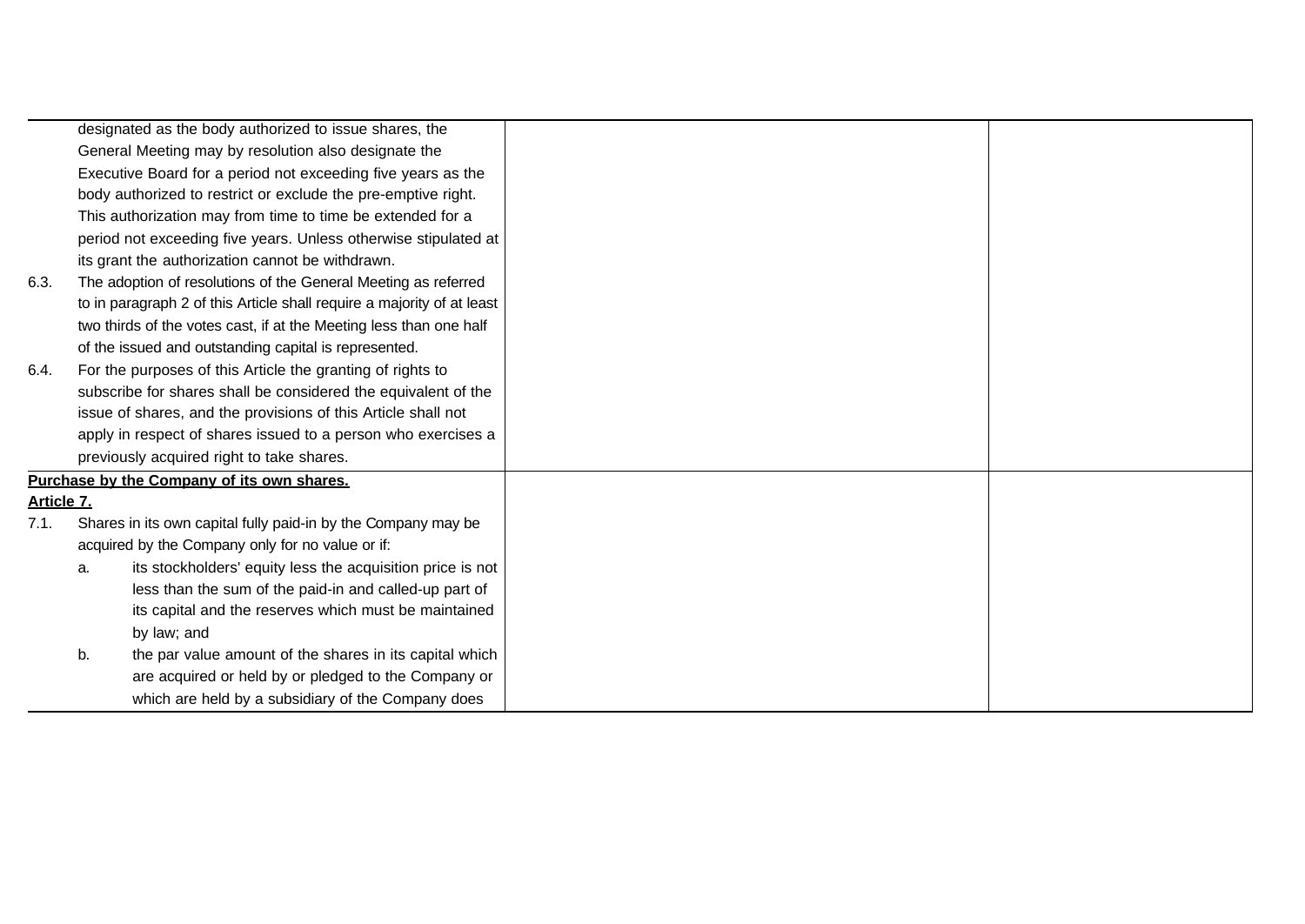| capital.                                                          |                                                                                                                                                                                              |  |
|-------------------------------------------------------------------|----------------------------------------------------------------------------------------------------------------------------------------------------------------------------------------------|--|
| Any acquisition of shares as referred to above shall take place   |                                                                                                                                                                                              |  |
|                                                                   |                                                                                                                                                                                              |  |
| authorization obtained for that purpose from the General          |                                                                                                                                                                                              |  |
| Meeting in accordance with the statutory regulations, entirely    |                                                                                                                                                                                              |  |
| without prejudice to the requirement of approval by the           |                                                                                                                                                                                              |  |
| Supervisory Board.                                                |                                                                                                                                                                                              |  |
| The factor determining whether the requirement in paragraph 1     |                                                                                                                                                                                              |  |
| under a. has been met shall be the amount of the stockholders'    |                                                                                                                                                                                              |  |
| equity according to the last adopted balance sheet, reduced by    |                                                                                                                                                                                              |  |
| the acquisition price of shares in the capital of the Company and |                                                                                                                                                                                              |  |
| distributions from profits or reserves which have become due to   |                                                                                                                                                                                              |  |
| others by the Company and its subsidiaries after the balance      |                                                                                                                                                                                              |  |
| sheet date.                                                       |                                                                                                                                                                                              |  |
| Notwithstanding the provisions of paragraph 2, the                |                                                                                                                                                                                              |  |
| authorization of the General Meeting shall not be required if     |                                                                                                                                                                                              |  |
| the Company acquires fully paid-in shares in its own capital for  |                                                                                                                                                                                              |  |
| the purpose of transferring such shares, by virtue of an          |                                                                                                                                                                                              |  |
| applicable employee stock purchase plan, to persons               |                                                                                                                                                                                              |  |
| employed by the Company or by a group company, as long as         |                                                                                                                                                                                              |  |
| such shares are quoted on the official list of any stock          |                                                                                                                                                                                              |  |
| exchange.                                                         |                                                                                                                                                                                              |  |
|                                                                   |                                                                                                                                                                                              |  |
|                                                                   |                                                                                                                                                                                              |  |
| On a proposal of the Executive Board, made with the approval of   |                                                                                                                                                                                              |  |
| the Supervisory Board, the General Meeting may resolve to         |                                                                                                                                                                                              |  |
|                                                                   | not amount to more than one-tenth of the issued<br>by resolution of the Executive Board adopted by virtue of an<br><b>Cancellation of Shares: Reduction of Capital.</b><br><b>Article 8.</b> |  |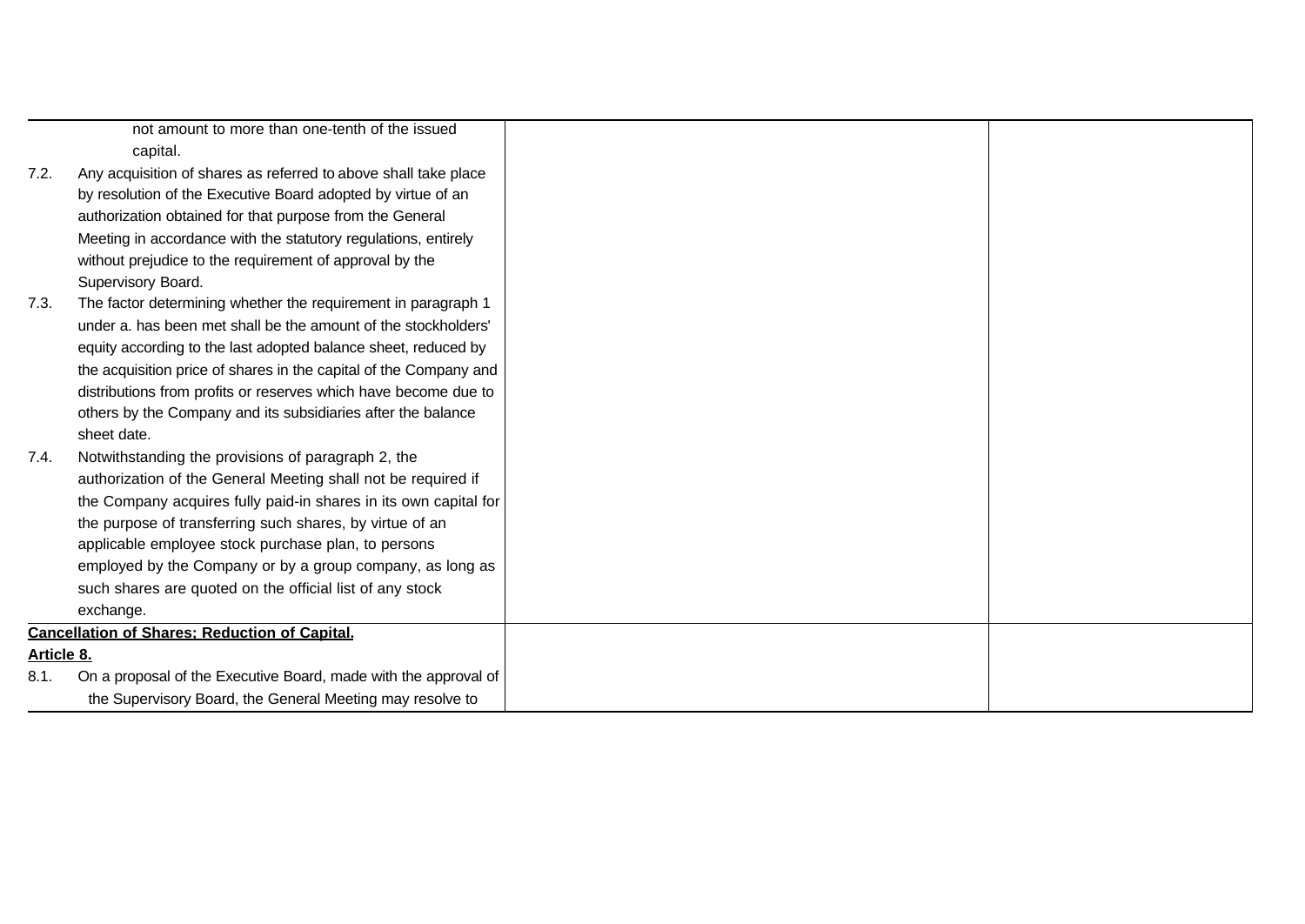|      |    | reduce the issued and outstanding capital by cancelling:            |  |
|------|----|---------------------------------------------------------------------|--|
|      | a. | shares in its own capital which the Company itself                  |  |
|      |    | holds or the depositary receipts issued for which are               |  |
|      |    | held by the Company;                                                |  |
|      | b. | all issued shares of cumulative preferred stock against             |  |
|      |    | repayment of the amount paid in on those shares and                 |  |
|      |    | against a simultaneous release from the obligation to               |  |
|      |    | pay any further calls on the shares to the extent that the          |  |
|      |    | shares had not been fully paid in; or                               |  |
|      | c. | all issued shares of one or several series of funding               |  |
|      |    | preferred stock against repayment of the amount paid in             |  |
|      |    | on those shares.                                                    |  |
|      |    | always provided that such resolution must be adopted by a           |  |
|      |    | majority of at least two thirds of the votes cast, if less than one |  |
|      |    | half of the issued and outstanding capital is represented at the    |  |
|      |    | Meeting, and that the provisions of Sections 99 and 100 of          |  |
|      |    | Book 2 of the Netherlands Civil Code are observed as well           |  |
|      |    | and, finally, all this without prejudice to the provisions of       |  |
|      |    | Article 40, paragraphs 3 and 4.                                     |  |
| 8.2. |    | The preceding paragraph shall apply mutatis mutandis to a           |  |
|      |    | resolution to reduce the issued and outstanding capital by          |  |
|      |    | reducing the par value amount of the shares.                        |  |
|      |    | If a reduction of the issued and outstanding capital entails        |  |
|      |    | repayment in part, the resolution for that purpose may provide      |  |
|      |    | that such repayment shall be made in cash or in the form of         |  |
|      |    | rights as against the Company or participations in any division     |  |
|      |    | of the Company.                                                     |  |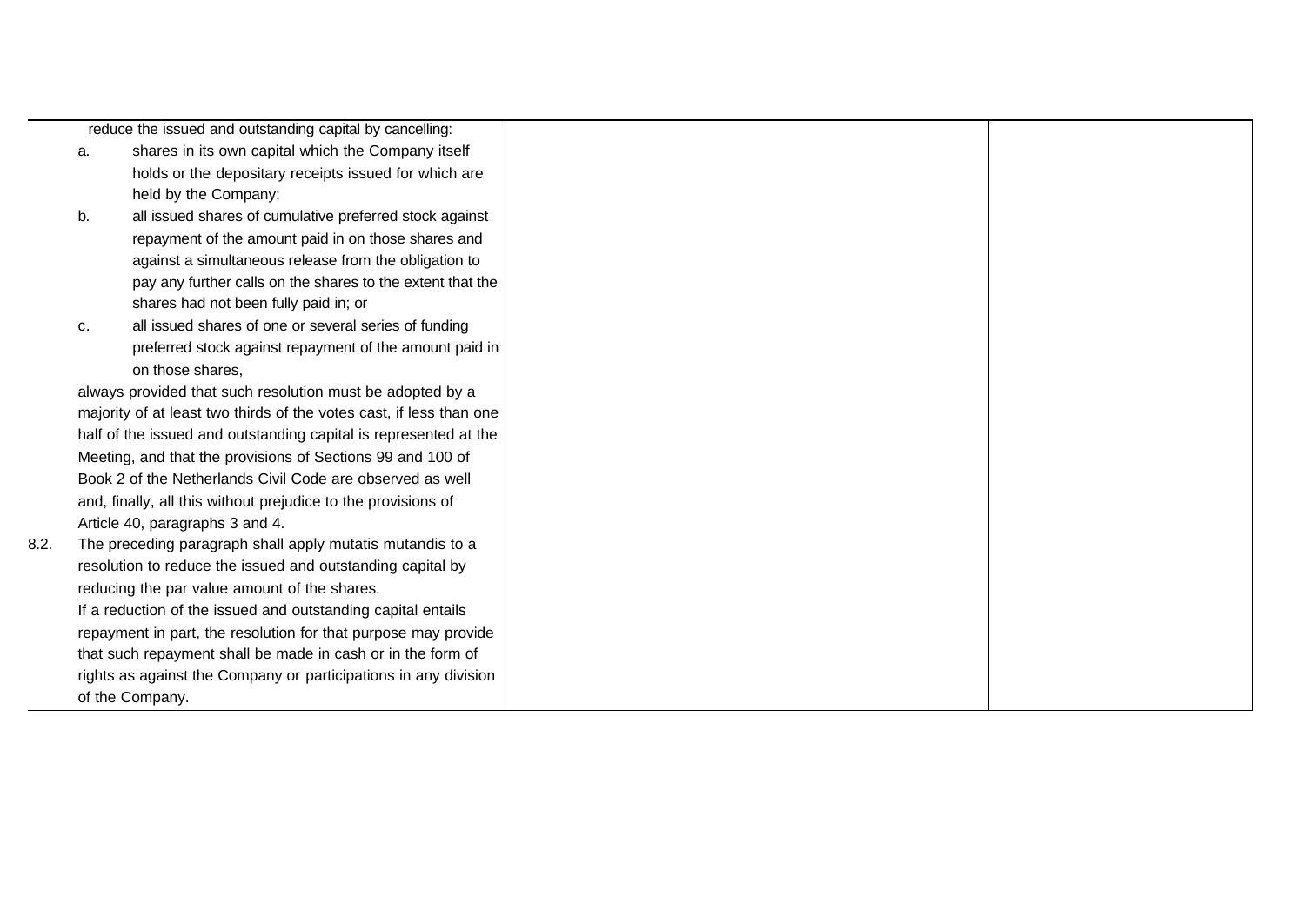| 8.3.       | If a proposal to reduce the capital is to be made to the General      |      |                                                             |                                       |
|------------|-----------------------------------------------------------------------|------|-------------------------------------------------------------|---------------------------------------|
|            | Meeting, the purpose of the reduction and the manner in which         |      |                                                             |                                       |
|            | it is to be implemented shall be stated in the notice calling the     |      |                                                             |                                       |
|            | Meeting; Section 123, subsections 2, 3 and 4, of Book 2 of the        |      |                                                             |                                       |
|            | Netherlands Civil Code shall apply mutatis mutandis.                  |      |                                                             |                                       |
|            | <b>Shares, Share Certificates, Share Registers.</b>                   |      | <b>Shares: Share Registers.</b>                             | Literal adjustment of the head.       |
| Article 9. |                                                                       |      |                                                             |                                       |
| 9.1.       | The shares of cumulative preferred stock and the shares of            |      |                                                             |                                       |
|            | funding preferred stock shall be registered shares. No share          |      |                                                             |                                       |
|            | certificates shall be issued for shares of cumulative preferred       |      |                                                             |                                       |
|            | stock and shares of funding preferred stock.                          |      |                                                             |                                       |
| 9.2.       | The shares of common stock shall be either bearer shares or           |      |                                                             |                                       |
|            | registered shares at the option of the stockholder.                   |      |                                                             |                                       |
| 9.3.       | The Company shall issue share certificates for bearer shares of       | 9.3. | All bearer shares of common stock shall be embodied in      | Dematerialization of shares.          |
|            | common stock in such denominations, if so desired variable, as        |      | one share certificate.                                      | Introduction of one share certificate |
|            | the Executive Board shall determine. The Company may issue            |      | No share certificates shall be issued for registered shares | for all bearer shares of common       |
|            | share certificates for registered shares of common stock, in          |      | of common stock.                                            | stock. The possibility to issue share |
|            | which case such certificates may be issued in such                    |      |                                                             | certificates shall lapse.             |
|            | denominations, if so desired variable, as the Executive Board         |      |                                                             |                                       |
|            | shall determine.                                                      |      |                                                             |                                       |
| 9.4.       | Every certificate shall specify the number and the                    | 9.4. | The Company will grant a right with respect to a bearer     | Introduction of paragraph 5, 6, 7 and |
|            | distinguishing letter or letters (if any) of the share(s) to which it |      | share of common stock to a person entitled thereto in the   | 9 (new) regarding the supervision of  |
|            | relates.                                                              |      | following manner (a) the Company will enable the central    | the Central Institute of the share    |
| 9.5.       | The share certificates shall be signed by one member of the           |      | institute as referred to in the Act on Giro Transfer of     | certificate of bearer shares of       |
|            | Executive Board and one member of the Supervisory Board.              |      | Securities (the "Central Institute") to (cause to) add a    | common stock and provisions           |
|            | All signatures to be placed on share certificates may be              |      | share of common stock to the share certificate; and (b)     | regarding conversion and delivery.    |
|            | placed thereon by means of a facsimile signature.                     |      | the person entitled thereto will designate an affiliated    | As a consequence of which             |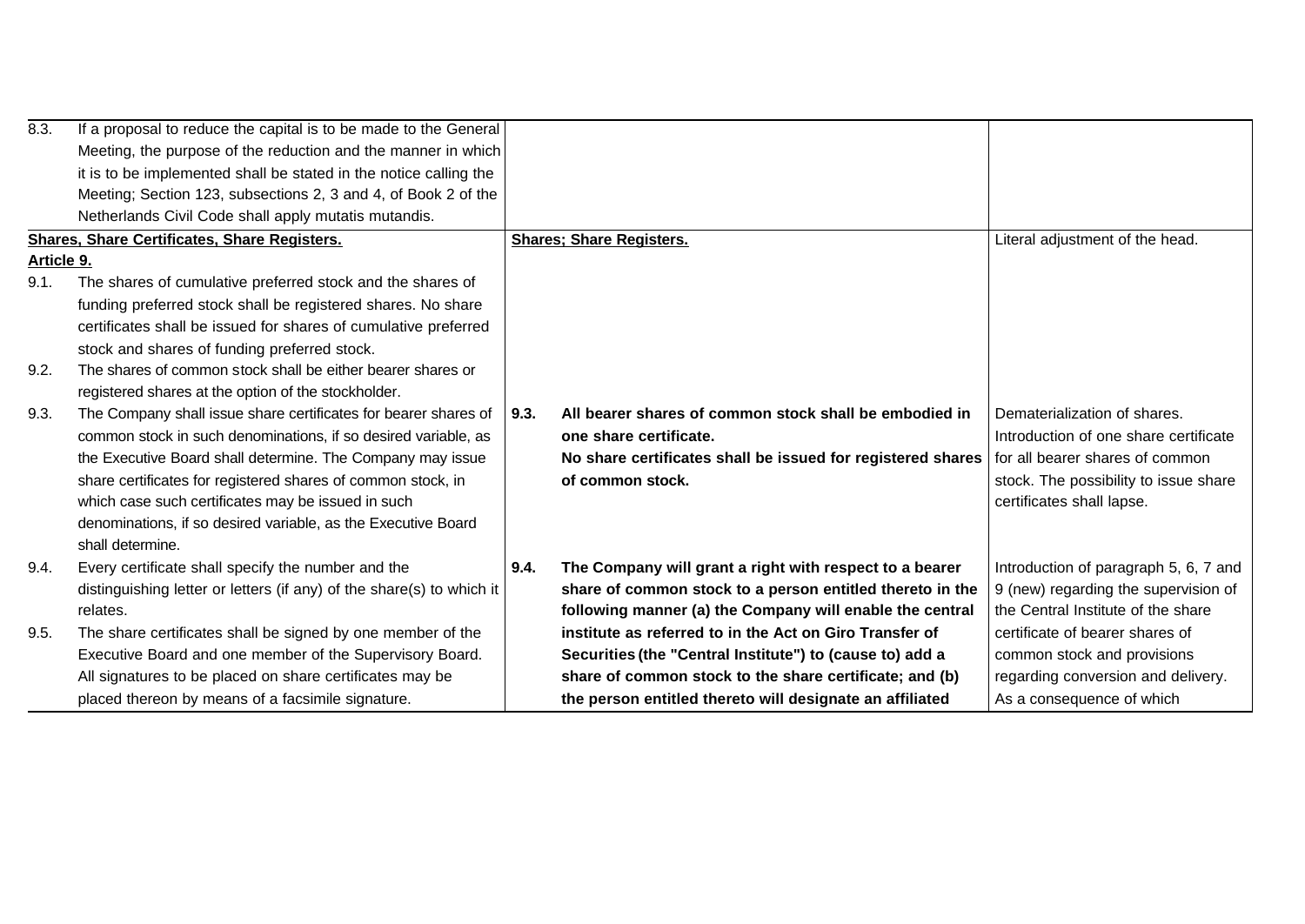| 9.6.  | Share certificates for bearer shares can be obtained in the          |      | institution as referred to in the Act on Giro Transfer of     | paragraph 5, 6, 7 and 8 (old) shall |
|-------|----------------------------------------------------------------------|------|---------------------------------------------------------------|-------------------------------------|
|       | form of a body of a security with a simplified dividend sheet,       |      | Securities (hereinafter: the "affiliated institution"), which | lapse.                              |
|       | without dividend coupons and a voucher (CF-certificates), or in      |      | will credit that person accordingly as a joint owner          |                                     |
|       | another form to be determined by the Executive Board.                |      | (hereinafter: "joint owner") of the collective depository as  |                                     |
|       | The Executive Board shall be authorized to make rules                |      | referred to in the Act on Giro Transfer of Securities. The    |                                     |
|       | regarding the issue and exchange of the above mentioned              |      | joint owners will hereinafter also be referred to as holders  |                                     |
|       | share certificates.                                                  |      | of bearer shares and, to the extent necessary, they will      |                                     |
| 9.7.  | If share certificates and dividend coupons are lost, stolen,         |      | also be recognised as such by the Company.                    |                                     |
|       | destroyed, defaced or worn out, the Executive Board may at the       | 9.5. | Without prejudice to the provision of article 29, paragraph   |                                     |
|       | written request of rightful applicants issue duplicates, bearing the |      | 1 of these articles of association, the administration of the |                                     |
|       | word "Duplicaat" and the same numbers as the documents               |      | share certificate will be irrevocably assigned to the         |                                     |
|       | which they replace, such duplicates to be issued on such terms       |      | Central Institute, and the Central Institute will be          |                                     |
|       | as to evidence and indemnity vis-à-vis the Company as the            |      | irrevocably authorized to do anything necessary for that      |                                     |
|       | Executive Board shall require in each individual case. The           |      | purpose on behalf of the person(s) entitled thereto with      |                                     |
|       | expenses incurred by the Company in investigating evidence           |      | respect to the shares, including the acceptance and           |                                     |
|       | and issuing duplicates may be charged to the applicants.             |      | transfer and - on behalf of the Company - the co-             |                                     |
| 9.8.  | By the issue of duplicates the original documents shall become       |      | operation in adding the share to and deleting the share       |                                     |
|       | null and void vis-à-vis the Company.                                 |      | from the share certificate.                                   |                                     |
| 9.9.  | Bearer shares of common stock may be exchanged for                   | 9.6. | In the event that a joint owner of the affiliated institution |                                     |
|       | registered shares or vice versa at all times; the stockholder's      |      | wishes to have one or more bearer shares of common            |                                     |
|       | request for such exchange must be made to the Executive              |      | stock delivered to him and as far as delivery not has been    |                                     |
|       | Board in writing.                                                    |      | made impracticable, up to the maximum amount in               |                                     |
| 9.10. | With respect to the registered shares a separate register for        |      | respect of which he is a joint owner, these bearer shares     |                                     |
|       | each class of shares shall be kept at the office of the              |      | of common stock held by the joint owner, at the time this     |                                     |
|       | Company, in which registers shall be recorded the names and          |      | wish is announced, will be converted into the same            |                                     |
|       | addresses of the stockholders, the number of shares held by          |      | number of registered shares of common stock, and (a) the      |                                     |
|       | each of them, the class and the numbers of their shares, the         |      | Central Institute will enable the Company to (cause to)       |                                     |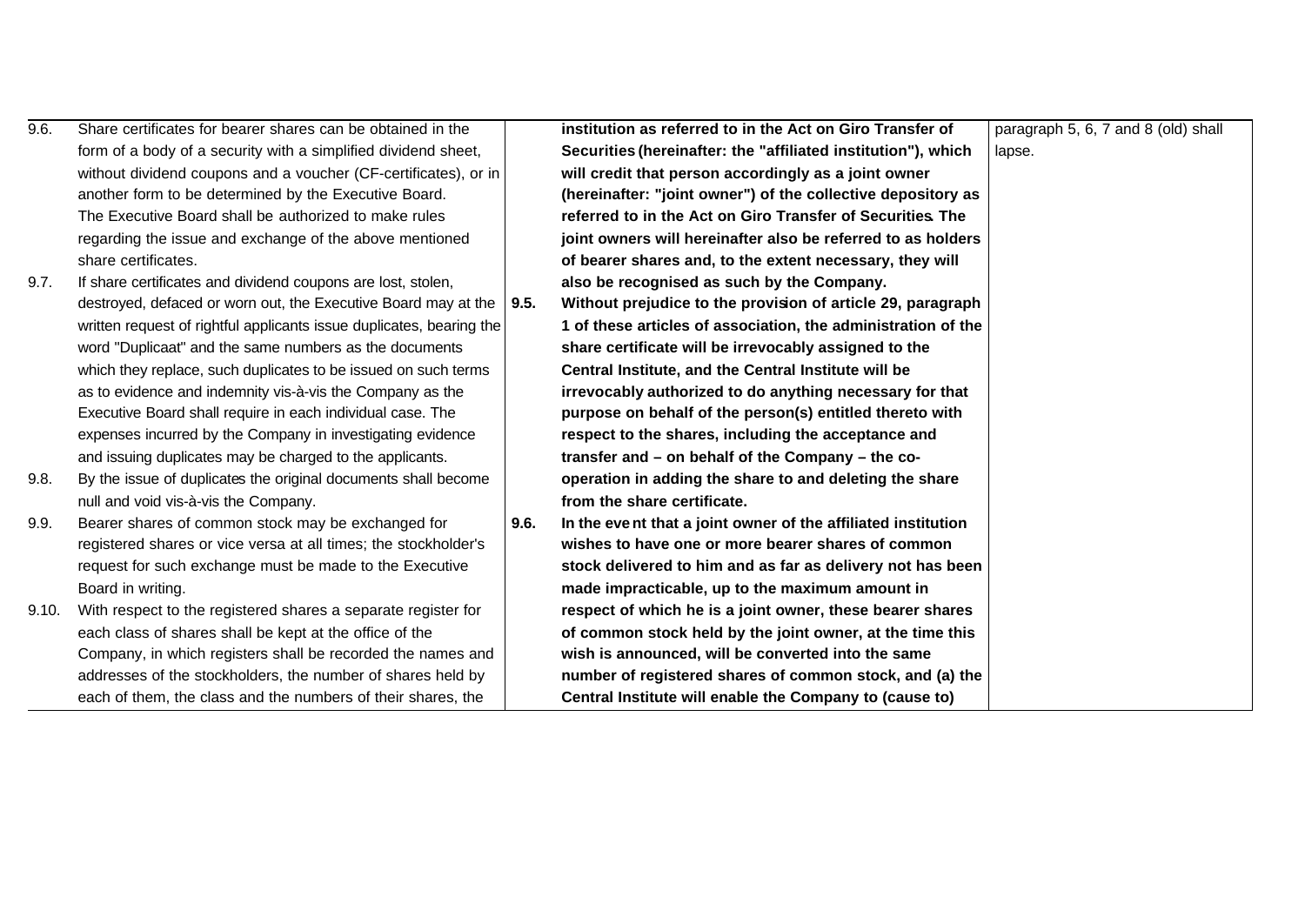|       | amount paid in on each share and in respect of each share of            | delete these shares of common stock from the share              |                                   |
|-------|-------------------------------------------------------------------------|-----------------------------------------------------------------|-----------------------------------|
|       | funding preferred stock the premium paid on that share; in the          | certificate, (b) the relevant affiliated institution will debit |                                   |
|       | registers shall also be noted whether any share certificate has         | the person entitled thereto as a joint owner of its             |                                   |
|       | been issued.                                                            | collective depositary, (c) the Central Institute will allocate  |                                   |
| 9.11. | In the registers shall also be recorded the names and addresses         | these shares of common stock to the person entitled             |                                   |
|       | of persons who possess usufruct or a pledge in respect of               | thereto with due observance of the formalities for              |                                   |
|       | registered shares, together with notes specifying whether the           | transfer, (d) the Company will acknowledge this transfer,       |                                   |
|       | right to vote such shares and the rights referred to in Article 10,     | and (e) the Executive Board of the Company will (cause          |                                   |
|       | paragraph 3, and Article 11, paragraph 3, vest in them.                 | to) enter this person as a holder of registered shares in       |                                   |
| 9.12. | Every holder of one or several registered shares, as well as            | the shareholders' register. The Company may not charge          |                                   |
|       | every person who possesses usufruct or a pledge in respect of           | the shareholder that causes to convert his shares into          |                                   |
|       | one or several registered shares, shall be required to ensure that      | registered shares or into bearer shares pursuant to the         |                                   |
|       | his address is known to the Company.                                    | provisions of this paragraph or of paragraph 9 of this          |                                   |
| 9.13. | All notices required or permitted to be given by the Company            | article, more than costs.                                       |                                   |
|       | to holders of registered shares shall be sent to their addresses   9.7. | The Company may pursuant to a resolution of the                 |                                   |
|       | as recorded in the share registers.                                     | <b>Executive Board approved by the Supervisory Board</b>        | The Company may preclude delivery |
| 9.14. | All entries and notes to be made in the share registers and on          | preclude delivery of bearer shares of common stock              | of bearer shares of common stock. |
|       | share certificates shall be signed by one member of the                 | within the meaning of section 26 Act on Giro Transfer of        |                                   |
|       | Executive Board and one member of the Supervisory Board.                | Securities. The resolution to that effect may not be            |                                   |
| 9.15. | Upon request and without charge any stockholder, usufructuary           | invoked against a participant until six months after            |                                   |
|       | and pledgee shall be provided with an extract from the register in      | publication of the resolution in at least one national          |                                   |
|       | respect of his right to any share.                                      | newspaper. The Company may revoke the resolution by             |                                   |
|       | If a share is encumbered with usufruct or a pledge, the extract         | way of a resolution of the Executive Board approved by          |                                   |
|       | shall specify in whom the right to vote that share and the rights       | the Supervisory Board. In such a case, delivery may take        |                                   |
|       | referred to in Article 10, paragraph 3, and Article 11,                 | place from the day following that of the announcement of        |                                   |
|       | paragraph 3, are vested.                                                | that resolution in at least one national newspaper.             |                                   |
| 9.16. | The registers shall be available at the office of the Company           | 9.8. Bearer shares of common stock may be exchanged for         |                                   |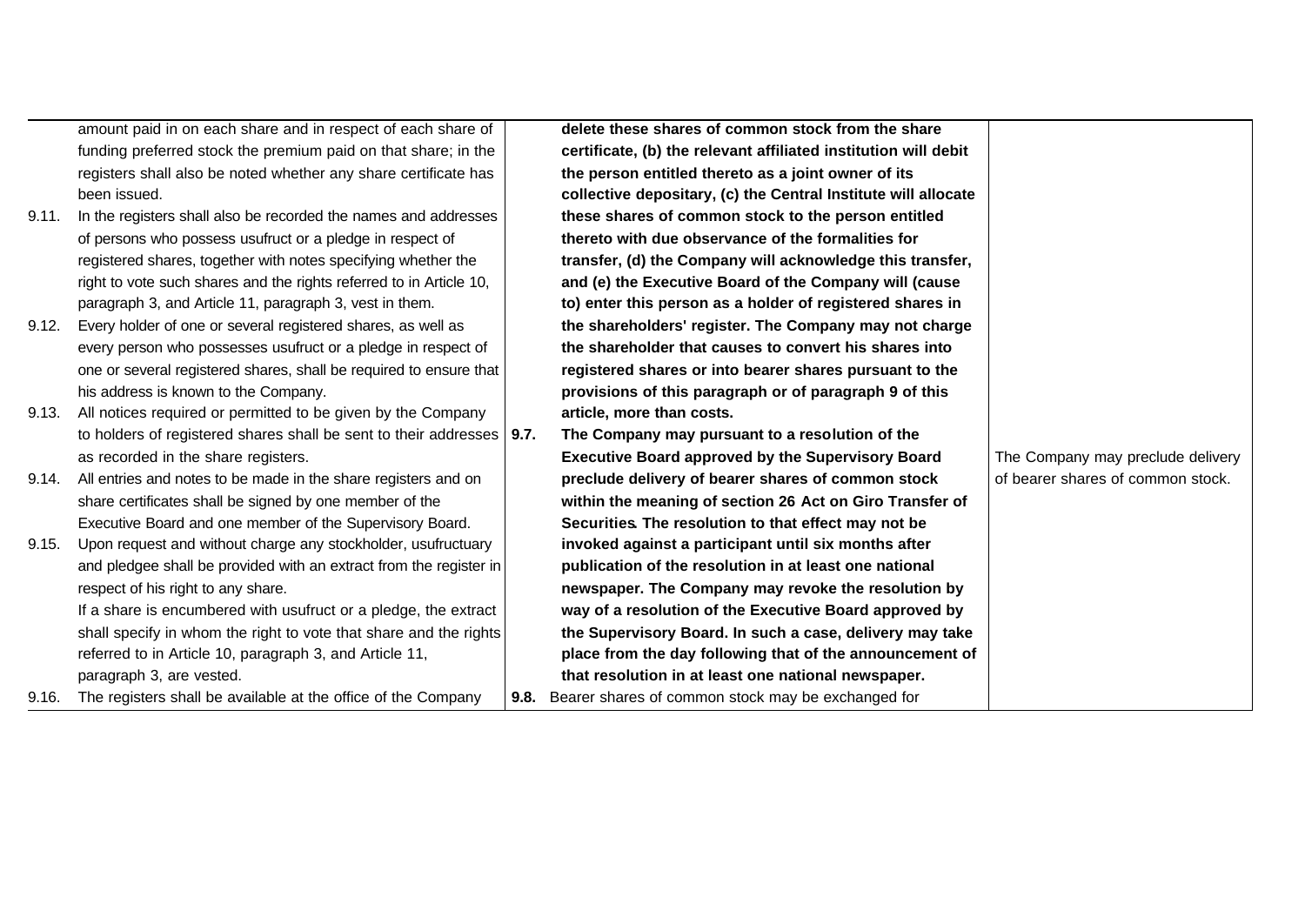|       | for inspection by the stockholders, as well as for inspection by       | registered shares or vice versa at all times; the stockholder's     | Introduction of new paragraphs leads |
|-------|------------------------------------------------------------------------|---------------------------------------------------------------------|--------------------------------------|
|       | usufructuaries and pledgees in so far as the voting right              | request for such exchange must be made to the Executive             | to renumeration of existing          |
|       | attached to the shares vests in them.                                  | Board in writing.                                                   | paragraphs, including renumbering of |
| 9.17. | The preceding paragraph shall not apply in respect of that part   9.9. | A shareholder may at all times cause to convert one or              | paragraph 6 (old) into paragraph 4   |
|       | of any register which is kept outside the Netherlands in               | more of his registered shares of common stock into bearer           | and paragraph 9 (old) into paragraph |
|       | compliance with the applicable laws or stock exchange                  | shares as follows (a) the person entitled thereto will              | 8.                                   |
|       | regulations in force in the foreign jurisdiction concerned.            | transfer these shares to the Central Institute by a deed of         |                                      |
| 9.18. | If shares of cumulative preferred stock have been issued and           | transfer, (b) the Company will acknowledge such transfer,           |                                      |
|       | are not fully paid-in, every release from liability granted in         | (c) the Central Institute will enable the Company to (cause         |                                      |
|       | respect of calls not yet paid, as well as the date of transfer in the  | to) add these shares to the share certificate, (d) an affiliated    |                                      |
|       | case of transfers of such shares, shall also be recorded in the        | institution designated by the person will credit the person         |                                      |
|       | relevant register.                                                     | so entitled as a joint owner of its collective depositary and       |                                      |
|       | The information in the register in respect of not fully paid-in        | (e) the Executive Board of the Company will delete such             |                                      |
|       | shares shall be available for public inspection; a copy of or an       | person from the shareholders' register as a holder of the           |                                      |
|       | extract from such information shall be supplied at no more             | registered shares thus converted. A conversion of a                 |                                      |
|       | than cost.                                                             | registered share that is pledged or for which share a right         |                                      |
|       |                                                                        | of usufruct exists, requires the prior written approval of the      |                                      |
|       |                                                                        | pledgee or usufructuary.                                            |                                      |
|       |                                                                        | 9.10. With respect to the registered shares a separate register for | No record anymore of issued          |
|       |                                                                        | each class of shares shall be kept at the office of the             | certificates in the register.        |
|       |                                                                        | Company, in which registers shall be recorded the names             |                                      |
|       |                                                                        | and addresses of the stockholders, the number of shares             |                                      |
|       |                                                                        | held by each of them, the class and the numbers of their            |                                      |
|       |                                                                        | shares, the amount paid in on each share and in respect of          |                                      |
|       |                                                                        | each share of funding preferred stock the premium paid on           |                                      |
|       |                                                                        | that share.                                                         |                                      |
|       |                                                                        | 9.14. All entries and notes to be made in the share registers shall | The deletion of the words "and on    |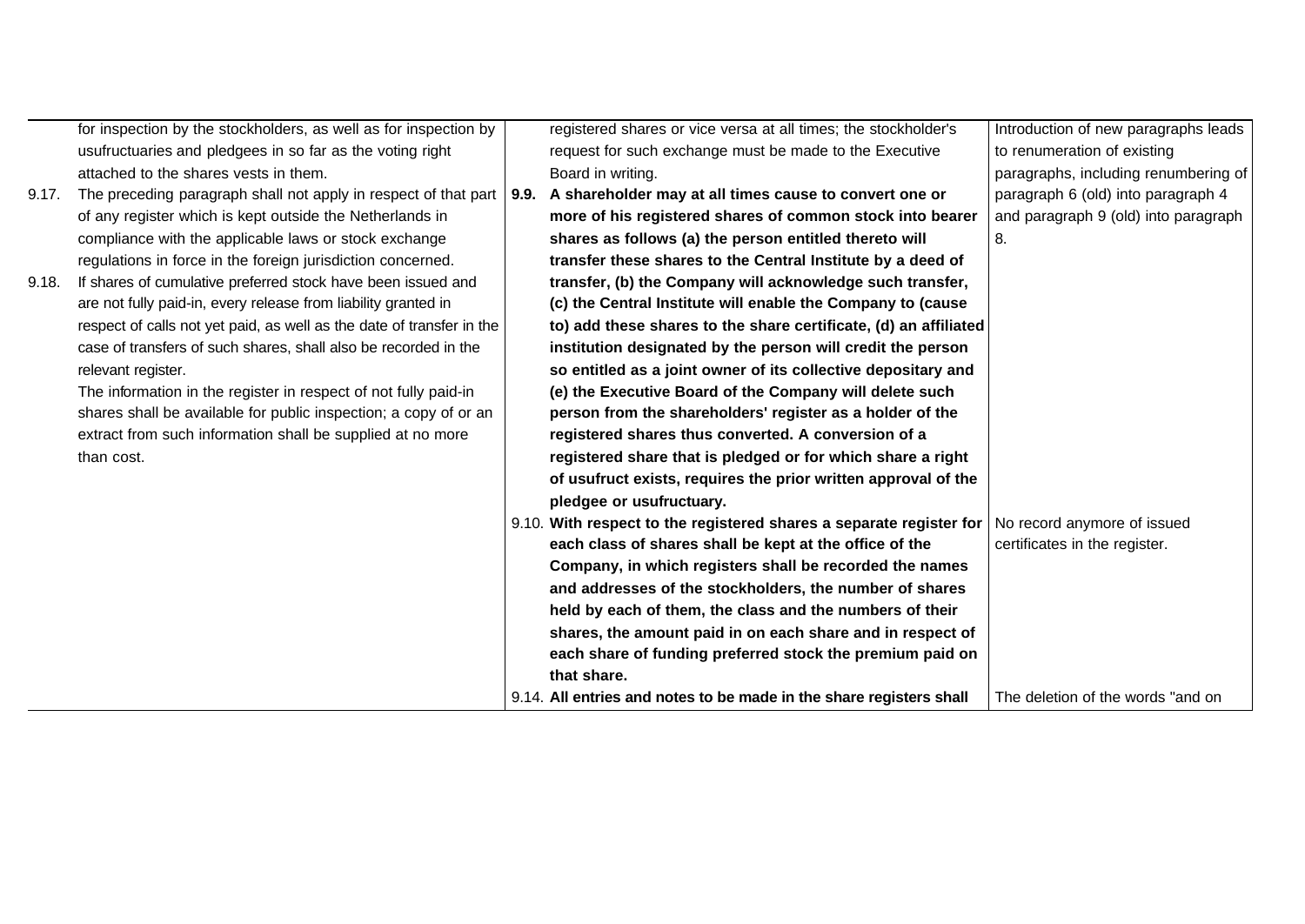|                    |                                                                     | be signed by one member of the Executive Board and one | share certificates" in connection with    |
|--------------------|---------------------------------------------------------------------|--------------------------------------------------------|-------------------------------------------|
|                    |                                                                     | member of the Supervisory Board.                       | the abolition of the possibility to issue |
|                    |                                                                     |                                                        | share certificates.                       |
|                    | Usufruct of Shares.                                                 |                                                        |                                           |
| <u>Article 10.</u> |                                                                     |                                                        |                                           |
|                    | 10.1. Shares in the capital of the Company may be encumbered        |                                                        |                                           |
|                    | with usufruct.                                                      |                                                        |                                           |
| 10.2.              | If a share is encumbered with usufruct, the voting right attached   |                                                        |                                           |
|                    | to that share shall vest in the stockholder, unless at the creation |                                                        |                                           |
|                    | of the usufruct that right has been granted to the usufructuary.    |                                                        |                                           |
| 10.3.              | Holders of shares the voting right of which vests in a              |                                                        |                                           |
|                    | usufructuary, and persons who possess usufruct of shares            |                                                        |                                           |
|                    | and the voting right attached to those shares shall have the        |                                                        |                                           |
|                    | rights which the law has granted to the holders of depositary       |                                                        |                                           |
|                    | receipts of shares in the capital of a company issued with the      |                                                        |                                           |
|                    | cooperation of that company.                                        |                                                        |                                           |
|                    | Persons who possess usufruct of shares but not the voting           |                                                        |                                           |
|                    | right attached thereto shall not have the aforesaid statutory       |                                                        |                                           |
|                    | rights.                                                             |                                                        |                                           |
| 10.4.              | If a share is encumbered with usufruct, any rights arising from     |                                                        |                                           |
|                    | that share to take further shares shall remain vested in the        |                                                        |                                           |
|                    | stockholder, provided that he shall compensate the                  |                                                        |                                           |
|                    | usufructuary for the value of such rights in so far as the          |                                                        |                                           |
|                    | usufructuary is entitled thereto by virtue of his usufruct.         |                                                        |                                           |
|                    | Pledge of shares.                                                   |                                                        |                                           |
| Article 11.        |                                                                     |                                                        |                                           |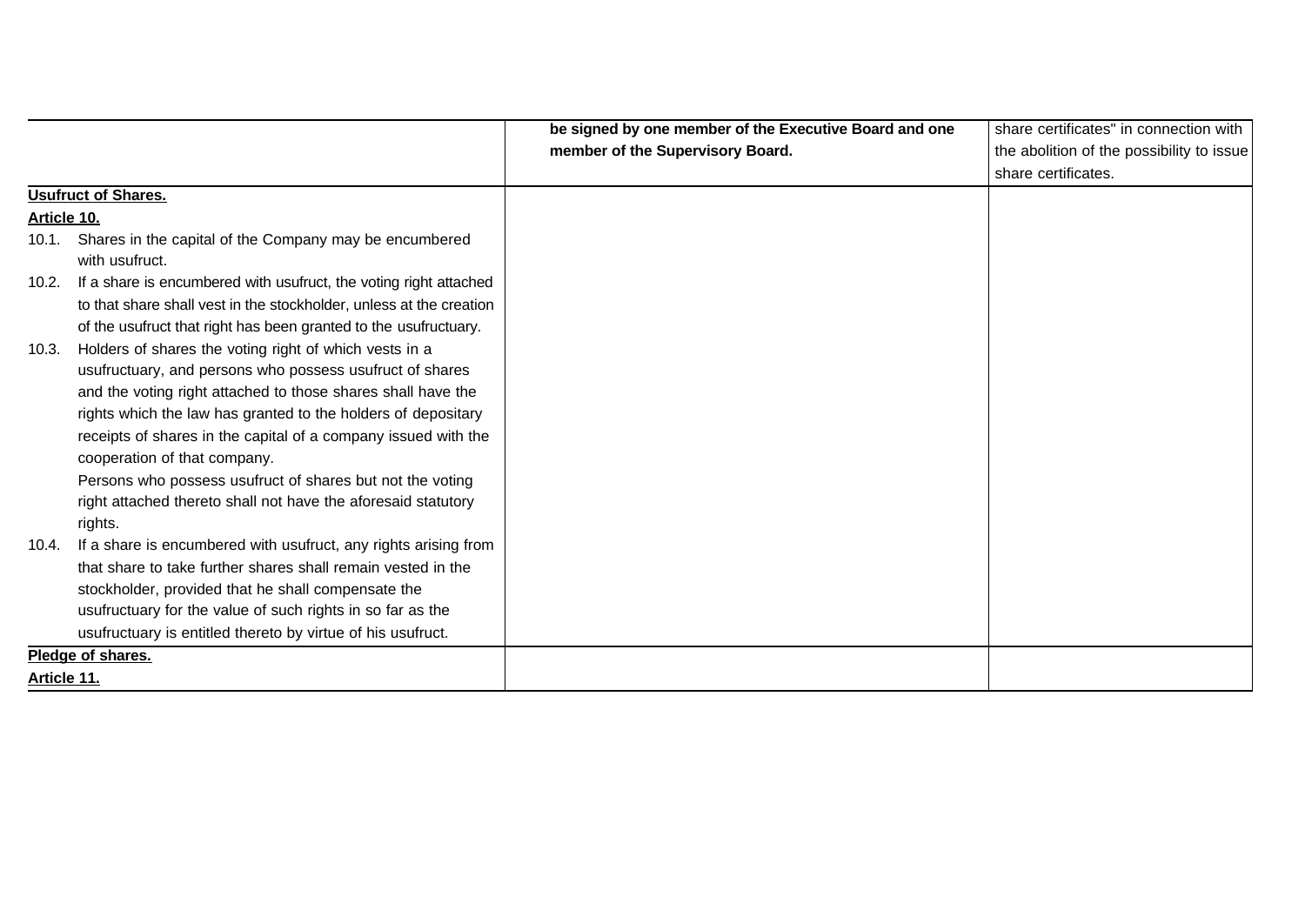| 11.1.       | Shares in the capital of the Company may be pledged as             |  |
|-------------|--------------------------------------------------------------------|--|
|             | security for a debt.                                               |  |
| 11.2.       | If a share of common stock is encumbered with a pledge the         |  |
|             | voting right attached to that share shall vest in the stockholder, |  |
|             | unless at the creation of the pledge the voting right has been     |  |
|             | granted to the pledgee.                                            |  |
|             | If a share of cumulative preferred stock or a share of funding     |  |
|             | preferred stock is encumbered with a pledge the voting right       |  |
|             | cannot be granted to the pledgee; the voting right attached to     |  |
|             | that share shall vest exclusively in the stockholder.              |  |
| 11.3.       | Holders of shares the voting rights of which vest in a pledgee,    |  |
|             | and persons who possess a pledge on shares and the voting          |  |
|             | rights attached to those shares shall have the rights which the    |  |
|             | law has granted to the holders of depositary receipts of shares in |  |
|             | the capital of a company issued with the cooperation of that       |  |
|             | company.                                                           |  |
|             | Persons who possess a pledge of shares but not the voting          |  |
|             | rights attached thereto shall not have the aforesaid statutory     |  |
|             | rights.                                                            |  |
|             | <b>Depositary Receipts: Holders of Receipts.</b>                   |  |
| Article 12. |                                                                    |  |
| 12.1.       | By virtue of a resolution of the Executive Board approved by       |  |
|             | the Supervisory Board, the Company may cooperate in the            |  |
|             | issue of depositary receipts of shares in its capital.             |  |
| 12.2.       | Where these Articles of Association further refer to the 'holders  |  |
|             | of receipts' this shall mean:                                      |  |
|             | holders of depositary receipts issued for shares in the            |  |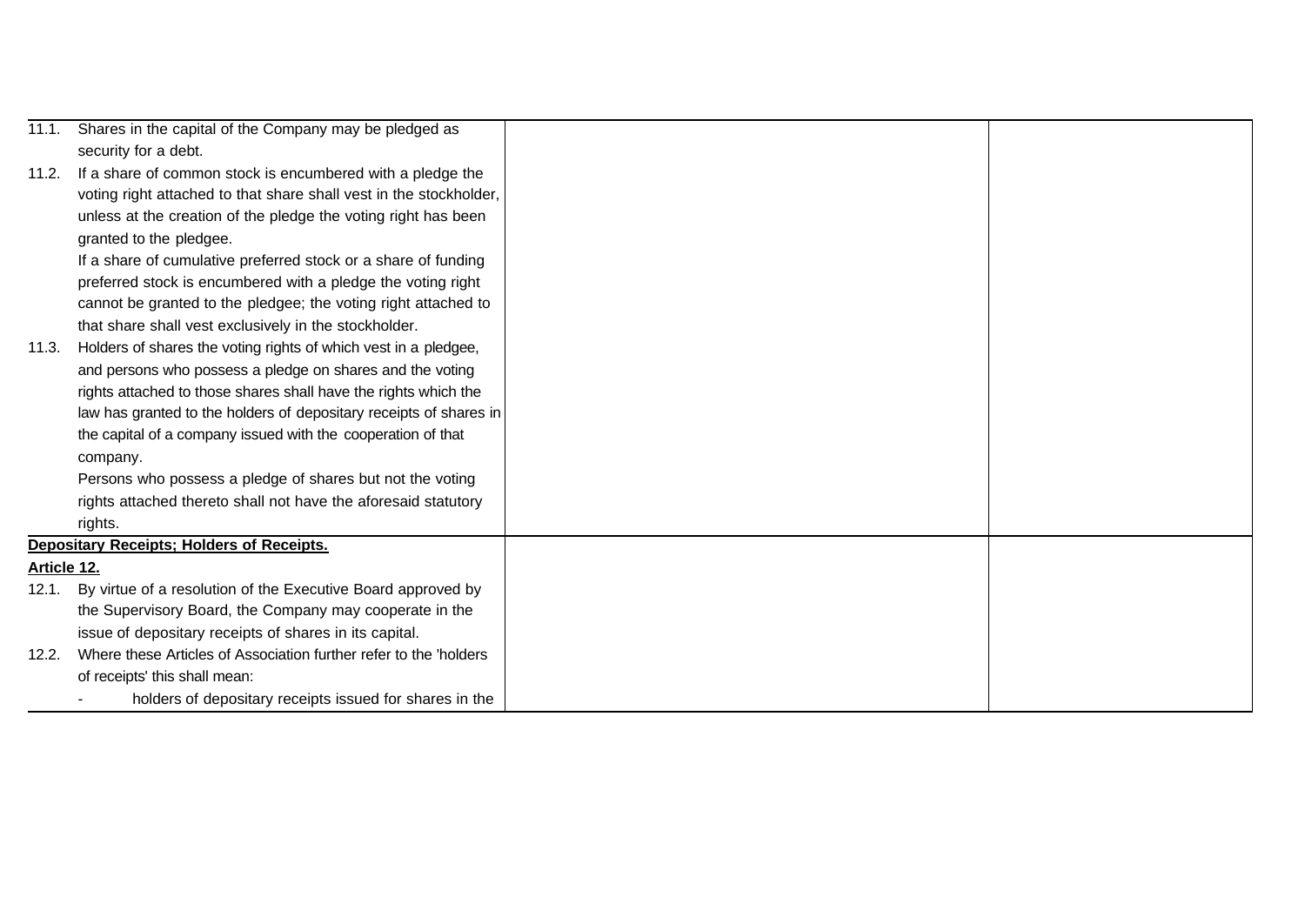| capital of the Company with the cooperation of the                       |  |
|--------------------------------------------------------------------------|--|
| Company; and                                                             |  |
| persons who in accordance with the provisions of                         |  |
| Article 10, paragraph 3, and Article 11, paragraph 3,                    |  |
| enjoy the rights which the law has granted to holders                    |  |
| of depositary receipts of shares in the capital of a                     |  |
| company issued with the cooperation of that company.                     |  |
| <b>Approval required for Transfer of Shares of Cumulative Preferred</b>  |  |
| <b>Stock and of Shares of Funding Preferred Stock.</b>                   |  |
| Article 13.                                                              |  |
| 13.1.<br>Each and every transfer of shares of cumulative preferred stock |  |
| and of shares of funding preferred stock, where the shares of            |  |
| funding preferred stock are concerned, other than a transfer by          |  |
| or to a legal person as referred to in Article 13b, paragraph 5          |  |
| under b., shall require the approval of the Executive Board. The         |  |
| request for approval shall be made in writing and must specify           |  |
| the name and the address of the proposed transferee and the              |  |
| price or other consideration which the proposed transferee is            |  |
| willing to pay or give.                                                  |  |
| If its approval is withheld the Executive Board must at the<br>13.2.     |  |
| same time designate one or several intending buyers who are              |  |
| willing and able to buy against payment in cash all the shares           |  |
| to which the request for approval relates at a price to be               |  |
| determined in mutual agreement by the transferor and the                 |  |
| Executive Board within two months after the intending buyers             |  |
| have been designated.                                                    |  |
| If within three months of receipt by the Company of the request<br>13.3. |  |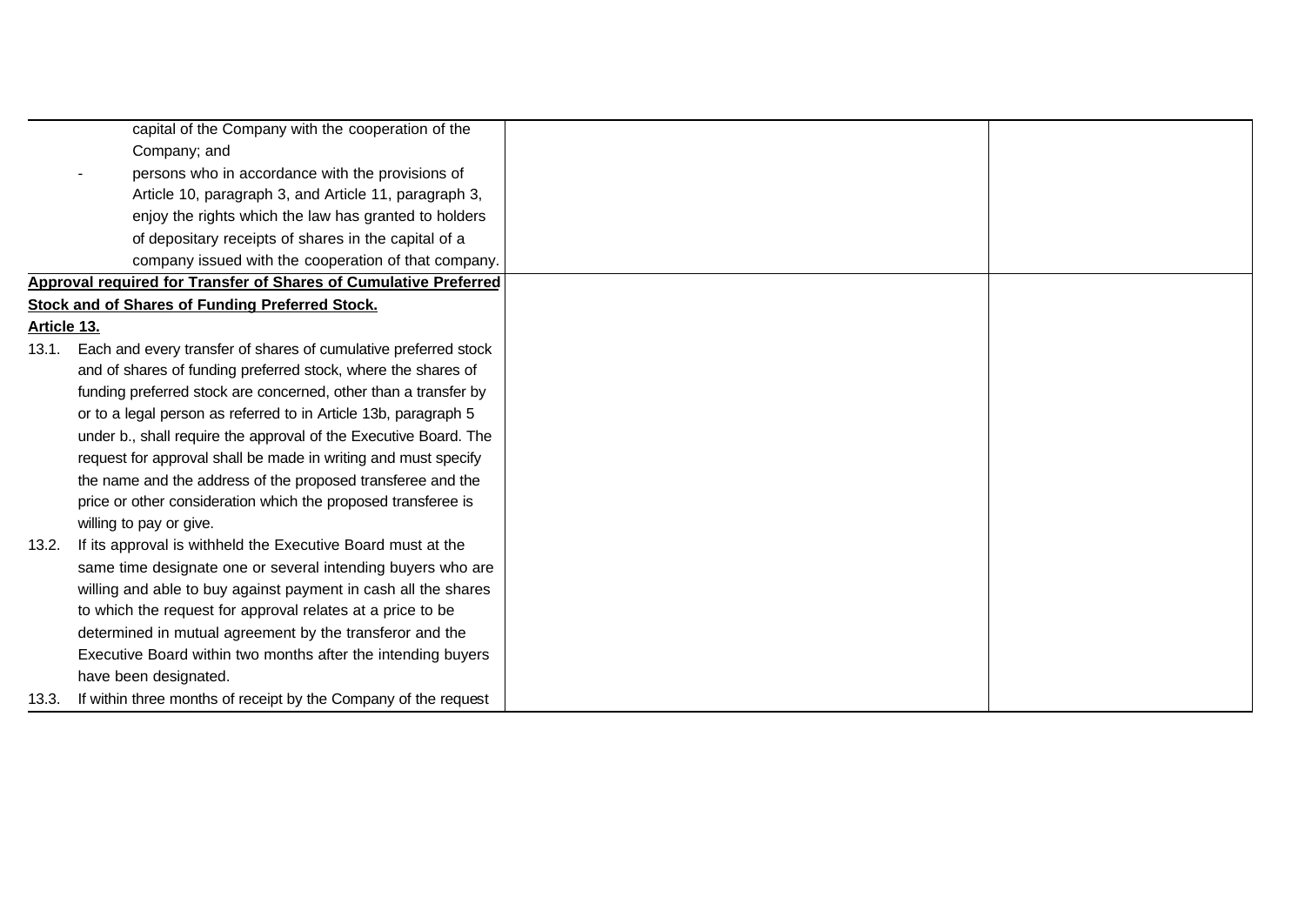for approval of the intended transfer the transferor has not received from the Company a written notice rejecting the request which notice was combined with the designation of one or several intending buyers to whom the shares may be transferred in accordance with the provisions of this article, then upon the expiry of said period or after receipt of the notice of rejection, as the case may be, the approval of the transfer shall be deemed to have been granted.

- 13.4. If the transferor and the Executive Board have not reached agreement on the price as referred to in paragraph 2 of this Article within one month after the date of the written notice of rejection which was combined with the designation of one or several intending buyers to whom the shares concerned may be transferred in accordance with the provisions of this Article, then that price shall be determined by an expert to be appointed by the transferor and the Executive Board in mutual agreement or, failing such agreement within three months after the notice of rejection, by the chairman of the Chamber of Commerce and Industry of Amsterdam and Meerlanden acting at the request of either of the parties. If the matter concerns shares of funding preferred stock the expert shall determine the price taking therefor as his guideline the value which pursuant to Article 39, paragraph 4, Article 40 and Article 44 may be attributed to the shares of funding preferred stock concerned.
- 13.5. The transferor may decide against transferring his shares, provided he shall notify the Executive Board of that decision within one month after he has been informed of the name(s) of

| If the transferor and the Executive Board have not reached<br>13.4.<br>agreement on the price as referred to in paragraph 2 of this<br>Article within two months after the date of the written notice<br>of rejection which was combined with the designation of one or<br>several intending buyers to whom the shares concerned may<br>be transferred in accordance with the provisions of this Article,<br>then that price shall be determined by an expert to be<br>appointed by the transferor and the Executive Board in mutual<br>agreement or, failing such agreement within three months<br>after the notice of rejection, by the chairman of the Chamber<br>of Commerce and Industry of Amsterdam and Meerlanden<br>acting at the request of either of the parties. | Equalize terms mentioned under<br>13.2. |
|------------------------------------------------------------------------------------------------------------------------------------------------------------------------------------------------------------------------------------------------------------------------------------------------------------------------------------------------------------------------------------------------------------------------------------------------------------------------------------------------------------------------------------------------------------------------------------------------------------------------------------------------------------------------------------------------------------------------------------------------------------------------------|-----------------------------------------|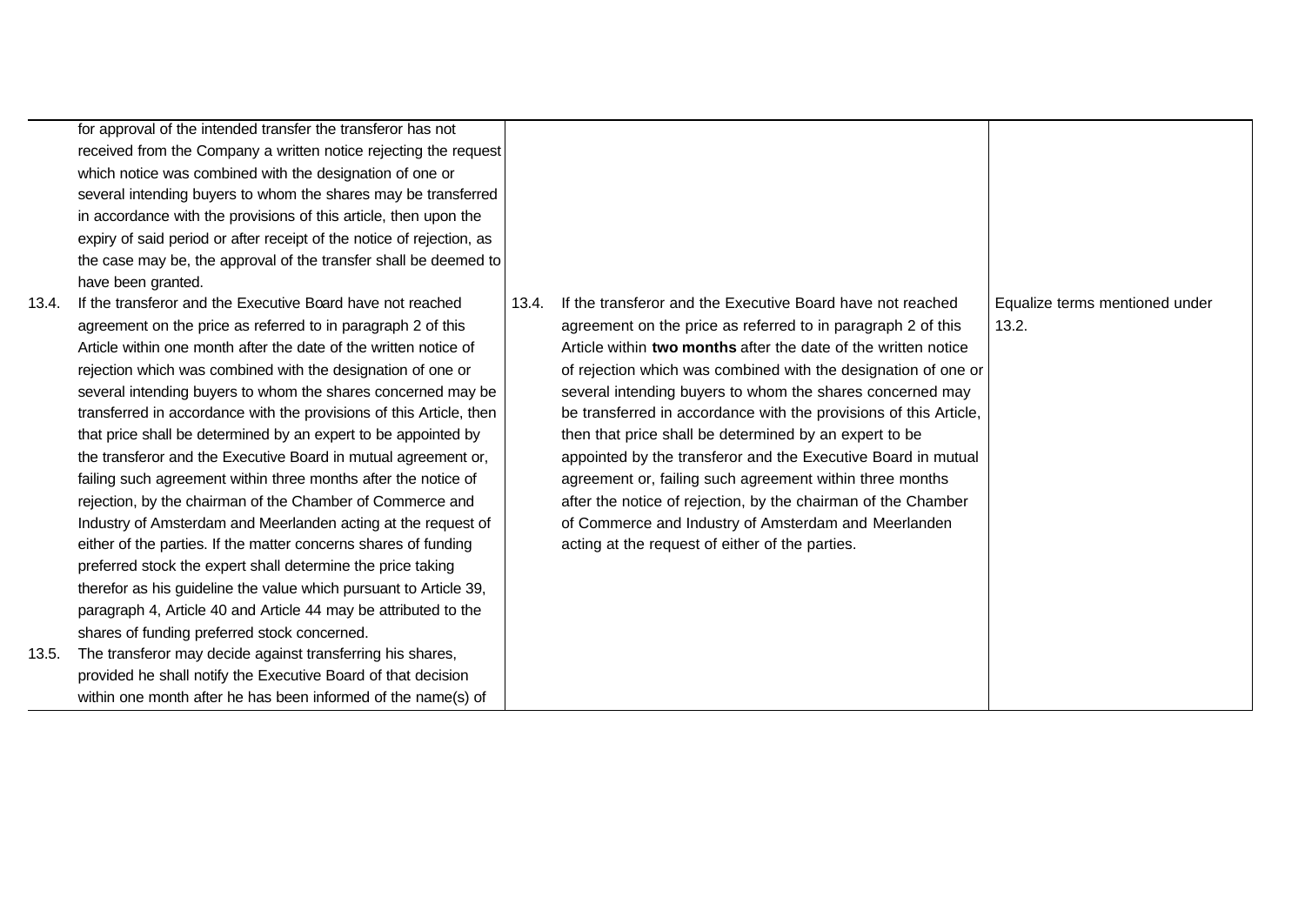|              | the designated intending buyer(s) and of the price determined in         |
|--------------|--------------------------------------------------------------------------|
|              | the manner as aforesaid.                                                 |
| 13.6.        | If approval of the transfer has been granted or is deemed to             |
|              | have been granted, then during a period of three months                  |
|              | thereafter the transferor shall be at liberty to transfer all the        |
|              | shares to which his request related to the transferee proposed in        |
|              | his request and at the price or for the consideration as referred        |
|              | to in the second sentence of paragraph 1 of this Article.                |
| 13.7.        | The expenses incidental to the transfer which are incurred by the        |
|              | Company may be charged to the transferee.                                |
| 13.8.        | The provisions of this Article shall apply mutatis mutandis at           |
|              | the apportionment of shares of funding preferred stock from              |
|              | any community of property.                                               |
|              | <b>Restrictions to Transferability of Shares of Funding Preferred</b>    |
| Stock.       |                                                                          |
| Article 13b. |                                                                          |
|              | 13b.1. Shares of funding preferred stock may be transferred only to      |
|              | natural persons.                                                         |
|              | 13b.2. Without prejudice to paragraph 1 of this Article, the transfer of |
|              | shares of funding preferred stock shall not be permitted if and to       |
|              | such extent as the transferee individually, or, by virtue of a           |
|              | private arrangement of collaboration, jointly with one or several        |
|              | other natural and/or legal persons, is directly or - otherwise than      |
|              | as holder of depositary receipts issued for shares of funding            |
|              | preferred stock with the cooperation of the Company - indirectly:        |
|              | the holder of a par value amount of funding preferred<br>А.              |
|              | stock of one or more series constituting one percent or                  |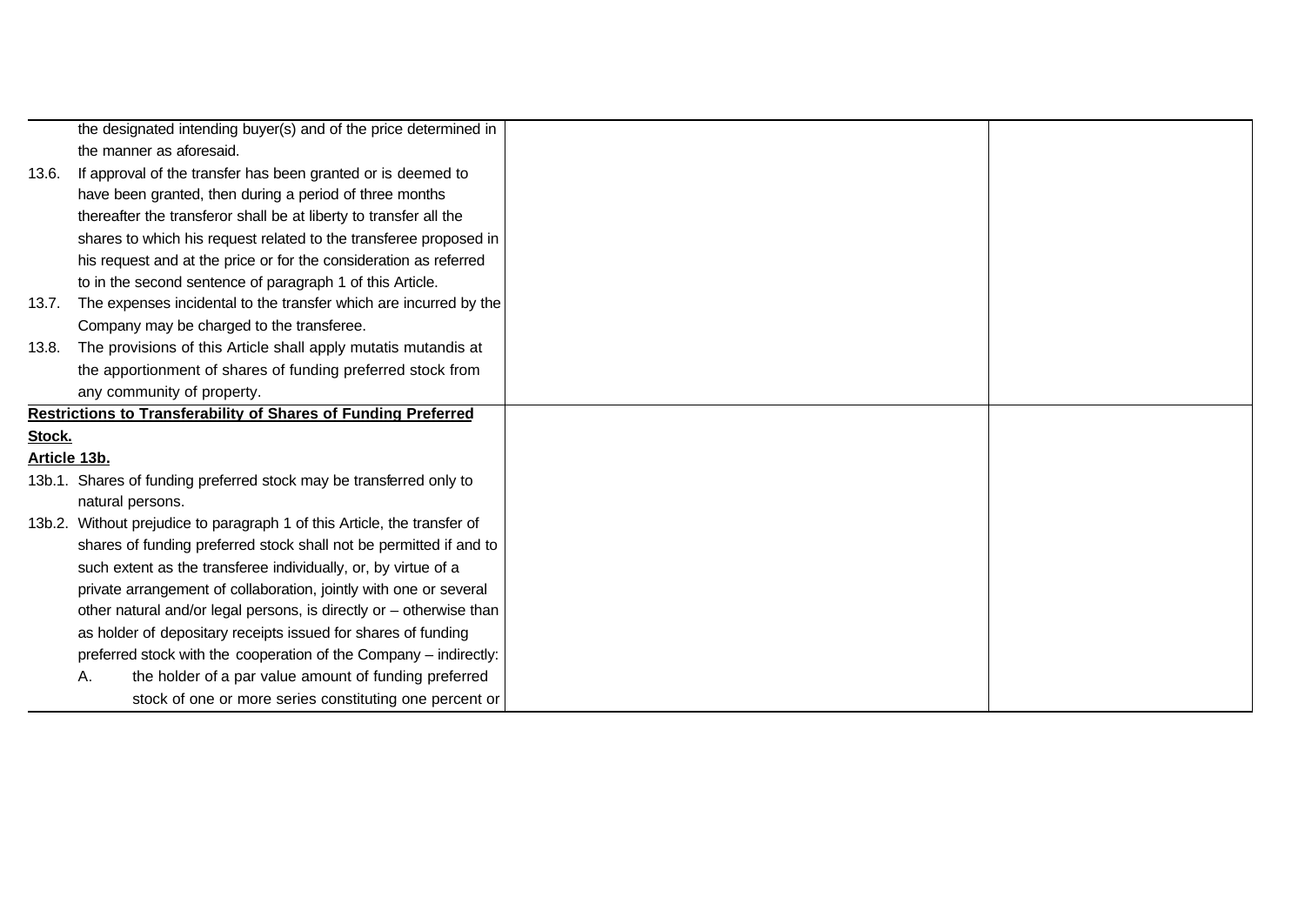|    | more of the total capital of the Company issued and                     |
|----|-------------------------------------------------------------------------|
|    | outstanding in the form of shares of funding preferred                  |
|    | stock of any series; or                                                 |
| В. | if as a result of such transfer the transferee would                    |
|    | acquire shares of funding preferred stock constituting                  |
|    | more than one percent of the total capital of the                       |
|    | Company issued and outstanding in the form of shares                    |
|    | of funding preferred stock of any series.                               |
|    | For the purposes of the foregoing provisions the                        |
|    | expressions "holding shares" and "acquiring shares"                     |
|    | shall also mean possessing usufruct and acquiring                       |
|    | usufruct, respectively, of shares of funding preferred                  |
|    | stock, in so far as in such cases the voting right vests in             |
|    | the usufructuary.                                                       |
|    | 13b.3. For the purposes of the provisions of paragraphs 1 and 2 of this |
|    | Article, subscription for shares of funding preferred stock upon        |
|    | issue – whether or not in the form of stock dividends and/or            |
|    | bonus shares - including the exercise of a right to subscribe for       |
|    | shares of funding preferred stock, shall be the equivalent of a         |
|    | transfer. For the purpose of calculating the amount of the issued       |
|    | and outstanding capital the shares to be subscribed for shall be        |
|    | included in the count.                                                  |
|    | 13b.4. Notwithstanding the provision in the first sentence of paragraph |
|    | 3 it shall be permitted that by subscribing for shares of funding       |
|    | preferred stock upon issue a stockholder who already holds              |
|    | shares of funding preferred stock constituting more than one            |
|    | percent of the capital issued and outstanding in the form of            |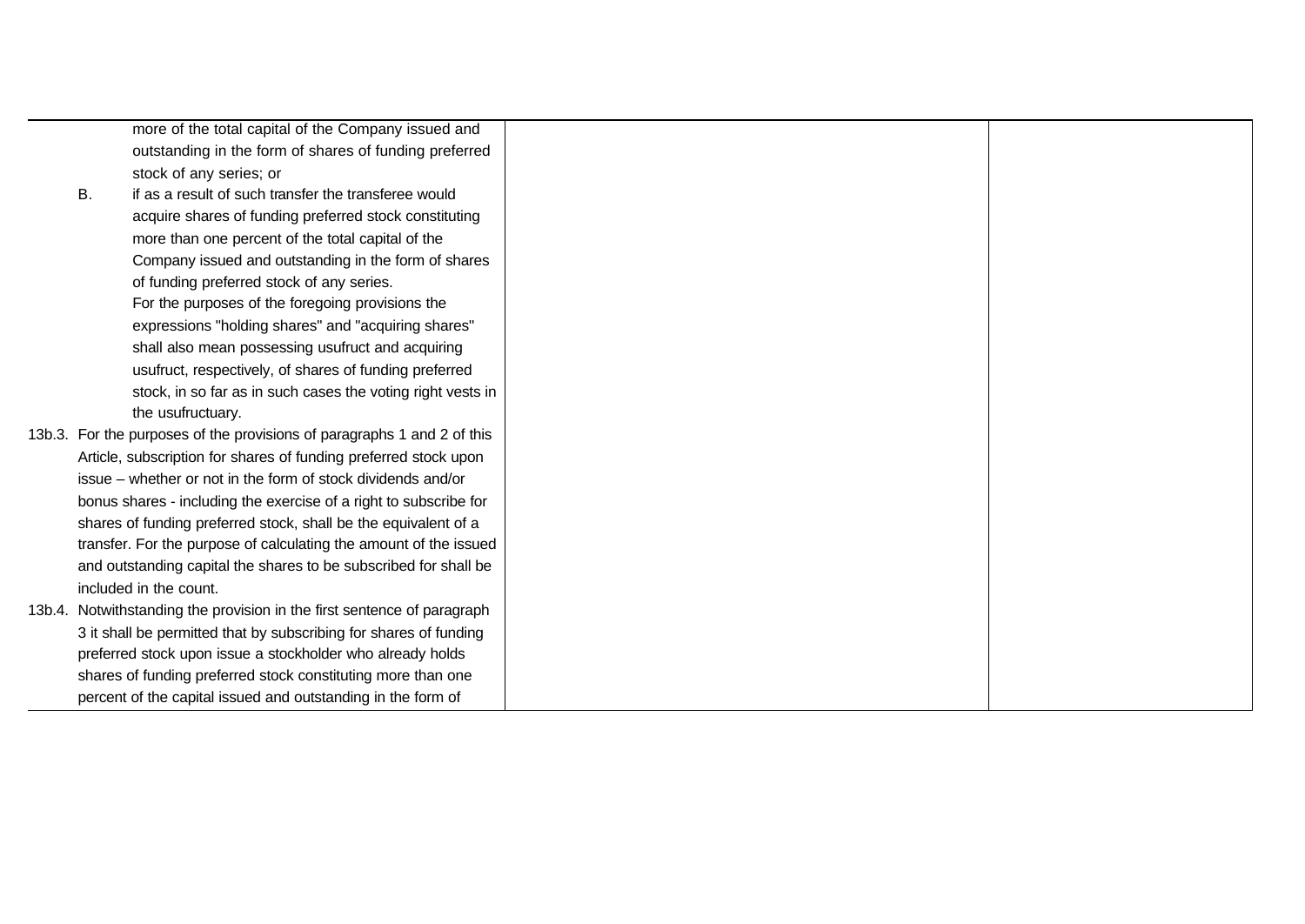|             |     | shares of funding preferred stock shall acquire more shares of           |  |
|-------------|-----|--------------------------------------------------------------------------|--|
|             |     | funding preferred stock than one percent of the total capital            |  |
|             |     | issued and outstanding in the form of shares of funding preferred        |  |
|             |     | stock after that issue, provided however that such acquisition           |  |
|             |     | shall not exceed the percentage, mentioned in the following              |  |
|             |     | sentence, of the amount by which the capital issued and                  |  |
|             |     | outstanding in the form of shares of funding preferred stock is          |  |
|             |     | increased by the issue. The aforesaid percentage shall be equal          |  |
|             |     | to the percentage of the capital issued and outstanding in the           |  |
|             |     | form of shares of funding preferred stock of any series which            |  |
|             |     | was held by the stockholder immediately prior to the issue.              |  |
|             |     | 13b.5. The provisions of paragraphs 1 to and including 4 shall not apply |  |
|             | to: |                                                                          |  |
|             | a.  | transfer of shares of funding preferred stock to the                     |  |
|             |     | Company itself or to a subsidiary of the Company;                        |  |
|             | b.  | transfer or issue of shares of funding preferred stock                   |  |
|             |     | to a trust office if with respect to such trust office the               |  |
|             |     | Executive Board, by irrevocable resolution previously                    |  |
|             |     | approved by the Supervisory Board, has withdrawn                         |  |
|             |     | the restriction imposed on the possibility of transfer or                |  |
|             |     | issue of shares of funding preferred stock, by which                     |  |
|             |     | resolution conditions may be attached to such                            |  |
|             |     | withdrawal.                                                              |  |
|             |     | <b>Transfer of Shares.</b>                                               |  |
| Article 14. |     |                                                                          |  |
|             |     | 14.1. The transfer of registered shares shall require a deed executed    |  |
|             |     | for that purpose as well as, save in the event that the Company          |  |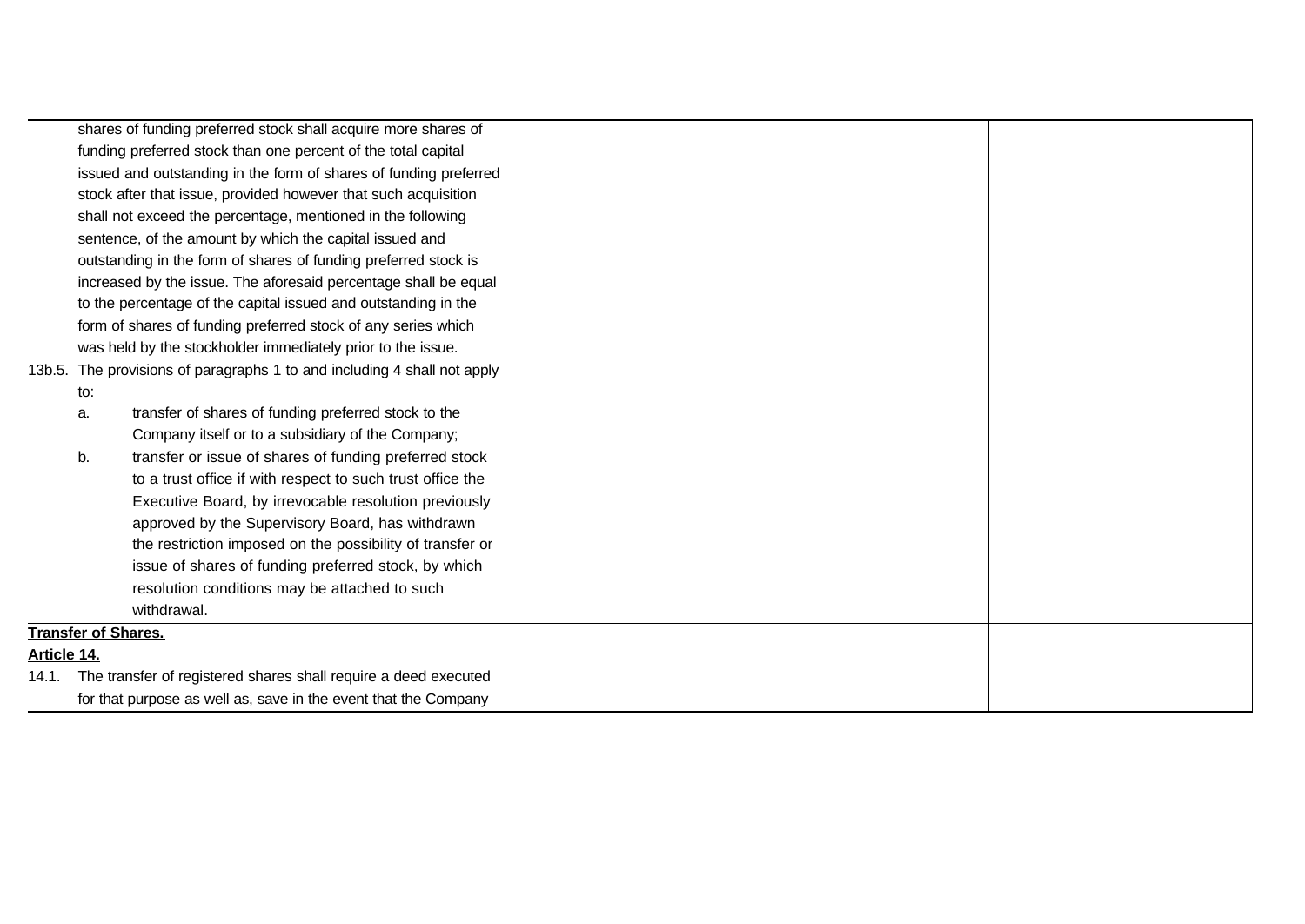|       | is itself a party to the transaction, written acknowledgement by    |       |                                                                    |                                         |
|-------|---------------------------------------------------------------------|-------|--------------------------------------------------------------------|-----------------------------------------|
|       | the Company of the transfer. The acknowledgement is to be           |       |                                                                    |                                         |
|       | made either in the transfer deed, or by a dated statement           |       |                                                                    |                                         |
|       | endorsed upon the transfer deed or upon a copy of or extract        |       |                                                                    |                                         |
|       | from that deed certified by a notary ('notaris') or bailiff         |       |                                                                    |                                         |
|       | ('deurwaarder'), or in the manner as referred to in paragraph 2.    |       |                                                                    |                                         |
|       | Service of notice of the transfer deed or of the aforesaid copy or  |       |                                                                    |                                         |
|       | extract upon the Company shall be the equivalent of                 |       |                                                                    |                                         |
|       | acknowledgement as aforesaid.                                       |       |                                                                    |                                         |
| 14.2. | If the transfer concerns shares not fully paid-in the               |       |                                                                    |                                         |
|       | acknowledgement by the Company can only be made if the              |       |                                                                    |                                         |
|       | transfer deed bears a full date.                                    |       |                                                                    |                                         |
| 14.3. | If a share certificate has been issued for a share, the transfer is | 14.3. | The preceding paragraphs of this Article shall apply mutatis       | Article 14, paragraph 4 will be         |
|       | further subject to the requirement that the share certificate be    |       | mutandis to the transfer of any qualified interest in a registered | renumbered into article 14, paragraph   |
|       | surrendered to the Company. When the share certificate has          |       | share, always provided that a pledge may also be created           | 3 in connection with the deletion of    |
|       | been surrendered to the Company, the Company's                      |       | without acknowledgement by or service of notice upon the           | article 14, paragraph 3 since the       |
|       | acknowledgement of the transfer may be made by an                   |       | Company and that Section 239 of Book 3 of the Netherlands          | possibility to issue share certificates |
|       | endorsement to that effect written on the share certificate or by   |       | Civil Code shall apply, in which case acknowledgement by or        | shall lapse.                            |
|       | replacing that share certificate by a new share certificate issued  |       | service of notice upon the Company shall replace the               |                                         |
|       | in the name of the acquirer.                                        |       | announcement referred to in subsection 3 of Section 239.           |                                         |
| 14.4. | The preceding paragraphs of this Article shall apply mutatis        |       |                                                                    |                                         |
|       | mutandis to the transfer of any qualified interest in a registered  |       |                                                                    |                                         |
|       | share, always provided that a pledge may also be created            |       |                                                                    |                                         |
|       | without acknowledgement by or service of notice upon the            |       |                                                                    |                                         |
|       | Company and that Section 239 of Book 3 of the Netherlands           |       |                                                                    |                                         |
|       | Civil Code shall apply, in which case acknowledgement by or         |       |                                                                    |                                         |
|       | service of notice upon the Company shall replace the                |       |                                                                    |                                         |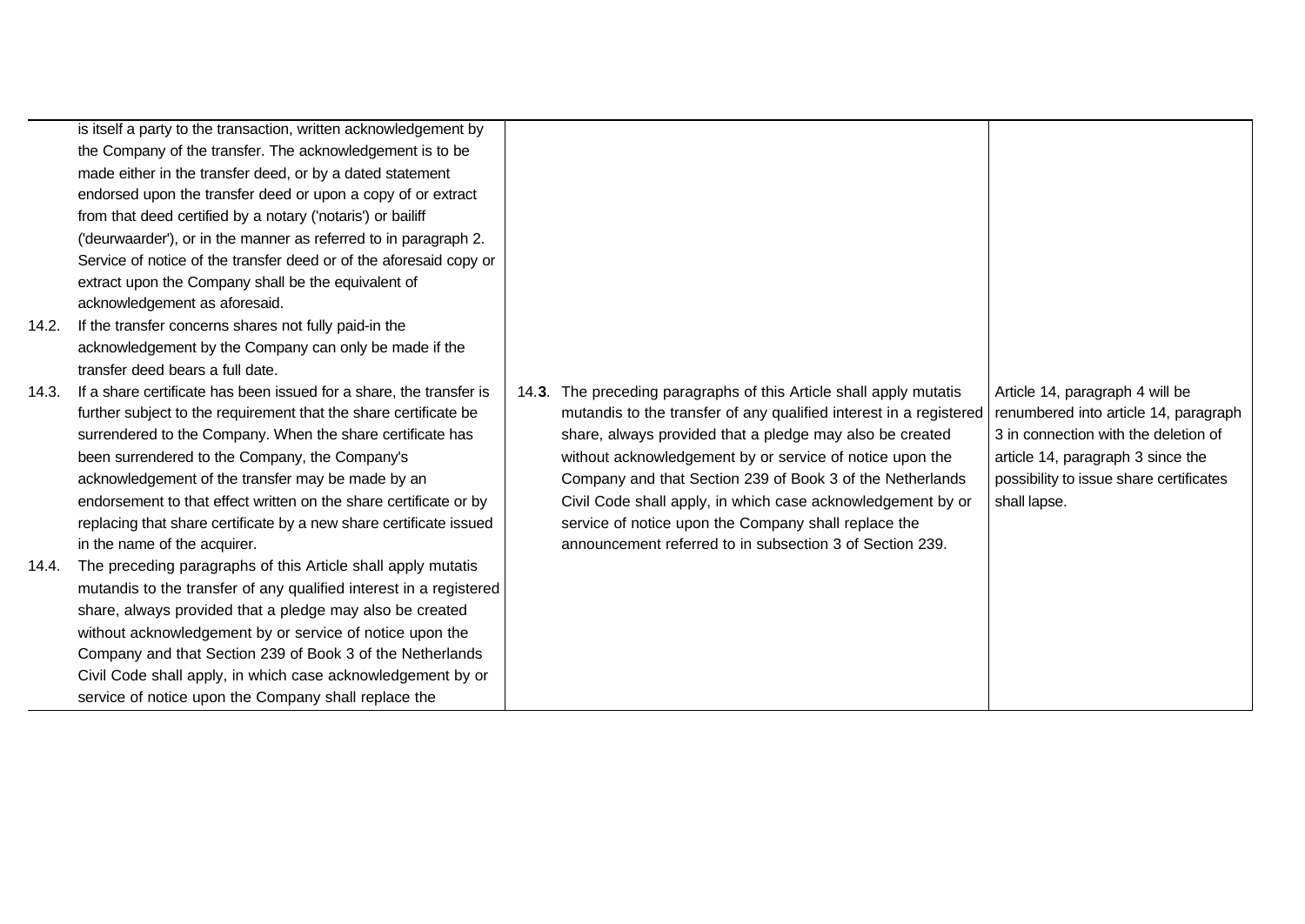|             | announcement referred to in subsection 3 of Section 239.           |       |                                                         |                                     |
|-------------|--------------------------------------------------------------------|-------|---------------------------------------------------------|-------------------------------------|
|             | Jointly owned shares or depositary receipts.                       |       |                                                         |                                     |
| Article 15. |                                                                    |       |                                                         |                                     |
| 15.1.       | If through any cause whatsoever one or more shares or              |       |                                                         |                                     |
|             | depositary receipts are held in common by two or more              |       |                                                         |                                     |
|             | persons, such persons may jointly exercise the rights arising      |       |                                                         |                                     |
|             | from those shares or depositary receipts, provided that they be    |       |                                                         |                                     |
|             | represented for that purpose by one from their midst or by a       |       |                                                         |                                     |
|             | third party authorized by them for that purpose by a written       |       |                                                         |                                     |
|             | power of attorney.                                                 |       |                                                         |                                     |
| 15.2.       | Paragraph 1 shall not apply to any property consisting of a        |       |                                                         |                                     |
|             | securities portfolio placed in the custody of a securities deposit |       |                                                         |                                     |
|             | company as defined in the 'Wet Giraal Effectenverkeer' ('Giro-     |       |                                                         |                                     |
|             | based Securities Transfer System Act'). The rights arising         |       |                                                         |                                     |
|             | from the shares or depositary receipts which are part of such      |       |                                                         |                                     |
|             | community may be exercised by the joint owners, each to            |       |                                                         |                                     |
|             | exercise said rights pro rata to the number of shares or           |       |                                                         |                                     |
|             | depositary receipts to which he owns an interest in that           |       |                                                         |                                     |
|             | community.                                                         |       |                                                         |                                     |
|             | <b>Executive Board.</b>                                            |       |                                                         |                                     |
| Article 16. |                                                                    |       |                                                         |                                     |
| 16.1.       | The management of the Company shall be conducted by an             | 16.1. | The management of the Company shall be conducted by     | The Executive Board shall no longer |
|             | Executive Board consisting of members and of deputy                |       | an Executive Board under supervision of the Supervisory | be composed of deputy members.      |
|             | members, if any under supervision of the Supervisory Board.        |       | Board.                                                  |                                     |
| 16.2.       | The Executive Board shall be composed of at least three            | 16.2. | The Executive Board shall be composed of at least three | The reference to deputy members     |
|             | members or at least two members and one deputy member.             |       | members.                                                | shall lapse.                        |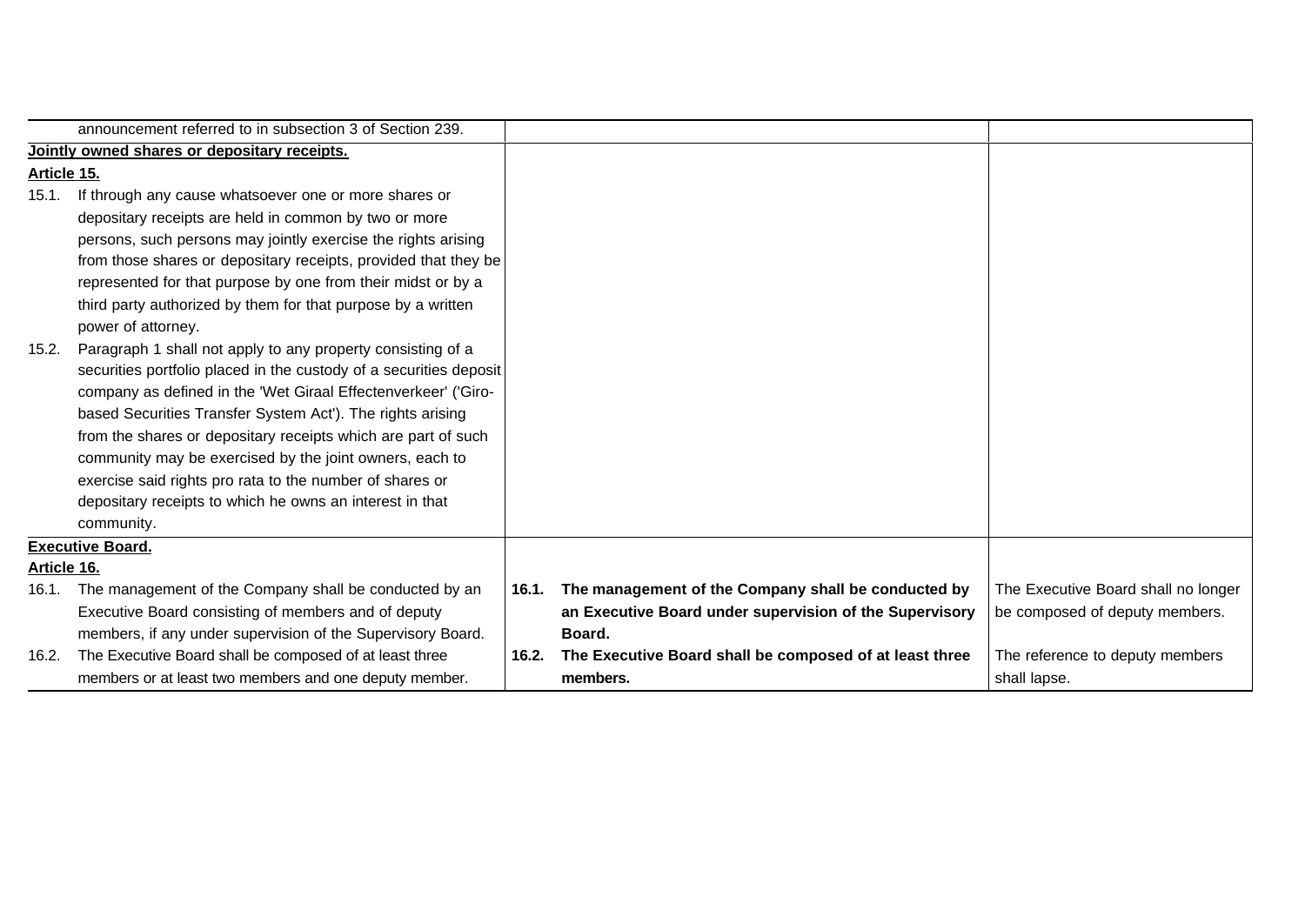| 16.3. | Subject to the provision in the preceding paragraph the            | 16.3. | Subject to the provision in the preceding paragraph the    |                                      |
|-------|--------------------------------------------------------------------|-------|------------------------------------------------------------|--------------------------------------|
|       | number of members and deputy members of the Executive              |       | number of members of the Executive Board shall be          |                                      |
|       | Board shall be determined by the Supervisory Board.                |       | determined by the Supervisory Board.                       |                                      |
| 16.4. | The members and deputy members of the Executive Board              | 16.4. | A resolution to appoint the members of the Executive       | The binding nomination for the       |
|       | shall be appointed by the General Meeting. If members and          |       | Board shall be adopted by the General Meeting. The         | appointment of a member of the       |
|       | deputy members are to be appointed, the Supervisory Board          |       | Supervisory Board shall make a non-binding nomination      | Executive Board shall lapse. The     |
|       | shall make a binding nomination. The Executive Board shall         |       | for the appointment of such person.                        | General Meeting shall adopt a        |
|       | invite the Supervisory Board to make a nomination within sixty     |       | In the event of a vacancy or under well known              | resolution to appoint such person by |
|       | days, such that for each appointment a choice can be made          |       | circumstances that a vacancy will turn up, the Executive   | an absolute majority of votes cast.  |
|       | from at least two persons. However, the General Meeting may        |       | Board shall invite the Supervisory Board to make a         | This majority shall represent more   |
|       | at all time overrule the binding nature of such a nomination by    |       | nomination within sixty days.                              | than one third of the issued share   |
|       | a resolution adopted by at least a two thirds majority of the      |       | The nomination shall be included in the notice of the      | capital in case of a resolution to   |
|       | votes cast, if such majority represents more than half the         |       | General Meeting at which the appointment shall be          | appoint a member of the Executive    |
|       | issued share capital.                                              |       | considered.                                                | Board, who is not nominated by the   |
|       | The nomination shall be included in the notice of the General      |       | A resolution to appoint a person member of the Executive   | Supervisory Board.                   |
|       | Meeting at which the appointment shall be considered.              |       | Board nominated by the Supervisory Board shall be          |                                      |
|       | If a nomination has not been made or has not been made in          |       | adopted by an absolute majority of the votes cast. A       |                                      |
|       | due time, this shall be stated in the notice and the General       |       | resolution to appoint a person member of the Executive     |                                      |
|       | Meeting may appoint a member or a deputy member at its             |       | Board, not nominated by the Supervisory Board shall be     |                                      |
|       | discretion.                                                        |       | adopted by an absolute majority of the votes cast, if such |                                      |
|       | 16.5. The General Meeting may at any time suspend or dismiss a     |       | majority represents more than one third of the issued      |                                      |
|       | member or a deputy member of the Executive Board. The              |       | share capital.                                             |                                      |
|       | Supervisory Board may at any time suspend a member or a            | 16.5. | The General Meeting may at any time suspend or dismiss     |                                      |
|       | deputy member of the Supervisory Board.                            |       | a member of the Executive Board. The Supervisory Board     |                                      |
|       | The General Meeting may only adopt a resolution to suspend         |       | may at any time suspend a member of the Executive          |                                      |
|       | or dismiss a member or a deputy member of the Executive            |       | Board. A resolution to suspend or dismiss a member of      |                                      |
|       | Board by at least a two thirds majority of the votes cast, if such |       | the Executive Board shall be adopted by an absolute        | The General Meeting shall adopt a    |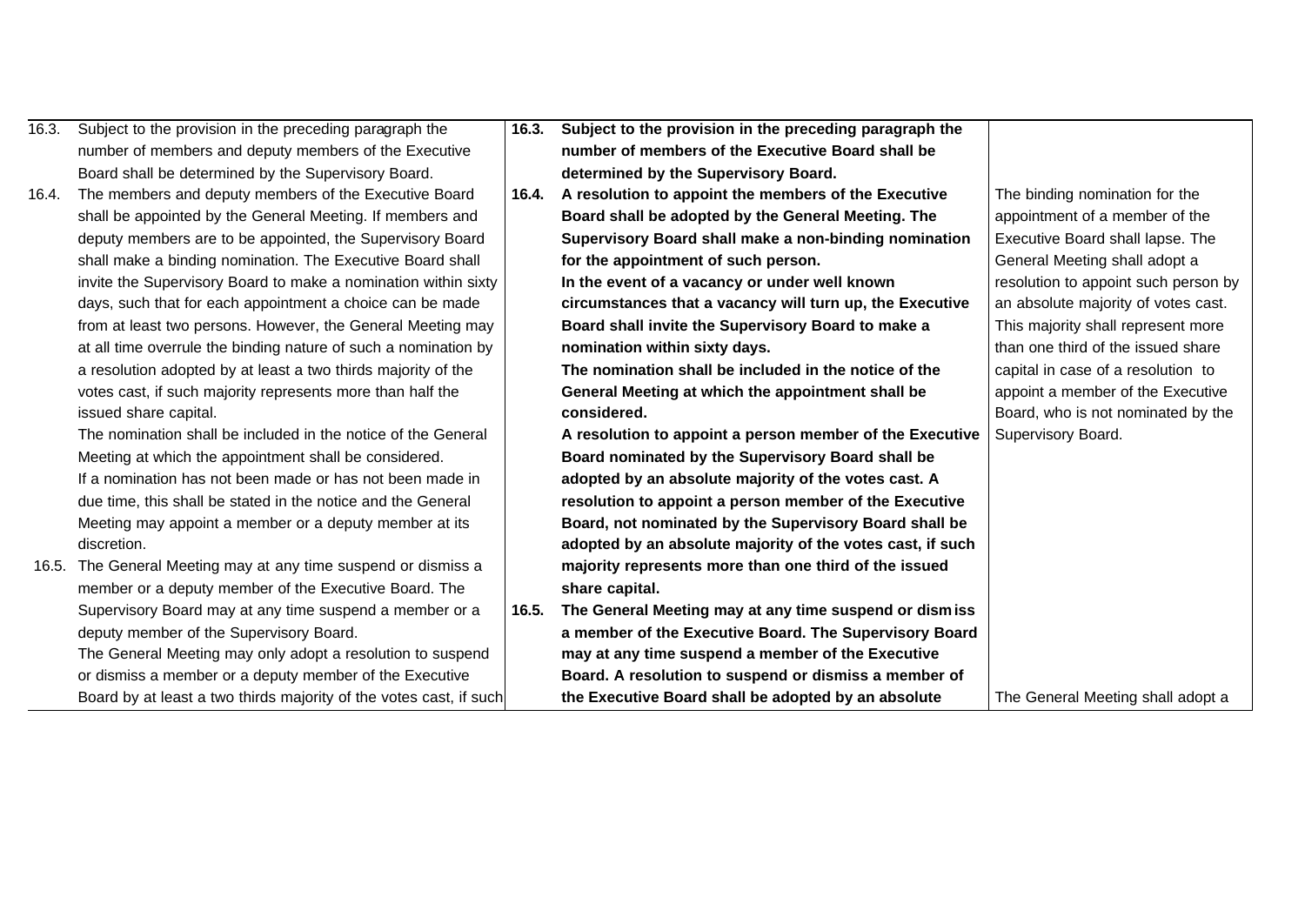|       | majority represents more than half the issued share capital,      |       | majority of the votes cast, if such majority represents     | resolution to suspend or dismiss a     |
|-------|-------------------------------------------------------------------|-------|-------------------------------------------------------------|----------------------------------------|
|       | unless the proposal was made by the Supervisory Board, the        |       | more than one third of the issued share capital, unless the | member of the Executive Board by       |
|       | resolution will be adopted by an ordinary majority of votes.      |       | proposal to suspend or dismiss a member of the              | an absolute majority of the votes cast |
|       | However, the Supervisory Board may at all times suspend a         |       | Executive Board was made by the Supervisory Board, the      | if the proposal to suspend or dismiss  |
|       | member or a deputy member of the Executive Board.                 |       | resolution will be adopted by an absolute majority of       | is made by the Supervisory Board.      |
|       | A second General Meeting as referred to in section 2:230,         |       | votes, without a quorum being required.                     | This majority shall represent more     |
|       | subsection 3 of the Civil Code may not be convened in respect     |       | A second General Meeting as referred to in section 2:230,   | than one third of the issued share     |
|       | of matters referred to in this paragraph and the preceding        |       | subsection 3 of the Civil Code may not be convened in       | capital if the proposal was not made   |
|       | paragraph. In the event of intended suspension or dismissal of    |       | respect of matters referred to in this paragraph and the    | by the Supervisory Board.              |
|       | a member or deputy member of the Executive Board the              |       | preceding paragraph. In the event of intended suspension    |                                        |
|       | officer concerned must be given the opportunity to account for    |       | or dismissal of a member of the Executive Board the         |                                        |
|       | his conduct at the General Meeting and may be assisted by an      |       | officer concerned must be given the opportunity to          |                                        |
|       | adviser when doing so.                                            |       | account for his conduct at the General Meeting and may      |                                        |
| 16.6. | The remuneration and other terms of employment of the             |       | be assisted by an adviser when doing so.                    | The reference to deputy members        |
|       | members and deputy members of the Executive Board shall           | 16.6. | The remuneration and other terms of employment of the       | shall lapse.                           |
|       | be determined by the Supervisory Board for each officer           |       | members of the Executive Board shall be determined by       |                                        |
|       | individually.                                                     |       | the Supervisory Board for each officer individually.        |                                        |
| 16.7. | The allocation of duties within the Executive Board shall require | 16.7. | The allocation of duties within the Executive Board shall   |                                        |
|       | the approval of the Supervisory Board.                            |       | require the approval of the Supervisory Board.              |                                        |
| 16.8. | The Supervisory Board may appoint one of the members of           | 16.8. | The Supervisory Board may appoint one of the members of     |                                        |
|       | the Executive Board Chairman of the Executive Board. The          |       | the Executive Board as Chairman of the Executive Board. The |                                        |
|       | Chairman so appointed shall have the title of 'President'.        |       | Chairman so appointed shall have the title of 'President'.  |                                        |
| 16.9. | Within three months after a suspension by either the General      | 16.9. | Within three months after a suspension by either the        | The reference to deputy members        |
|       | Meeting or the Supervisory Board of a member or a deputy          |       | General Meeting or the Supervisory Board of a member of     | shall lapse.                           |
|       | member of the Executive Board has taken effect, a General         |       | the Executive Board has taken effect, a General Meeting     |                                        |
|       | Meeting shall be held, in which meeting a resolution must be      |       | shall be held, in which meeting a resolution must be        |                                        |
|       | adopted to either terminate or extend the suspension for a        |       | adopted to either terminate or extend the suspension for a  |                                        |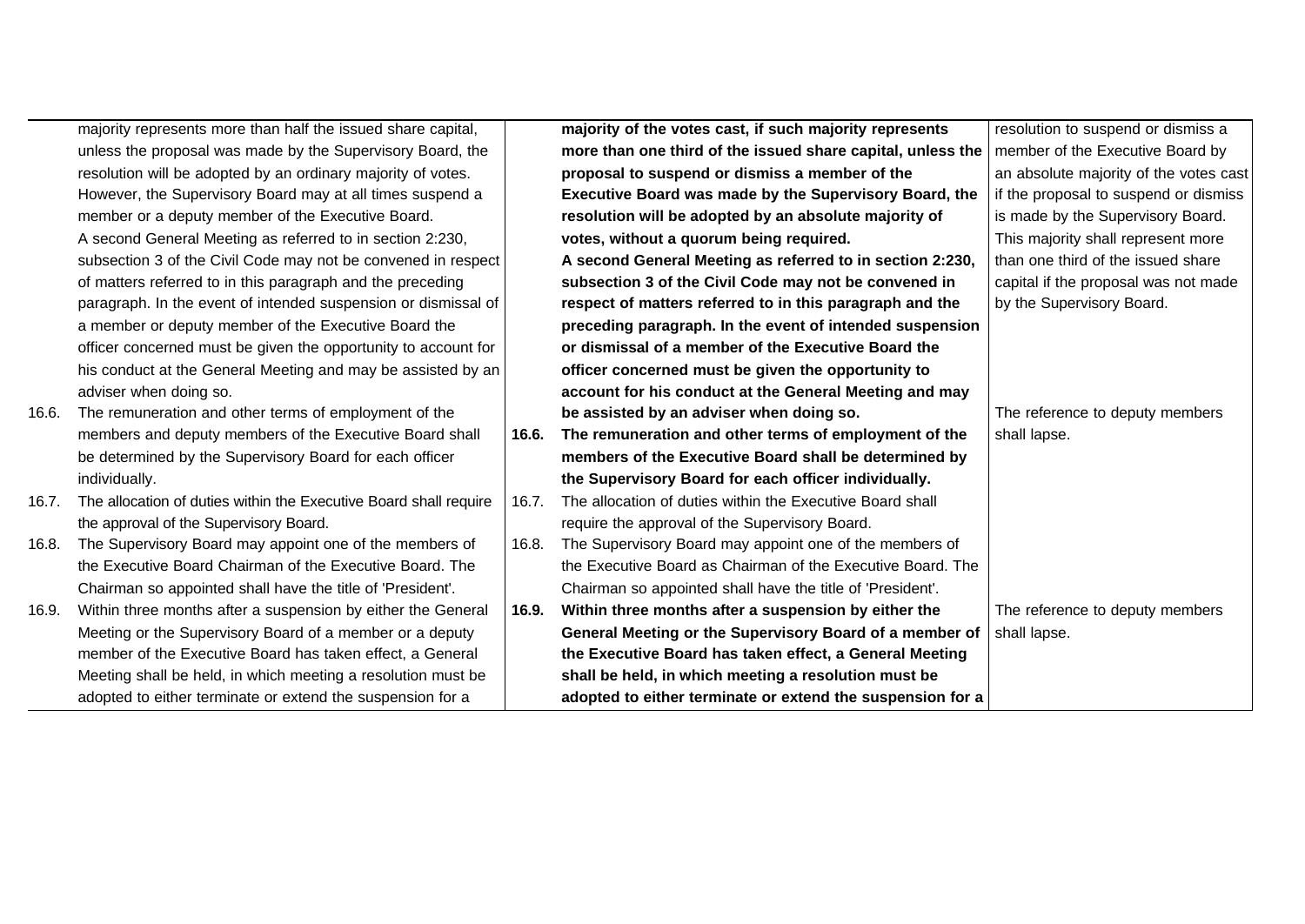|             | maximum period of another three months, commencing on the     |       | maximum period of another three months, commencing         |                                 |
|-------------|---------------------------------------------------------------|-------|------------------------------------------------------------|---------------------------------|
|             | day on which the General Meeting has resolved to extend the   |       | on the day on which the General Meeting has resolved to    |                                 |
|             | suspension. A resolution to extend a suspension may only be   |       | extend the suspension. A resolution to extend a            |                                 |
|             | adopted once. If neither such resolution is adopted nor the   |       | suspension may only be adopted once. If neither such       |                                 |
|             | General Meeting has resolved to dismiss the member or the     |       | resolution is adopted nor the General Meeting has          |                                 |
|             | deputy member of the Executive Board, the suspension shall    |       | resolved to dismiss the member of the Executive Board,     |                                 |
|             | terminate after the period of suspension has expired.         |       | the suspension shall terminate after the period of         |                                 |
|             |                                                               |       | suspension has expired.                                    |                                 |
| Article 17. |                                                               |       |                                                            |                                 |
|             | 17.1. The Executive Board shall manage the business of the    |       | 17.1. The Executive Board shall manage the business of the |                                 |
|             | Company.                                                      |       | Company.                                                   |                                 |
| 17.2.       | The Executive Board and each individual member and deputy     | 17.2. | The Executive Board and each individual member of the      | The reference to deputy members |
|             | member of the Executive Board shall have full authority to    |       | Executive Board shall have full authority to represent the | shall lapse.                    |
|             | represent the Company and to commit the Company as            |       | Company and to commit the Company as against third         |                                 |
|             | against third parties.                                        |       | parties.                                                   |                                 |
| 17.3.       | In all cases in which the Company shall have a conflict of    | 17.3. | In all cases in which the Company shall have a conflict of | The reference to deputy members |
|             | interests with one or more members or deputy members of the   |       | interests with one or more members of the Executive        | shall lapse.                    |
|             | Executive Board, the Company shall be represented by a        |       | Board, the Company shall be represented by a member of     |                                 |
|             | member of the Supervisory Board designated for that purpose   |       | the Supervisory Board designated for that purpose by the   |                                 |
|             | by the Supervisory Board.                                     |       | <b>Supervisory Board.</b>                                  |                                 |
| 17.4.       | For the purposes of decision-making by the Executive Board    | 17.4. | For the purposes of decision-making by the Executive       | The reference to deputy members |
|             | each member shall have two votes and each deputy member       |       | Board each member shall have one vote.                     | shall lapse.                    |
|             | shall have one vote, unless there is only one member and only |       |                                                            |                                 |
|             | one deputy member in office, in which case each shall have    |       |                                                            |                                 |
|             | one vote.                                                     |       |                                                            |                                 |
| Article 18. |                                                               |       |                                                            |                                 |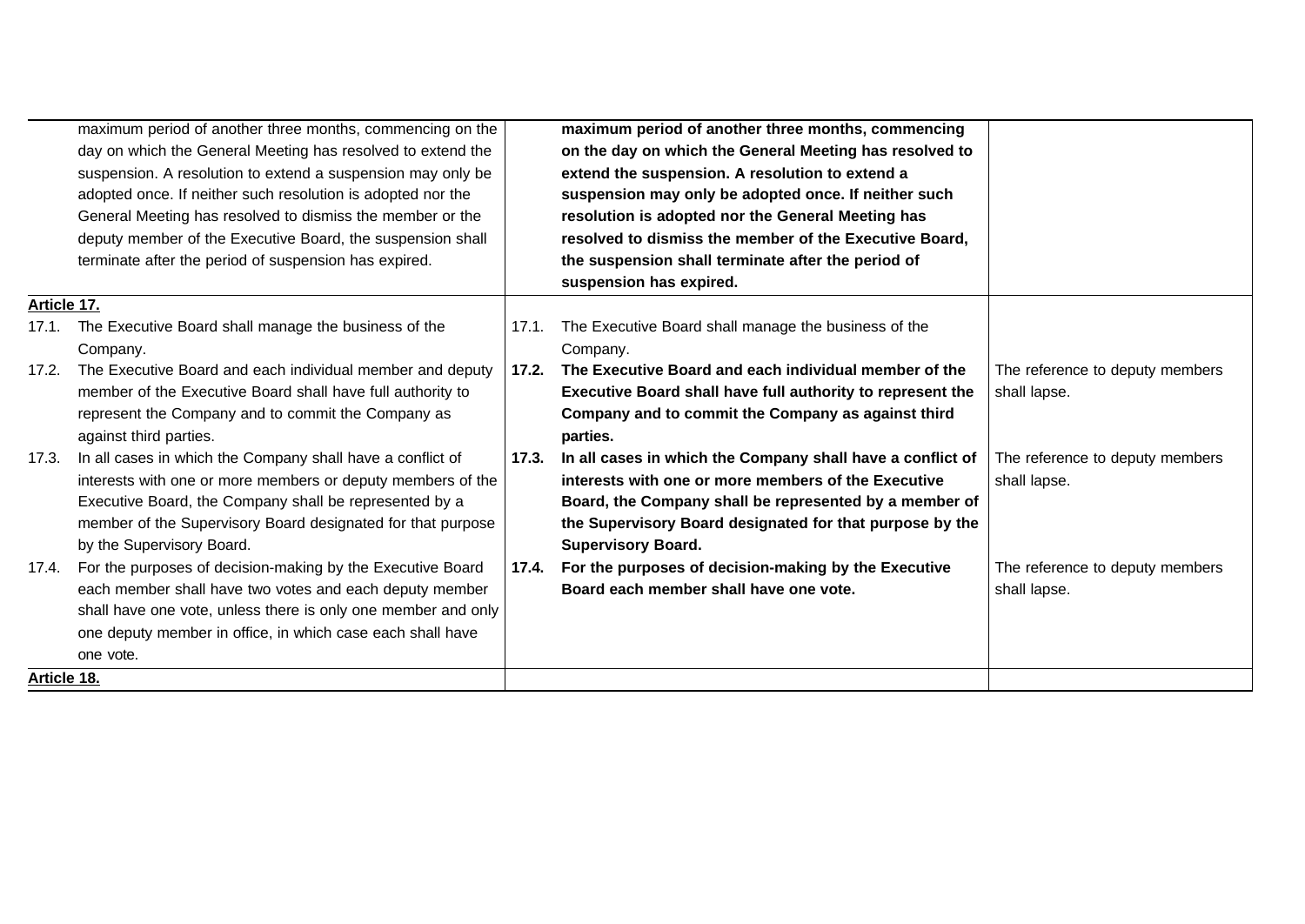|                                                                        | Without prejudice to any other applicable provisions of these articles  |       |                                                            |                                 |
|------------------------------------------------------------------------|-------------------------------------------------------------------------|-------|------------------------------------------------------------|---------------------------------|
|                                                                        | of association, the Executive Board shall require the prior approval of |       |                                                            |                                 |
| the Supervisory Board, for any action specified from time to time by a |                                                                         |       |                                                            |                                 |
|                                                                        | resolution to that effect adopted by the Supervisory Board, of which    |       |                                                            |                                 |
|                                                                        | the Executive Board has been informed in writing.                       |       |                                                            |                                 |
| Article 19.                                                            |                                                                         |       |                                                            |                                 |
| 19.1.                                                                  | In the event that one or more members or deputy members of              | 19.1. | In the event that one or more members of the Executive     | The reference to deputy members |
|                                                                        | the Executive Board shall be absent or cease to hold office,            |       | Board shall be absent or cease to hold office, the         | shall lapse.                    |
|                                                                        | the management of the Company shall be conducted by the                 |       | management of the Company shall be conducted by the        |                                 |
|                                                                        | remaining members or deputy members or by the sole                      |       | remaining members or by the sole remaining member, as      |                                 |
|                                                                        | remaining member or deputy member, as the case may be.                  |       | the case may be.                                           |                                 |
| 19.2.                                                                  | In the event that all members and deputy members shall be               | 19.2. | In the event that all members shall be absent or cease to  | The reference to deputy members |
|                                                                        | absent or cease to hold office, the Supervisory Board shall be          |       | hold office, the Supervisory Board shall be temporarily in | shall lapse.                    |
|                                                                        | temporarily in charge of the management and shall be                    |       | charge of the management and shall be authorized to        |                                 |
|                                                                        | authorized to temporarily entrust the management to others.             |       | temporarily entrust the management to others.              |                                 |
| 19.3.                                                                  | The Supervisory Board shall as soon as possible make                    | 19.3. | The Supervisory Board shall as soon as possible make       |                                 |
|                                                                        | provisions to fill any vacancy.                                         |       | provisions to fill any vacancy.                            |                                 |
|                                                                        | Managers, Deputy Managers and other holders of executive                |       |                                                            |                                 |
|                                                                        | powers ('procuratiehouders').                                           |       |                                                            |                                 |
| Article 20.                                                            |                                                                         |       |                                                            |                                 |
| 20.1.                                                                  | The Executive Board may appoint officers holding general or             |       |                                                            |                                 |
|                                                                        | restricted powers of attorney ('procuratiehouders'). The                |       |                                                            |                                 |
|                                                                        | Executive Board may grant to one or more of such officers the           |       |                                                            |                                 |
|                                                                        | title of Manager ('directeur') or Deputy Manager ('adjunct-             |       |                                                            |                                 |
|                                                                        | directeur').                                                            |       |                                                            |                                 |
| 20.2.                                                                  | The powers of attorney granted to officers as aforesaid and             |       |                                                            |                                 |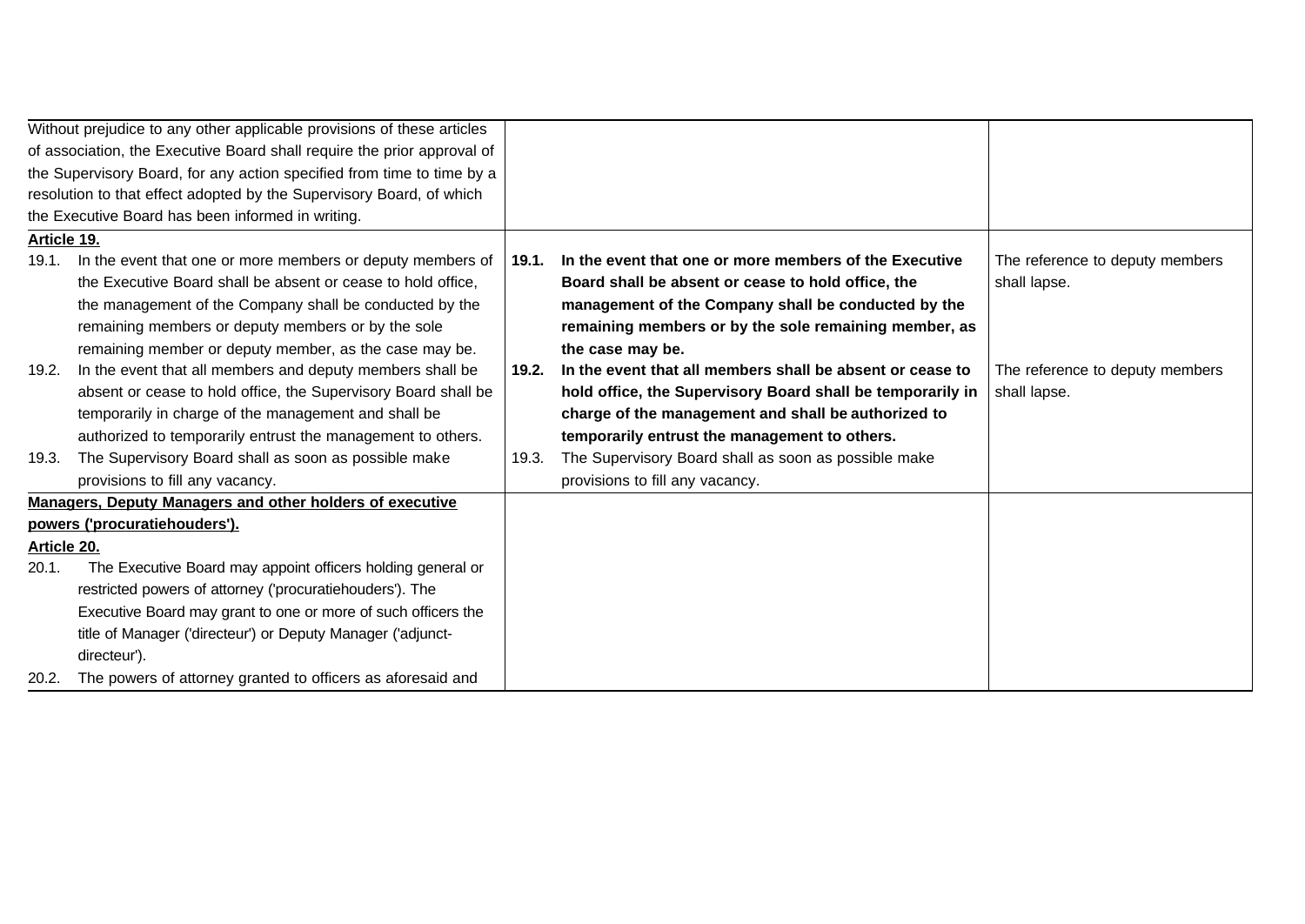|                           | the title, if any, to be used by them shall be specified at their     |       |                                                              |                                        |
|---------------------------|-----------------------------------------------------------------------|-------|--------------------------------------------------------------|----------------------------------------|
|                           | appointment.                                                          |       |                                                              |                                        |
| <b>Supervisory Board.</b> |                                                                       |       |                                                              |                                        |
|                           | Article 21.                                                           |       |                                                              |                                        |
| 21.1.                     | The Supervisory Board shall determine the number of its               |       |                                                              |                                        |
|                           | members. Natural persons only shall qualify as members of             |       |                                                              |                                        |
|                           | the Supervisory Board.                                                |       |                                                              |                                        |
| 21.2.                     | The Supervisory Board members shall be appointed for a                | 21.2. | The Supervisory Board members shall be appointed for a       | The provisions regarding the           |
|                           | period of four years, suspended and dismissed by the General          |       | period of four years, suspended and dismissed by the General | appointment, suspension and            |
|                           | Meeting. Article 16, paragraph 4 and 5 apply equally. In the          |       | Meeting. Article 16, paragraph 4 and 5, except for the       | dismissal of members of the            |
|                           | event of a suspension of a member of the Supervisory Board            |       | second sentence of paragraph 5 apply equally. In the event   | Executive Board shall apply mutatis    |
|                           | by the General Meeting, article 16, paragraph 9 applies               |       | of a suspension of a member of the Supervisory Board by the  | mutandis to the appointment,           |
|                           | equally.                                                              |       | General Meeting, article 16, paragraph 9 applies equally.    | suspension and dismissal of            |
| 21.3.                     | The information of the person to be appointed as member of            |       |                                                              | members of the Supervisory Board,      |
|                           | the Supervisory Board, as defined in Section 142, subsection          |       |                                                              | except for the suspension of           |
|                           | 3 of Book 2 of the Netherlands Civil Code, shall be provided to       |       |                                                              | members of the Supervisory Board       |
|                           | the General Meeting.                                                  |       |                                                              | by the Supervisory Board itself.       |
| 21.4.                     | A Supervisory Board member shall resign no later than on the          | 21.4. | A Supervisory Board member shall resign no later than on the | Abolition of the legal age limit of 72 |
|                           | day of the first General Meeting of Stockholders to be held           |       | day of the first General Meeting of Stockholders to be held  | years in accordance with the Act of    |
|                           | upon the expiry of four years after his appointment as                |       | upon the expiry of four years after his appointment as       | 23 April, 2002.                        |
|                           | Supervisory Board member. He shall resign in any event on             |       | Supervisory Board member, in which case this Supervisory     |                                        |
|                           | the day on which the Annual General Meeting is held in the            |       | Board member can be re-appointed immediately in              |                                        |
|                           | fiscal year of the Company in which he attains the age of             |       | accordance with due observance of the provisions set out     |                                        |
|                           | seventy-two years.                                                    |       | in the preceding paragraphs 1 up to and including 3.         |                                        |
| Article 22.               |                                                                       |       |                                                              |                                        |
|                           | 22.1. Save for the other duties entrusted to the Supervisory Board by |       |                                                              |                                        |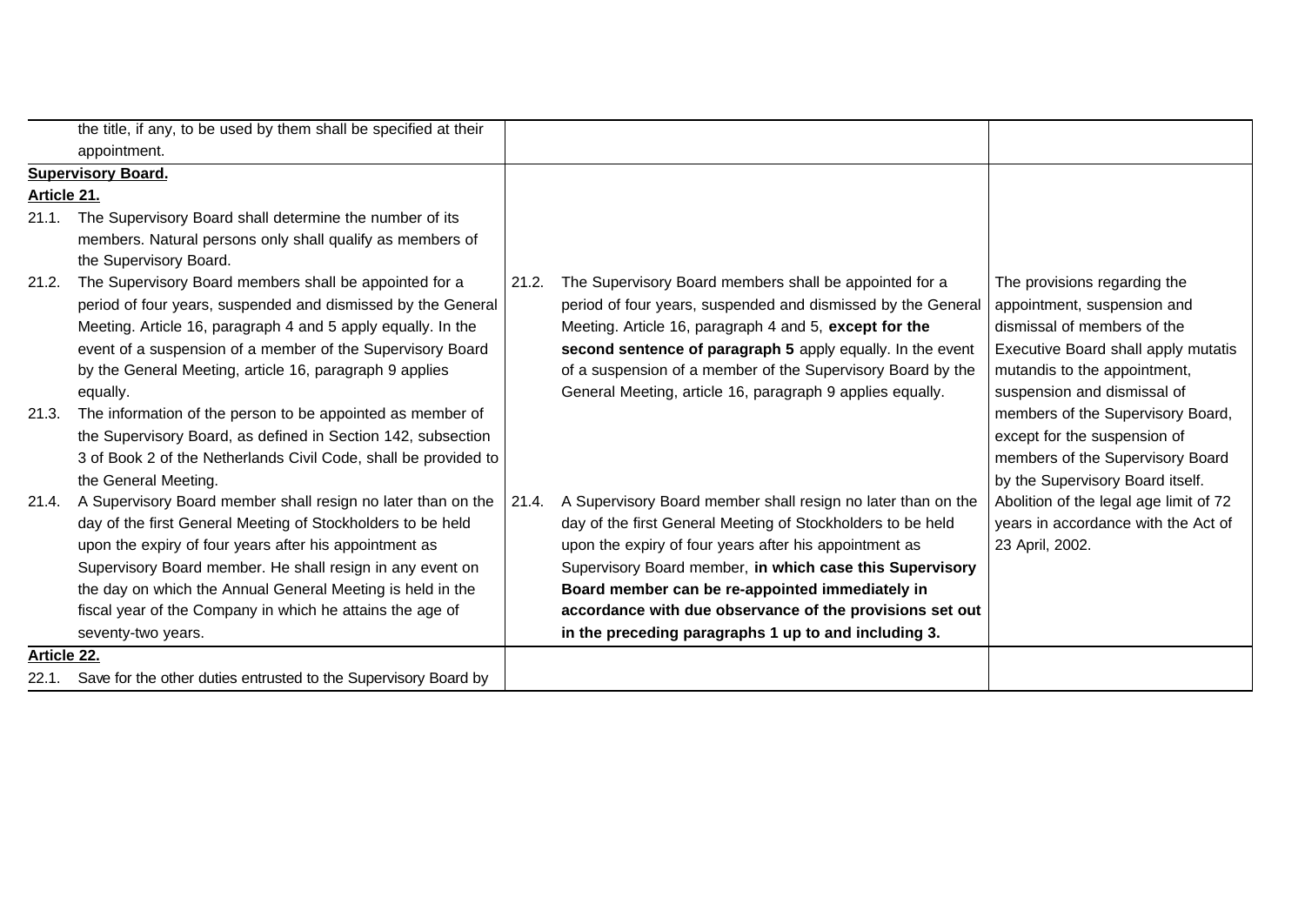|       | the law and under these Articles of Association, it shall be the     |       |                                                          |                                 |
|-------|----------------------------------------------------------------------|-------|----------------------------------------------------------|---------------------------------|
|       | duty of the Supervisory Board to supervise the policy of the         |       |                                                          |                                 |
|       | Executive Board and the general course of affairs of the             |       |                                                          |                                 |
|       | Company and the enterprise connected therewith. The                  |       |                                                          |                                 |
|       | Supervisory Board shall assist the Executive Board with advice       |       |                                                          |                                 |
|       | and in the performance of its duties the Supervisory Board shall     |       |                                                          |                                 |
|       | be guided by the interests of the Company and the enterprise         |       |                                                          |                                 |
|       | connected therewith.                                                 |       |                                                          |                                 |
| 22.2. | The Supervisory Board shall appoint one of its members to be         |       |                                                          |                                 |
|       | Chairman and shall also appoint a Secretary, who may or may          |       |                                                          |                                 |
|       | not be a member of the Supervisory Board. The Chairman so            |       |                                                          |                                 |
|       | appointed shall have the title of Chairman of the Supervisory        |       |                                                          |                                 |
|       | Board ('President-Commissaris').                                     |       |                                                          |                                 |
| 22.3. | The Supervisory Board shall meet as frequently as one of its         |       |                                                          |                                 |
|       | members may request, at the place to be designated by the            |       |                                                          |                                 |
|       | Chairman of the Supervisory Board or, failing this, to be            |       |                                                          |                                 |
|       | designated by the person who calls the Meeting. The Meetings         |       |                                                          |                                 |
|       | shall be called upon at least five days' prior notice, not including |       |                                                          |                                 |
|       | the day of despatch of the notice and the day of the Meeting,        |       |                                                          |                                 |
|       | and the notice shall state the items on the agenda.                  |       |                                                          |                                 |
| 22.4. | If the Supervisory Board so desires, members and deputy              | 22.4. | If the Supervisory Board so desires, members of the      | The reference to deputy members |
|       | members of the Executive Board shall be required to attend           |       | Executive Board shall be required to attend the Meetings | shall lapse.                    |
|       | the Meetings of the Supervisory Board and to supply all              |       | of the Supervisory Board and to supply all information   |                                 |
|       | information the Supervisory Board may request.                       |       | the Supervisory Board may request.                       |                                 |
| 22.5. | The resolutions of the Supervisory Board shall be taken by an        |       |                                                          |                                 |
|       | absolute majority of votes.                                          |       |                                                          |                                 |
| 22.6. | Valid resolutions can be passed by the Supervisory Board only        |       |                                                          |                                 |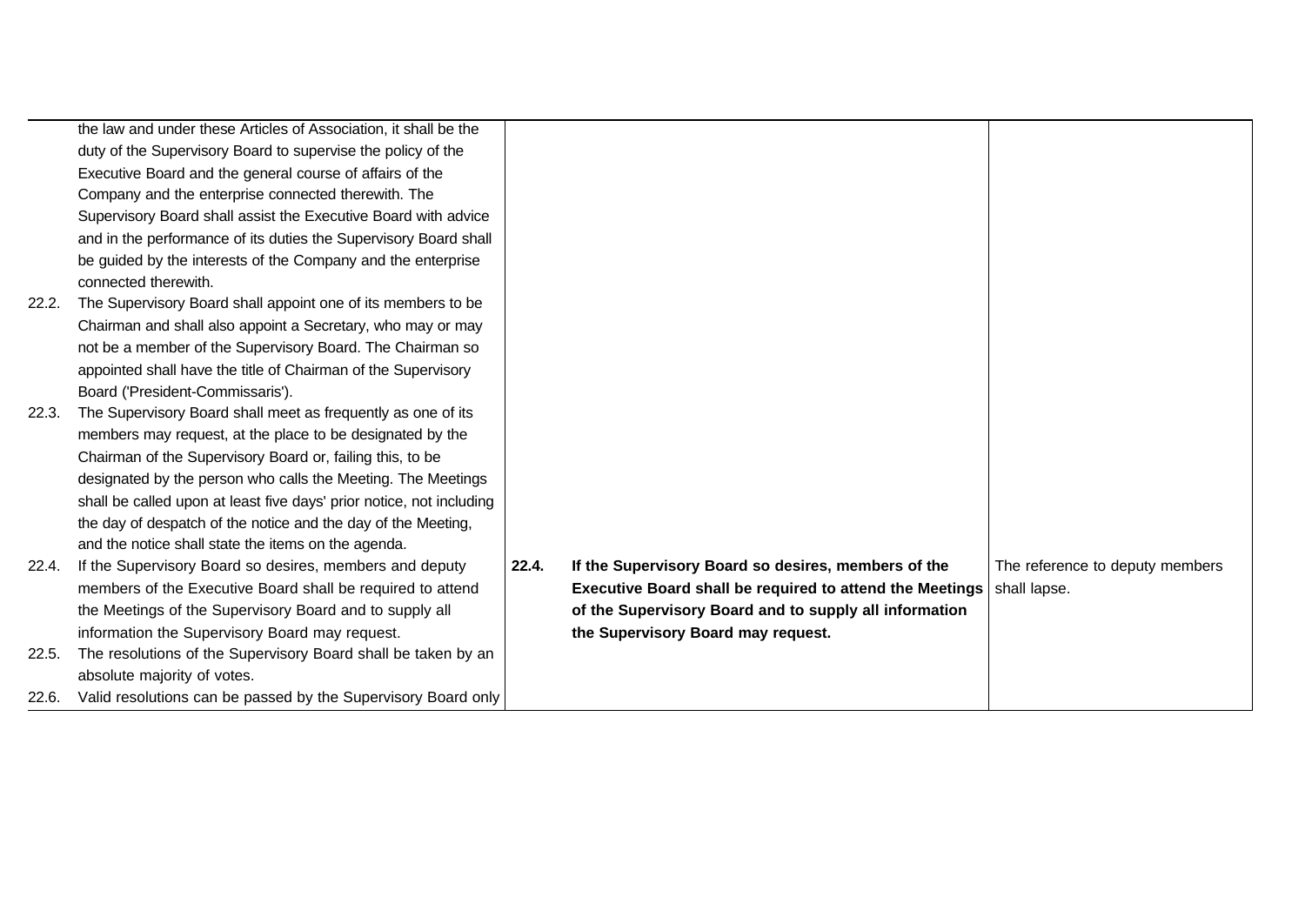|       | if at least one half of its members is present at the Meeting. |  |
|-------|----------------------------------------------------------------|--|
|       | Any Supervisory Board member may be represented at the         |  |
|       | Meeting of the Supervisory Board by one of the other           |  |
|       | Supervisory Board members designated for that purpose by       |  |
|       | means of a written power of attorney valid for one particular  |  |
|       | Meeting.                                                       |  |
|       | For the purposes of these Articles of Association any          |  |
|       | Supervisory Board member so represented shall be deemed        |  |
|       | to be personally present at the Meeting.                       |  |
|       | Resolutions of the Supervisory Board may also be passed        |  |
|       | outside a Meeting, provided that all Supervisory Board         |  |
|       | members have had the opportunity to voice their opinion in     |  |
|       | respect of the proposal concerned and that at least three-     |  |
|       | fourths of the Supervisory Board members have declared         |  |
|       | themselves in favour of the proposal and that no member of     |  |
|       | the Supervisory Board has opposed this manner of decision-     |  |
|       | making.                                                        |  |
| 22.7. | The Supervisory Board members shall at all times have access   |  |
|       | to the buildings and lands of the Company; they shall have the |  |
|       | right to inspect the books, records and correspondence of the  |  |
|       | Company, as well as to examine its cash and other assets.      |  |
| 22.8. | The Supervisory Board may designate one of its members to      |  |
|       | be charged in particular with the daily supervision of the     |  |
|       | conduct of the Executive Board and the business affairs of the |  |
|       | Company.                                                       |  |
| 22.9. | The Supervisory Board member referred to in the preceding      |  |
|       | paragraph shall have the title of Delegate Member of the       |  |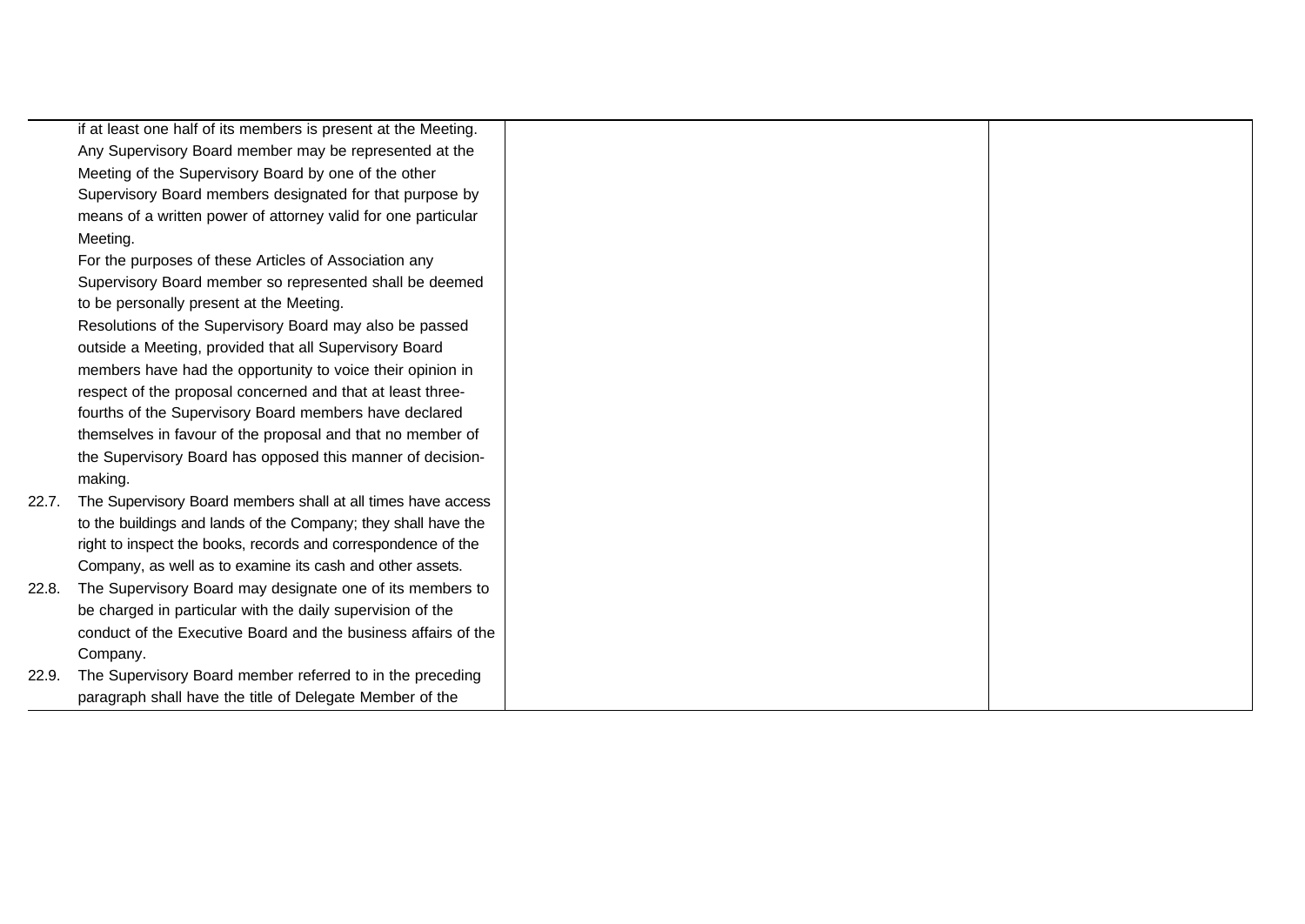|                                                                         | Supervisory Board ('gedelegeerd commissaris').                       |  |
|-------------------------------------------------------------------------|----------------------------------------------------------------------|--|
|                                                                         | 22.10. The Supervisory Board may at any time revoke the              |  |
|                                                                         | appointment of a Delegate Member of the Supervisory Board            |  |
|                                                                         | as well as the authority granted to him pursuant to paragraph        |  |
|                                                                         | 8.                                                                   |  |
| Article 23.                                                             |                                                                      |  |
| 23.1.                                                                   | The Supervisory Board may grant members of the Supervisory           |  |
|                                                                         | Board a fixed remuneration and/or an attendance fee.                 |  |
|                                                                         | A resolution of the Supervisory Board for determining or             |  |
|                                                                         | changing the amount of such remuneration and/or attendance           |  |
|                                                                         | fee shall require the approval of the General Meeting.               |  |
| 23.2.                                                                   | The Company shall reimburse the members of the Supervisory           |  |
|                                                                         | Board for the expenses incurred by them in the discharge of          |  |
|                                                                         | their duties of office.                                              |  |
|                                                                         | <b>General Meeting of Stockholders.</b>                              |  |
| Article 24.                                                             |                                                                      |  |
|                                                                         | Where these Articles of Association refer to the General Meeting of  |  |
|                                                                         | Stockholders this means the meeting of the holders of all classes of |  |
|                                                                         | shares, together constituting the body of the Company as referred to |  |
|                                                                         | in Section 107 of Book 2 of the Netherlands Civil Code.              |  |
| In these Articles of Association the body of the Company referred to in |                                                                      |  |
|                                                                         | the preceding sentence is called: the General Meeting.               |  |
| Article 25.                                                             |                                                                      |  |
|                                                                         | The General Meetings of Stockholders shall be held in the            |  |
|                                                                         | municipalities of Zaanstad, Amsterdam, The Hague, Rotterdam,         |  |
|                                                                         | Utrecht, Amersfoort or Haarlemmermeer. Further information to        |  |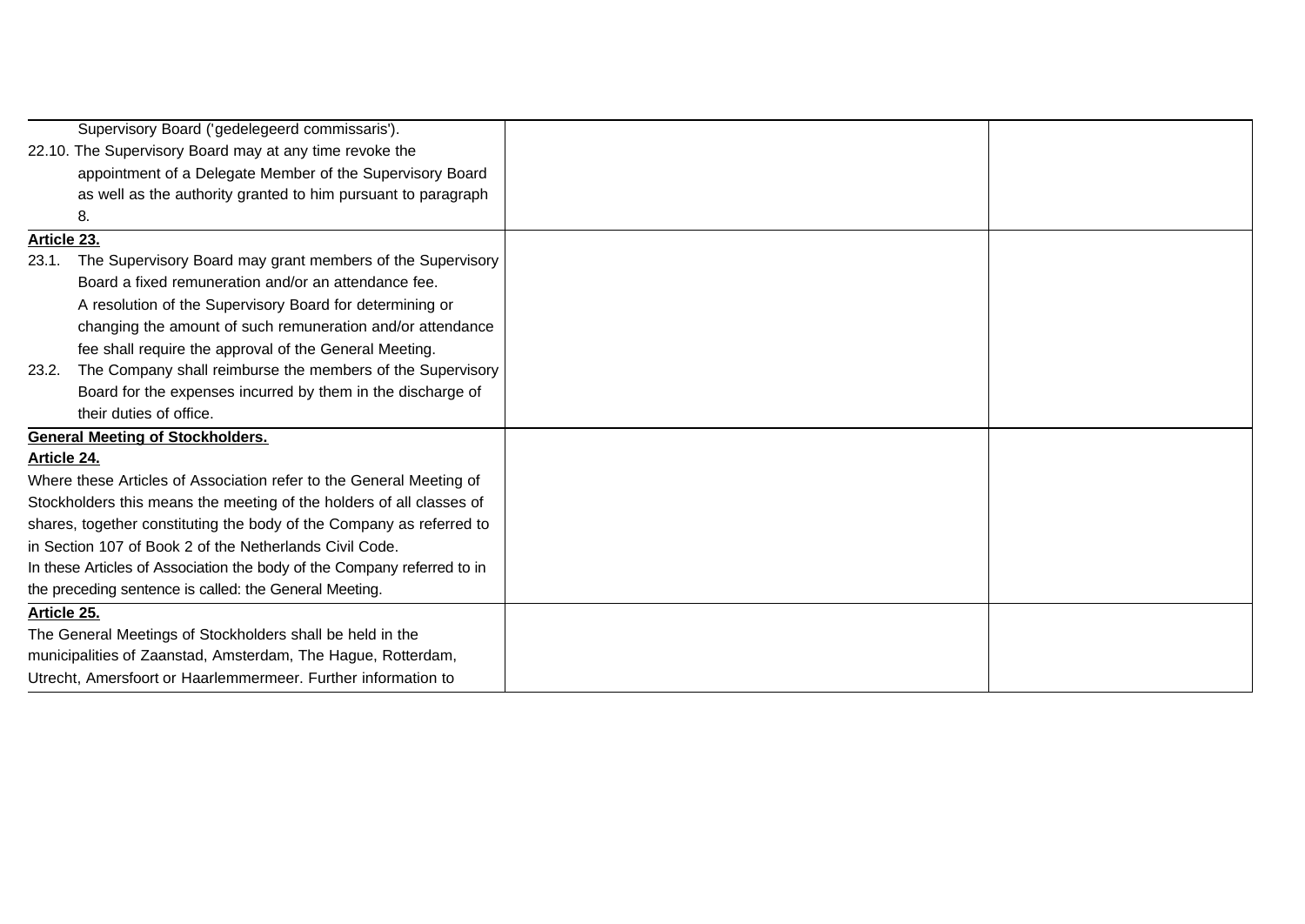|             |    | stockholders and holders of receipts with regard to the venue of the |          |                                                   |                                 |
|-------------|----|----------------------------------------------------------------------|----------|---------------------------------------------------|---------------------------------|
|             |    | Meeting shall be given in the notice calling the Meeting.            |          |                                                   |                                 |
| Article 26. |    |                                                                      |          |                                                   |                                 |
| 26.1.       |    | A General Meeting of Stockholders shall be held once a year,         |          |                                                   |                                 |
|             |    | no later than in the month of June.                                  |          |                                                   |                                 |
| 26.2.       |    | The agenda of the Annual Meeting shall contain, inter alia, the      | 26.2. c. | the granting of discharge to the members of the   | The reference to deputy members |
|             |    | following items:                                                     |          | <b>Executive Board and Supervisory Board with</b> | shall lapse.                    |
|             | a. | consideration of the annual report, the annual                       |          | respect to the performance of their duties in the |                                 |
|             |    | accounts and the particulars to be added thereto                     |          | respective financial year;                        |                                 |
|             |    | pursuant to the statutory regulations;                               |          |                                                   |                                 |
|             | b. | adoption of the annual accounts;                                     |          |                                                   |                                 |
|             | c. | the granting of discharge to the members and the                     |          |                                                   |                                 |
|             |    | deputy members of the Executive Board and                            |          |                                                   |                                 |
|             |    | Supervisory Board with respect to the performance of                 |          |                                                   |                                 |
|             |    | their duties in the respective financial year;                       |          |                                                   |                                 |
|             | d. | proposals relating to the composition of the Executive               |          |                                                   |                                 |
|             |    | Board and the Supervisory Board, including the filling               |          |                                                   |                                 |
|             |    | of any vacancies in the Executive Board and the                      |          |                                                   |                                 |
|             |    | Supervisory Board;                                                   |          |                                                   |                                 |
|             | е. | allocation of the profit, in so far as this is at the                |          |                                                   |                                 |
|             |    | disposal of the General Meeting;                                     |          |                                                   |                                 |
|             | f. | any proposals of the Executive Board, the Supervisory                |          |                                                   |                                 |
|             |    | Board, or stockholders or holders of receipts, provided              |          |                                                   |                                 |
|             |    | that these have been placed on the agenda with due                   |          |                                                   |                                 |
|             |    | observance of the requirements of the law and these                  |          |                                                   |                                 |
|             |    | Articles of Association.                                             |          |                                                   |                                 |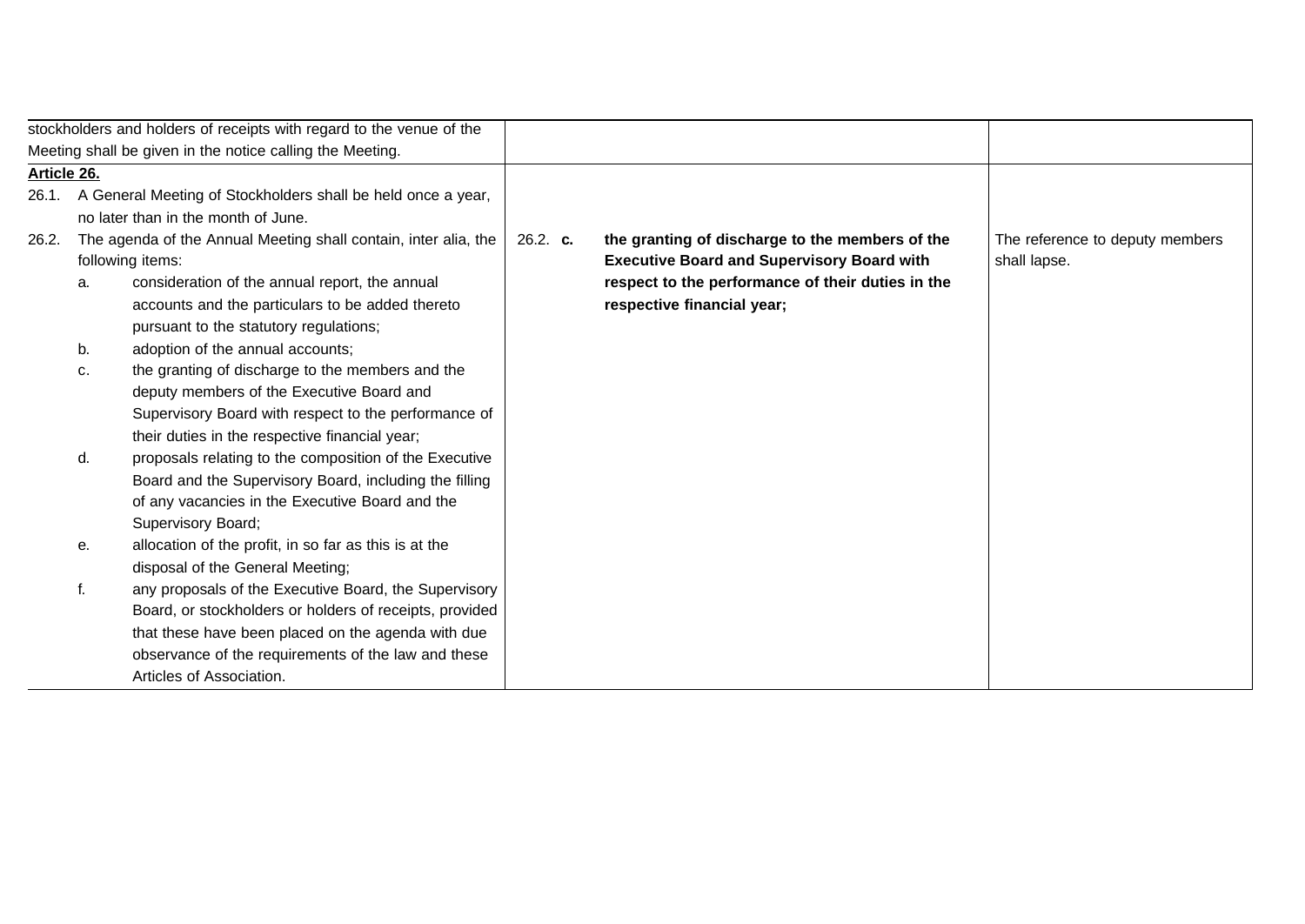| Article 27. |                                                                    |  |
|-------------|--------------------------------------------------------------------|--|
| 27.1.       | Special Meetings of Stockholders shall be held as frequently as    |  |
|             | they are called by the Executive Board or by the Supervisory       |  |
|             | Board, or whenever one or more stockholders and/or holders of      |  |
|             | receipts, representing at least one tenth of the issued and        |  |
|             | outstanding capital, so request the Supervisory Board or the       |  |
|             | Executive Board in writing, such request to specify and elucidate  |  |
|             | the subjects which the applicants wish to be discussed.            |  |
| 27.2.       | If neither the Supervisory Board nor the Executive Board take      |  |
|             | the measures necessary to ensure that the Special General          |  |
|             | Meeting can be held within six weeks from the aforesaid            |  |
|             | request of the stockholders and/or holders of receipts, the        |  |
|             | applicants themselves may proceed to call the Special              |  |
|             | Meeting in accordance with the rules set for that purpose in       |  |
|             | these Articles of Association.                                     |  |
| Article 28. |                                                                    |  |
| 28.1.       | Notice of the General Meeting of Stockholders shall be given by    |  |
|             | the Executive Board or the Supervisory Board or the                |  |
|             | stockholders and/or holders of receipts, as referred to in Article |  |
|             | 27, upon a term of at least fifteen days prior to the day of the   |  |
|             | Meeting, not including that day and the day of publication or      |  |
|             | despatch of the notice, by means of an advertisement to be         |  |
|             | placed in at least one national daily newspaper and in the         |  |
|             | Official List of Amsterdam Exchanges N.V.; furthermore, notice     |  |
|             | to holders of registered shares and to usufructuaries and          |  |
|             | pledgees of registered shares who are entitled to vote shall also  |  |
|             | be given by means of letters sent by registered post or by         |  |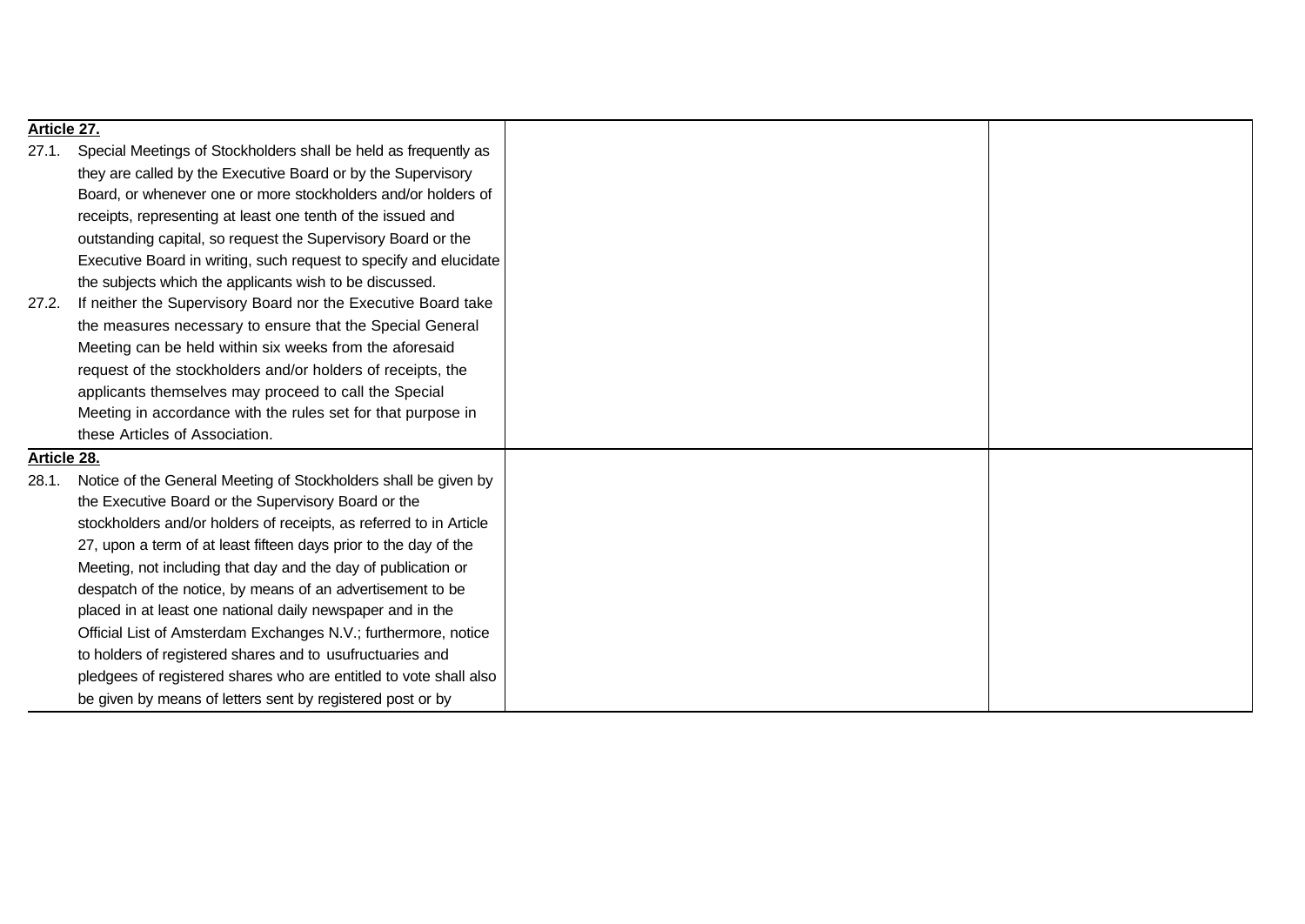|             | regular post.                                                      |       |                                                                 |                                       |
|-------------|--------------------------------------------------------------------|-------|-----------------------------------------------------------------|---------------------------------------|
|             | Avoidance of resolutions of the General Meeting cannot be          |       |                                                                 |                                       |
|             | demanded on the grounds of non-receipt or late receipt of the      |       |                                                                 |                                       |
|             | letter of notice if that letter was despatched on time.            |       |                                                                 |                                       |
| 28.2.       | The notice of the Meeting shall state the subjects on the agenda   |       |                                                                 |                                       |
|             | or shall inform the stockholders and holders of receipts that they |       |                                                                 |                                       |
|             | may inspect the agenda at the office of the Company and that       |       |                                                                 |                                       |
|             | copies thereof are obtainable at such places as are specified in   |       |                                                                 |                                       |
|             | the notice.                                                        |       |                                                                 |                                       |
| 28.3.       | Requests made by stockholders and holders of receipts who          |       |                                                                 |                                       |
|             | represent one percent (1%) of the issued capital to place a        |       |                                                                 |                                       |
|             | certain item on the agenda should be honoured, if such             |       |                                                                 |                                       |
|             | requests have been submitted to the Executive Board or to the      |       |                                                                 |                                       |
|             | Supervisory Board at least sixty (60) days beforehand, unless      |       |                                                                 |                                       |
|             | substantive company concerns in the opinion of the                 |       |                                                                 |                                       |
|             | Supervisory Board and the Executive Board prevail.                 |       |                                                                 |                                       |
| Article 29. |                                                                    |       |                                                                 |                                       |
| 29.1.       | To the extent the provisions of paragraph 2 and 3 are not          | 29.1. | To the extent the provisions of paragraphs 2 and 3 are not      | Adjustment regarding the              |
|             | applicable, stockholders and holders of receipts shall only be     |       | applicable, stockholders and holders of receipts shall only be  | introduction of one share certificate |
|             | entitled to attend Meetings and take part in the deliberations,    |       | entitled to attend meetings and take part in the deliberations, | for all bearer shares of common       |
|             | and those who have voting rights may only vote at Meetings if      |       | and those who have voting rights may only vote at meetings if   | stock.                                |
|             | they have signed the attendance list in advance and,               |       | they have signed the attendance list in advance and,            |                                       |
|             | moreover, in so far as their rights relate to shares or            |       | moreover, in so far as their rights relate to shares or         |                                       |
|             | depositary receipts issued to bearer, if they have deposited       |       | depositary receipts issue to bearer, they have deposited a      |                                       |
|             | their share certificates or depositary receipts at the office of   |       | written statement of an affiliated institution at the office of |                                       |
|             | the Company prior to the Meeting.                                  |       | the Company. Said statement shall certify that the number       |                                       |
|             | The equivalent of a deposit as aforesaid shall be the              |       | of bearer shares listed in such statement belongs to its        |                                       |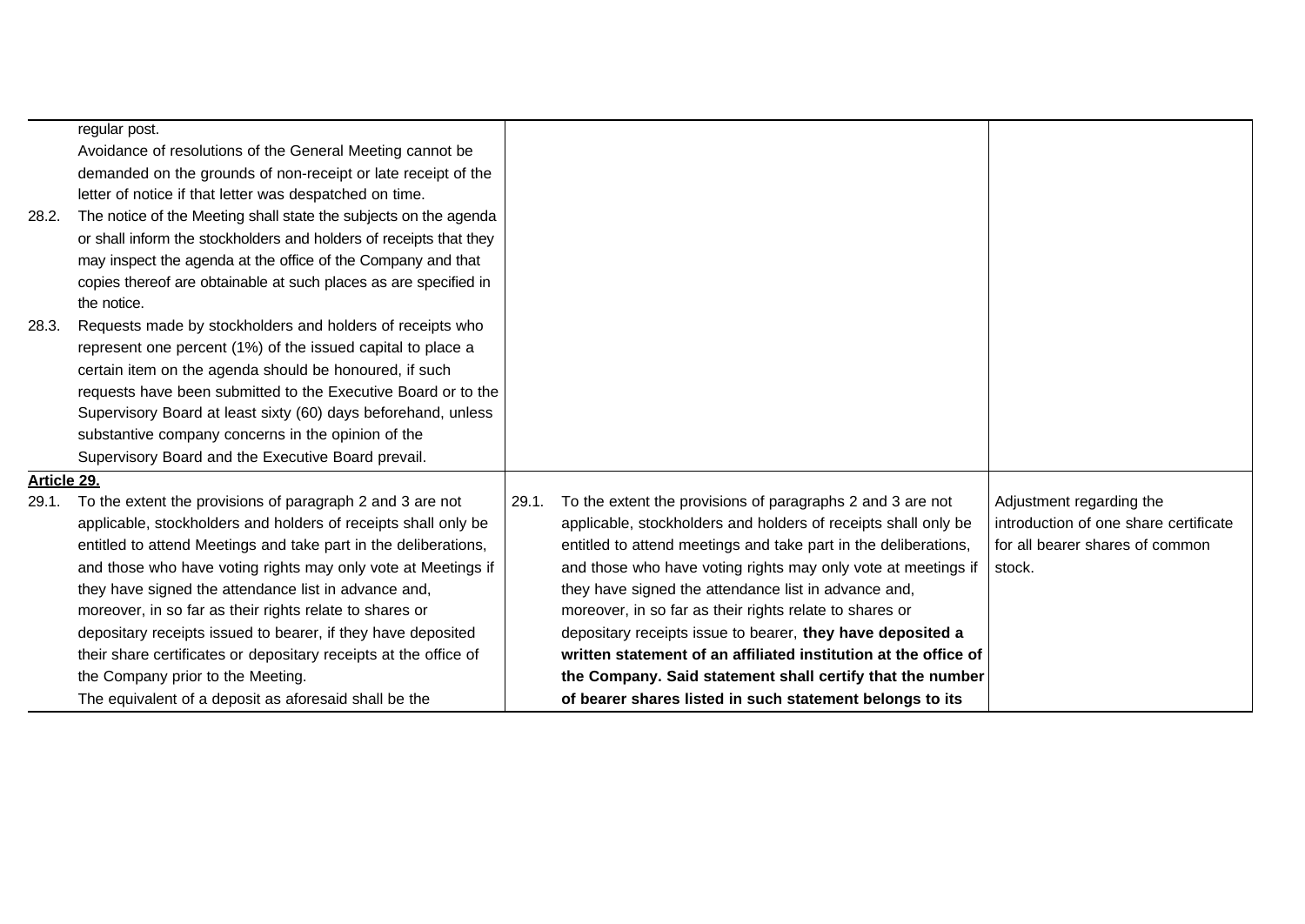submission at the office of the Company of a written statement issued by a bank to the effect that the bank shall hold the share certificates or depositary receipts as described in that statement in safe keeping until after the Meeting, or, as the case may be, to the effect that the shares or depositary receipts specified in that statement are part of a community of property consisting of a securities portfolio placed in the custody of a securities deposit company as defined in the 'Wet Giraal Effectenverkeer' (Giro-based Securities Transfer System Act) and that the person named in the statement is and until after the Meeting shall remain the joint owner of said community and possess an interest therein up to the numbers of shares or depositary receipts mentioned in the statement. The notice calling the Meeting shall state the date by which the aforesaid deposit may be made at the latest. Said date cannot be set earlier than at the seventh day preceding the date of the Meeting.

29.2. The Executive Board may determine that the persons who are entitled to attend the Meeting are persons who (i) are a stockholder or a person who is otherwise entitled to attend the Meeting as per a certain date, determined by the Executive Board, such date hereinafter referred to as: the "record date", and (ii) who are as such registered in a register (or one or more parts thereof) designated thereto by the Executive Board, hereinafter referred to as: the "register", in as far as (iii) at the request of the relevant stockholder or holder of receipts, the holder of the register has given notice in writing to the Company **collective depository, that, to the extent required by law, the person mentioned in the statement is a joint owner of its collective depository to the extent of such number of shares and that the person mentioned in the statement will continue to be the joint owner of its collective depository to such extent until after the meeting. The announcement shall state the day on which the deposit of the statement of the affiliated institution shall be made at the latest;** this day may not be earlier than on the seventh day prior to the meeting.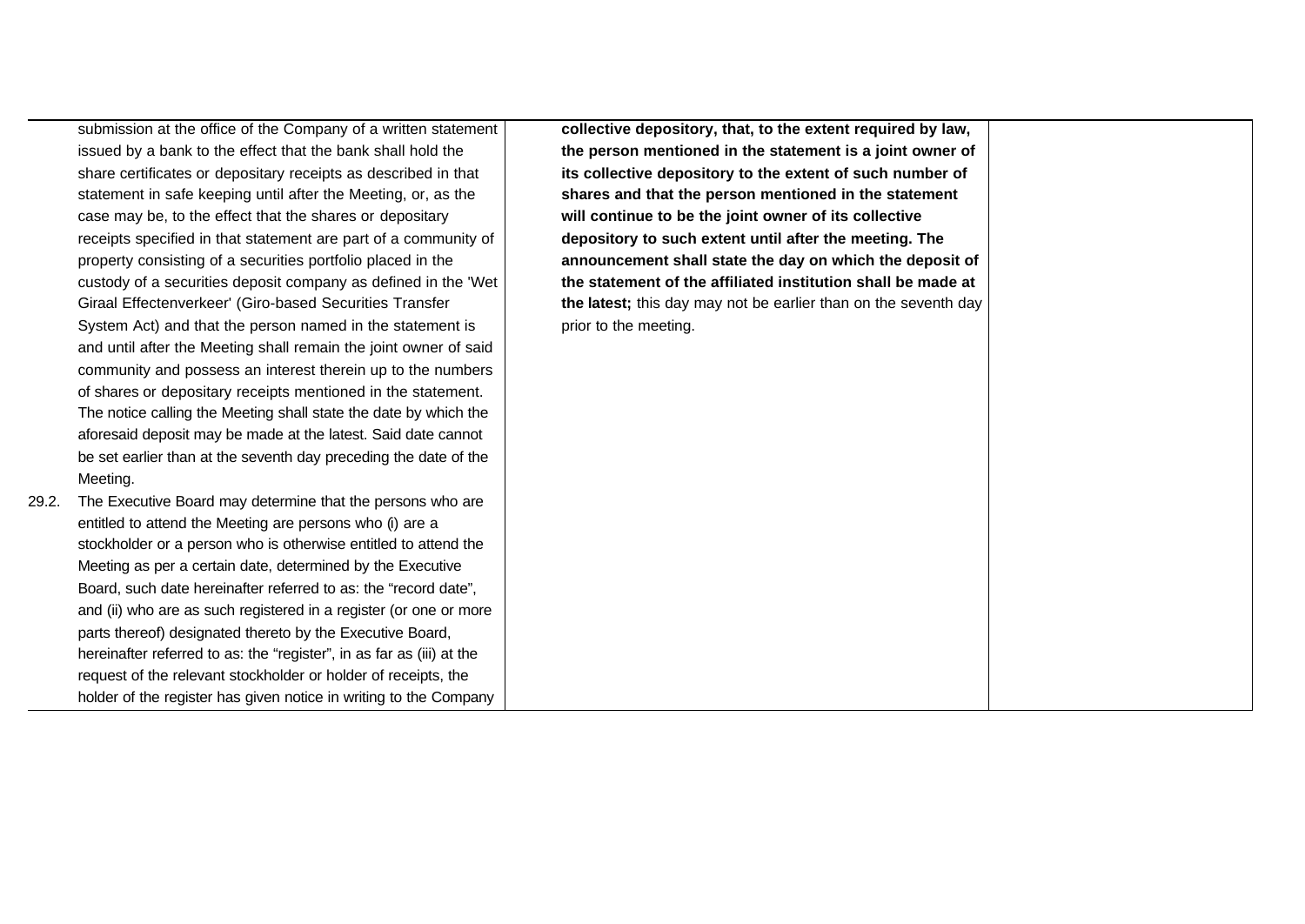|       | prior to the Meeting, that the relevant stockholder or holder of   |       |                                                                    |                                       |
|-------|--------------------------------------------------------------------|-------|--------------------------------------------------------------------|---------------------------------------|
|       | receipts has the intention to attend the Meeting, regardless who   |       |                                                                    |                                       |
|       | will be stockholder or holder of receipts at the time of the       |       |                                                                    |                                       |
|       | Meeting. The notice will contain the name and the number of        |       |                                                                    |                                       |
|       | shares the shareholder or holder of receipts will represent in the |       |                                                                    |                                       |
|       | Meeting. The provision above under (iii) about the notice to the   |       |                                                                    |                                       |
|       | Company also applies to the proxy holder of a stockholder or       |       |                                                                    |                                       |
|       | holder of receipts, who has written proxy.                         |       |                                                                    |                                       |
| 29.3. | The record date referred to in paragraph 2 cannot be determined    |       |                                                                    |                                       |
|       | earlier than on a certain time on the seventh day and not later    |       |                                                                    |                                       |
|       | than on the third day, prior to the date of the Meeting. The       |       |                                                                    |                                       |
|       | convocation of the Meeting will contain those times, the place of  |       |                                                                    |                                       |
|       | meeting and the proceedings for registration.                      |       |                                                                    |                                       |
| 29.4. | In case the Executive Board exercises its right as determined in   | 29.4. | In case the Executive Board exercises its right as determined in   |                                       |
|       | paragraph 2, those who have a written proxy shall give their       |       | paragraph 2, those who have a written proxy shall give their       |                                       |
|       | proxy to the holder of the register prior to the notification      |       | proxy to the holder of the register prior to the notification      |                                       |
|       | described in paragraph 3. The holder of the register will send the |       | described in paragraph 3. The holder of the register will send the |                                       |
|       | proxies together with the notification to the Company as           |       | proxies together with the notification to the Company as           |                                       |
|       | described in paragraph 2, sub (iii). The Executive Board may       |       | described in paragraph 2, sub (iii). The Executive Board may       |                                       |
|       | resolve that the proxies of holders of voting rights will be       |       | resolve that the proxies of holders of voting rights will be       |                                       |
|       | attached to the attendance list.                                   |       | attached to the attendance list.                                   |                                       |
|       | In case the Executive Board does not exercise the right to         |       | In case the Executive Board does not exercise its right as         | Adjustment regarding the              |
|       | resolve in accordance with paragraph 2, the written proxies must   |       | referred to in paragraph 2, the written proxies relating to shares | introduction of one share certificate |
|       | be deposited by written proxy.                                     |       | or depositary receipts issued to bearer must be deposited in       | for all bearer shares of common       |
|       | If the proxy relates to share certificates or depositary receipts  |       | accordance with paragraph 1. If the written proxies relate to      | stock.                                |
|       | issued to bearer it must be deposited in accordance with           |       | registered shares of common stock or registered depositary         |                                       |
|       | paragraph 1 simultaneously with the deposit of the share           |       | receipts of shares of common stock, the proxies must be            |                                       |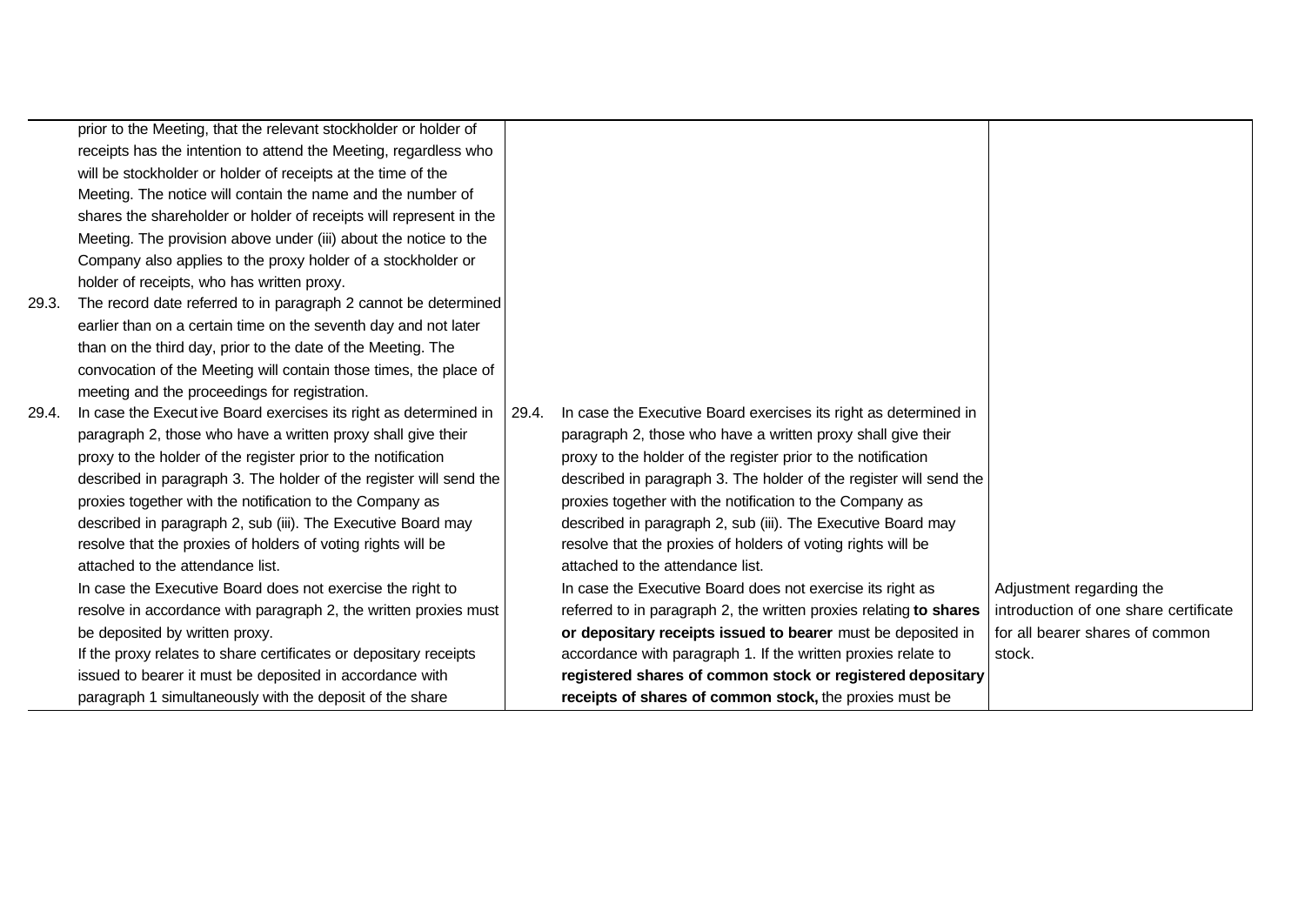|             | certificates or depositary receipts to which the proxy relates.    |       | deposited at the office of the Company prior to the Meeting.       |                                 |
|-------------|--------------------------------------------------------------------|-------|--------------------------------------------------------------------|---------------------------------|
|             | If the proxy relates to certificates of registered shares or       |       | If the proxy relates to certificates of registered shares or       |                                 |
|             | registered depositary receipts of shares of common stock or of     |       | registered depositary receipts of shares of common stock or of     |                                 |
|             | shares of convertible preferred stock, it must be deposited at the |       | shares of convertible preferred stock, it must be deposited at the |                                 |
|             | office of the Company prior to the Meeting.                        |       | office of the Company prior to the Meeting.                        |                                 |
|             | The letters as referred to in Article 28, paragraph 1, shall state |       | The letters as referred to in Article 28, paragraph 1, shall state |                                 |
|             | the date on which such deposit may take place at the latest.       |       | the date on which such deposit may take place at the latest.       |                                 |
|             | Said date cannot be set any earlier than at seven days before      |       | Said date cannot be set any earlier than at seven days before      |                                 |
|             | the day of the Meeting.                                            |       | the day of the Meeting.                                            |                                 |
| Article 30. |                                                                    |       |                                                                    |                                 |
| 30.1.       | The General Meeting of Stockholders shall be presided by the       | 30.1. | The General Meeting of Stockholders shall be presided by           | The reference to deputy members |
|             | Chairman of the Supervisory Board or, if he is absent, by one of   |       | the Chairman of the Supervisory Board or, if he is absent,         | shall lapse.                    |
|             | the other members of the Supervisory Board designated for that     |       | by one of the other members of the Supervisory Board               |                                 |
|             | purpose by the Supervisory Board; if no members of the             |       | designated for that purpose by the Supervisory Board; if           |                                 |
|             | Supervisory Board are present at the Meeting, the Meeting shall    |       | no members of the Supervisory Board are present at the             |                                 |
|             | be presided by one of the members or deputy members of the         |       | Meeting, the Meeting shall be presided by one of the               |                                 |
|             | Executive Board designated for that purpose by the Executive       |       | members of the Executive Board designated for that                 |                                 |
|             | Board; in the latter's absence the Meeting shall be presided by a  |       | purpose by the Executive Board; in the latter's absence            |                                 |
|             | person to be designated by the persons entitled to vote present    |       | the Meeting shall be presided by a person to be                    |                                 |
|             | at the Meeting.                                                    |       | designated by the persons entitled to vote present at the          |                                 |
| 30.2.       | The Chairman shall determine the order of proceedings at the       |       | Meeting.                                                           |                                 |
|             | Meeting with due observance of the agenda and he may restrict      |       |                                                                    |                                 |
|             | the allotted speaking time or take other measures to ensure        |       |                                                                    |                                 |
|             | orderly progress of the Meeting.                                   |       |                                                                    |                                 |
| 30.3.       | Minutes of the Meeting shall be kept by a person to be             |       |                                                                    |                                 |
|             | designated by the Chairman and shall be confirmed and              |       |                                                                    |                                 |
|             | signed by the Chairman, the person who has kept the minutes,       |       |                                                                    |                                 |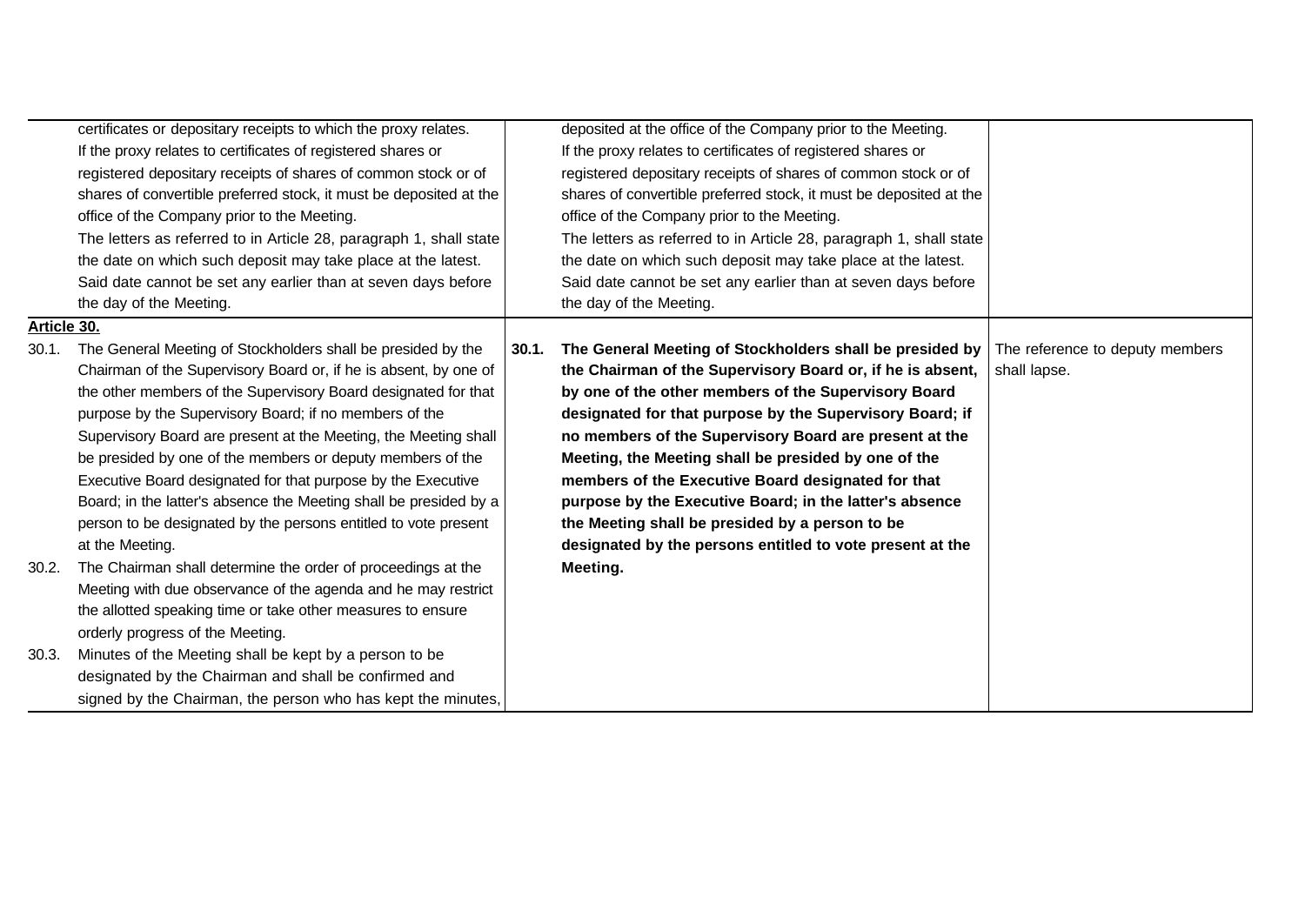|             | and one stockholder designated by the Chairman, unless the        |       |                                                                   |                                     |
|-------------|-------------------------------------------------------------------|-------|-------------------------------------------------------------------|-------------------------------------|
|             | business transacted at the Meeting shall be officially recorded   |       |                                                                   |                                     |
|             | by a Notary.                                                      |       |                                                                   |                                     |
| Article 31. |                                                                   |       |                                                                   |                                     |
| 31.1.       | With the exception of the instances in which a larger majority    | 31.1  | Unless a larger majority of votes or a higher quorum is           | Subjects stated on the agenda by    |
|             | of votes is required by virtue of the law or these Articles of    |       | required by virtue of the law or these Articles of                | shareholders shall be passed by an  |
|             | Association, all resolutions at the General Meeting shall be      |       | Association, resolutions in respect of all subjects that are      | absolute majority of the votes cast |
|             | passed by an absolute majority of votes. If the votes on any      |       | stated on the agenda in accordance with the provisions of         | and the presence of a quorum. There |
|             | other proposal than one for the election of persons are equally   |       | article 28, paragraph 3, shall be passed by an absolute           | is no possibility to hold a new     |
|             | divided, the proposal shall be defeated.                          |       | majority of the votes cast, if such majority represents           | general meeting. Every other        |
|             | Blank votes and invalid votes shall not be counted.               |       | more than one third of the issued share capital.                  | resolution shall be passed by an    |
| 31.2.       | The Chairman determines the method of voting.                     |       | A second general meeting as referred to in Section 120,           | absolute majority of votes cast.    |
| 31.3.       | At an election of persons, the person who receives the            |       | subsection 3 of Book 2 of the Netherlands Civil Code may          |                                     |
|             | absolute majority of votes at the first ballot shall be elected.  |       | not be convened in respect of matters referred to in the          |                                     |
|             | If at the first ballot no-one has received the absolute majority  |       | preceding paragraph. Unless an other majority of votes or         |                                     |
|             | of votes, a second vote shall be taken between the two            |       | quorum is required by virtue of the law or these Articles         |                                     |
|             | persons who received the largest number of votes at the first     |       | of Association, all other resolutions shall be passed by an       |                                     |
|             | ballot.                                                           |       | absolute majority of the votes cast. If the votes on any          |                                     |
|             | If at the first ballot more than two persons received the largest |       | other proposal than one for the election of persons are           |                                     |
|             | number of votes, an interim vote shall be taken first to decide   |       | equally divided, the proposal shall be defeated. Blank            |                                     |
|             | which of those persons shall participate in the second ballot.    |       | votes and invalid votes shall not be counted.                     |                                     |
|             | If at the first ballot one person has received the largest        | 31.3. | Without prejudice to the provisions of paragraph 1, at an         | Adjustment in connection with the   |
|             | number of votes and the second largest number of votes is         |       | election of persons where more than one person is                 | proposal to make a non-binding      |
|             | equally divided between two or more persons, an interim vote      |       | nominated, the person who receives the absolute majority          | nomination of one person.           |
|             | shall be taken first to decide which of the latter persons shall  |       | of votes at the first ballot shall be elected.                    |                                     |
|             | participate in the second ballot.                                 |       | If at the first ballot more than two persons received the largest |                                     |
|             | If the votes are equally divided at an interim ballot or second   |       | number of votes, an interim vote shall be taken first to decide   |                                     |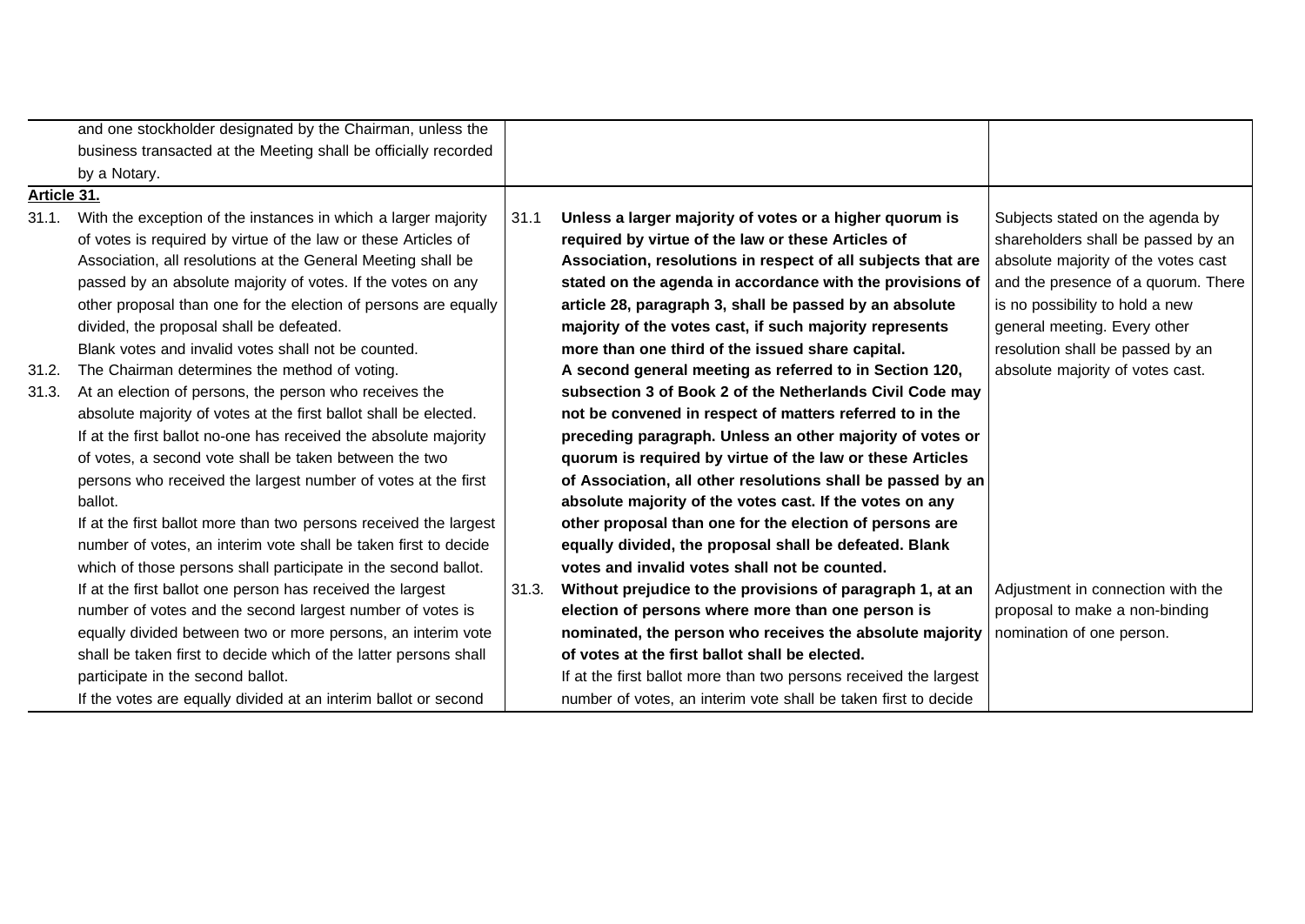|             | ballot, a drawing of lots shall decide.                            | which of those persons shall participate in the second ballot.   |  |
|-------------|--------------------------------------------------------------------|------------------------------------------------------------------|--|
| 31.4.       | Any and all disputes with regard to voting for which neither the   | If at the first ballot one person has received the largest       |  |
|             | law nor the Articles of Association provide shall be decided by    | number of votes and the second largest number of votes is        |  |
|             | the Chairman of the Meeting.                                       | equally divided between two or more persons, an interim vote     |  |
| 31.5.       | The ruling pronounced by the Chairman of the Meeting in            | shall be taken first to decide which of the latter persons shall |  |
|             | respect of the outcome of any vote taken at a General Meeting      | participate in the second ballot.                                |  |
|             | of Stockholders shall be decisive. The same shall apply to the     | If the votes are equally divided at an interim ballot or second  |  |
|             | contents of any resolution passed, to the extent pronounced        | ballot, a drawing of lots shall decide.                          |  |
|             | by the Chairman the correctness of that ruling is contested,       |                                                                  |  |
|             | another vote shall be taken if so desired by the majority or - if  |                                                                  |  |
|             | the original vote was not taken on a poll or by a secret ballot -  |                                                                  |  |
|             | by any one person present who is entitled to vote. Such new        |                                                                  |  |
|             | vote shall override the legal consequences of the original vote.   |                                                                  |  |
| Article 32. |                                                                    |                                                                  |  |
| 32.1.       | Each amount of stock of a par value of twenty-five euro cents      |                                                                  |  |
|             | (EUR 0.25) shall carry the right to cast one vote.                 |                                                                  |  |
| 32.2.       | No votes may be cast at the General Meeting in respect of          |                                                                  |  |
|             | shares which are held by the Company or any of its subsidiaries,   |                                                                  |  |
|             | nor in respect of shares the depositary receipts of which are held |                                                                  |  |
|             | by the Company or by any of its subsidiaries. Usufructuaries and   |                                                                  |  |
|             | pledgees of shares which belong to the Company or its              |                                                                  |  |
|             | subsidiaries shall not, however, be excluded from the right to     |                                                                  |  |
|             | vote if the usufruct or pledge was created before the shares       |                                                                  |  |
|             | concerned were held by the Company or a subsidiary of the          |                                                                  |  |
|             | Company. The Company or a subsidiary of the Company may            |                                                                  |  |
|             | not cast votes for shares in respect of which the Company or the   |                                                                  |  |
|             | subsidiary possesses a pledge or usufruct.                         |                                                                  |  |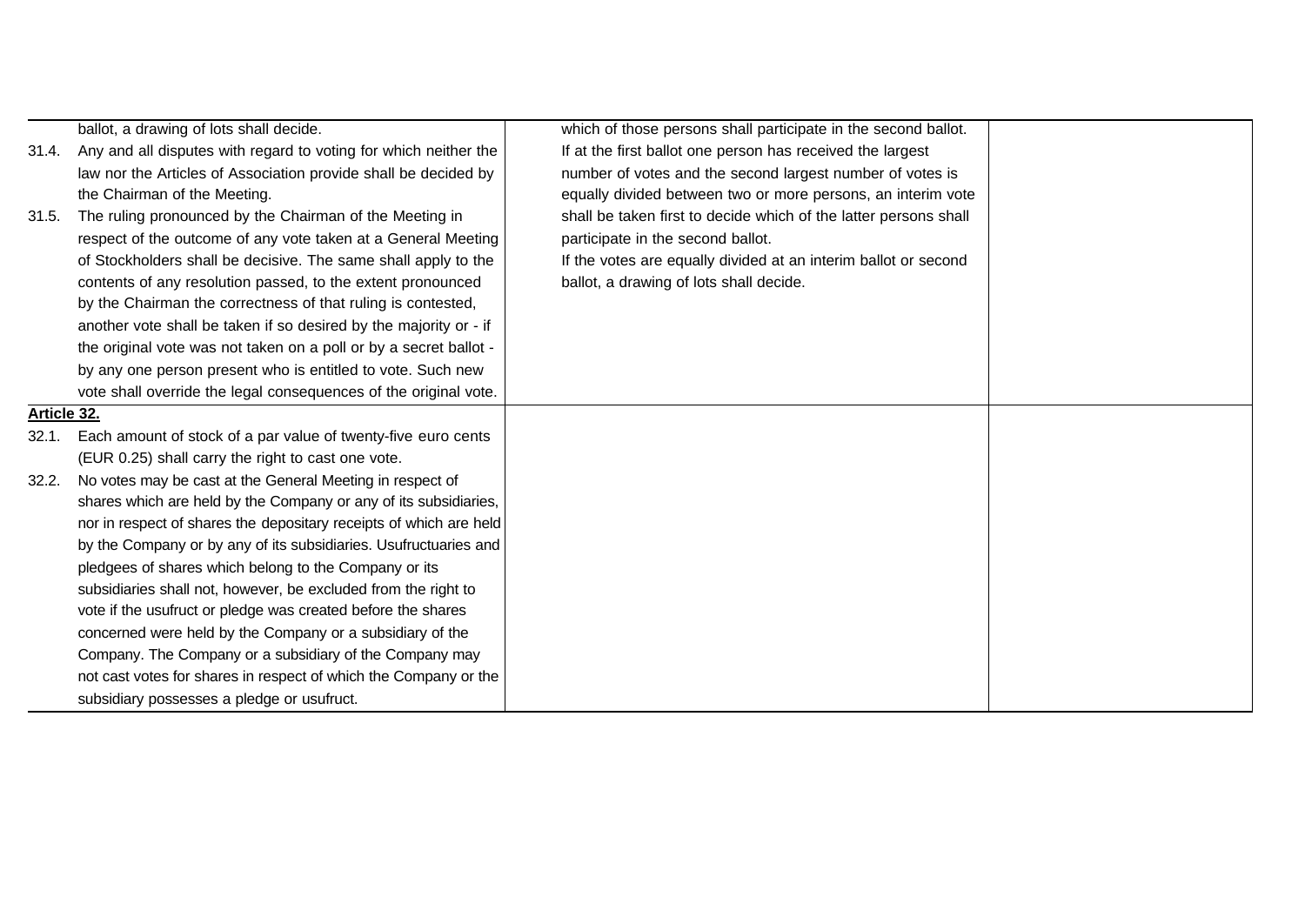| 32.3.                                                               | For the purpose of determining how many stockholders are           |       |                                                       |                                 |
|---------------------------------------------------------------------|--------------------------------------------------------------------|-------|-------------------------------------------------------|---------------------------------|
|                                                                     | voting and are present or represented, or how much of the          |       |                                                       |                                 |
|                                                                     | capital is provided or represented, no account shall be taken      |       |                                                       |                                 |
|                                                                     | of shares in respect whereof the law stipulates that no votes      |       |                                                       |                                 |
|                                                                     | can be cast for them.                                              |       |                                                       |                                 |
| Article 33.                                                         |                                                                    |       |                                                       |                                 |
|                                                                     | Stockholders may exercise their voting rights even though the      |       |                                                       |                                 |
|                                                                     | resolution to be voted upon would grant them any right against the |       |                                                       |                                 |
|                                                                     | Company or release them from any obligation towards the Company    |       |                                                       |                                 |
| which they would have by virtue of their relation to the Company in |                                                                    |       |                                                       |                                 |
| any other capacity than as a stockholder of the Company.            |                                                                    |       |                                                       |                                 |
| Article 34.                                                         |                                                                    |       |                                                       |                                 |
| 34.1.                                                               | Members and deputy members of the Executive Board and              | 34.1. | Members of the Executive Board and members of the     | The reference to deputy members |
|                                                                     | members of the Supervisory Board shall have admission to           |       | Supervisory Board shall have admission to the General | shall lapse.                    |
|                                                                     | the General Meetings of Stockholders; they shall have an           |       | Meetings of Stockholders; they shall have an advisory |                                 |
|                                                                     | advisory vote at the General Meetings.                             |       | vote at the General Meetings.                         |                                 |
|                                                                     | 34.2. Furthermore, admission shall be given to the persons whose   |       |                                                       |                                 |
|                                                                     | attendance at the Meeting is approved by the Chairman.             |       |                                                       |                                 |
|                                                                     | Meetings of Holders of Shares of a Particular Class.               |       |                                                       |                                 |
| Article 35.                                                         |                                                                    |       |                                                       |                                 |
| 35.1.                                                               | Meetings of holders of shares of a particular class shall be       |       |                                                       |                                 |
|                                                                     | held as frequently and whenever such a meeting is required         |       |                                                       |                                 |
|                                                                     | by virtue or any statutory regulation or any regulation in these   |       |                                                       |                                 |
|                                                                     | Articles of Association.                                           |       |                                                       |                                 |
|                                                                     | Meetings as aforesaid may be called by the Executive Board,        |       |                                                       |                                 |
|                                                                     | by the Supervisory Board, and by one or more stockholders          |       |                                                       |                                 |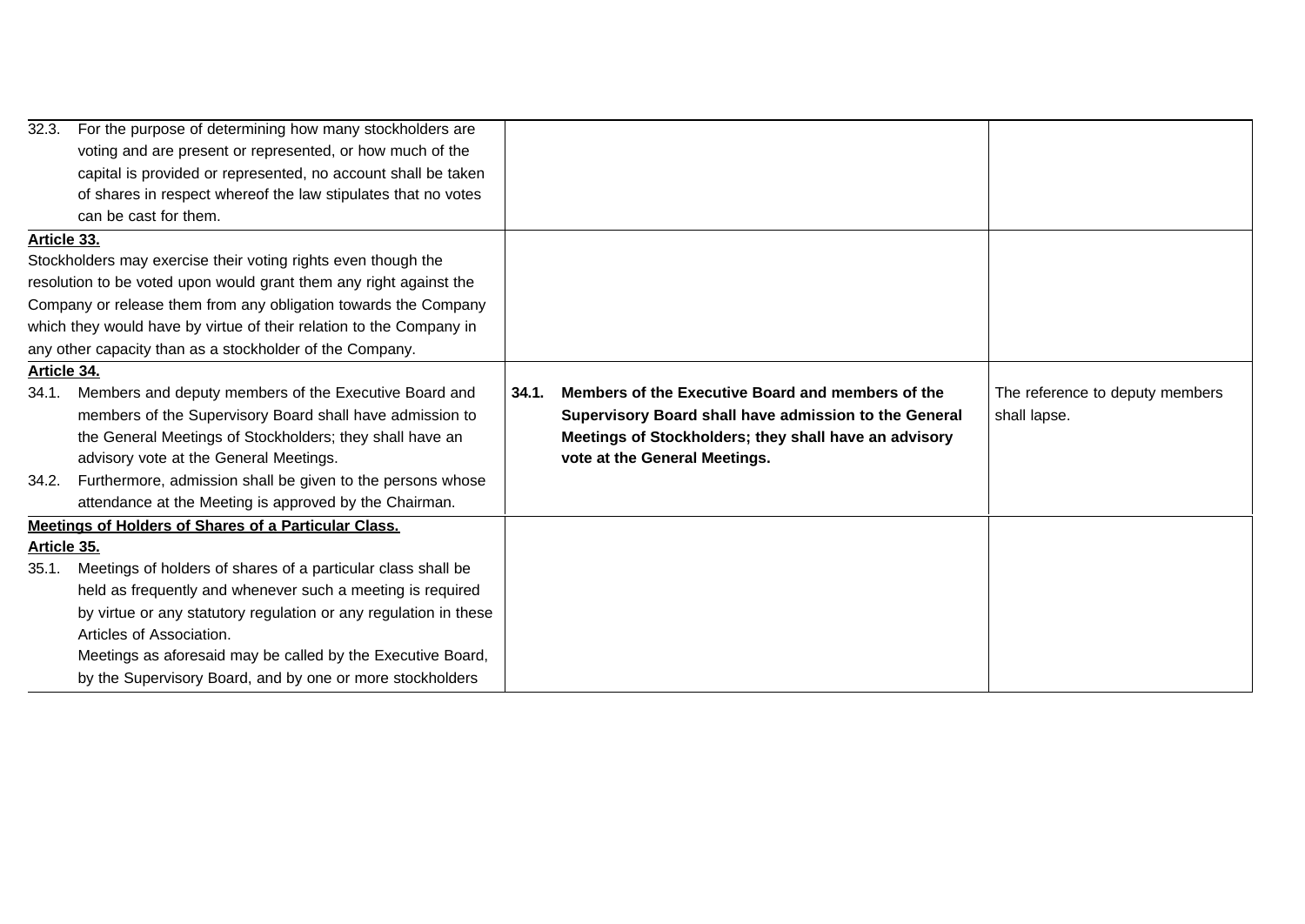|                 | and/or holders of receipts who jointly represent at least one              |                                                                    |                                    |
|-----------------|----------------------------------------------------------------------------|--------------------------------------------------------------------|------------------------------------|
|                 | tenth of the capital issued and outstanding in shares of the               |                                                                    |                                    |
|                 | class concerned.                                                           |                                                                    |                                    |
| 35.2.           | The provisions of Articles 25 and 27 to and including 33 of                |                                                                    |                                    |
|                 | these Articles of Association shall apply mutatis mutandis,                |                                                                    |                                    |
|                 | provided that paragraph 1 of Article 28 and paragraphs 1 and               |                                                                    |                                    |
|                 | 2 of Article 29 shall not apply to meetings of holders of shares           |                                                                    |                                    |
|                 | of cumulative preferred stock and meetings of holders of                   |                                                                    |                                    |
|                 | shares of a series of funding preferred stock; those meetings              |                                                                    |                                    |
|                 | shall be called by means of letters sent by registered post or             |                                                                    |                                    |
|                 | by regular post.                                                           |                                                                    |                                    |
| <b>Auditor.</b> |                                                                            |                                                                    |                                    |
| Article 36.     |                                                                            |                                                                    |                                    |
| 36.1.           | The Company shall instruct a certified public accountant to                |                                                                    |                                    |
|                 | examine the annual accounts drawn up by the Executive Board                |                                                                    |                                    |
|                 | to see whether the annual accounts satisfy the requirements                |                                                                    |                                    |
|                 | imposed by and pursuant to the law, and further to ascertain               |                                                                    |                                    |
|                 | whether, as far as he is able to judge, the annual report has              |                                                                    |                                    |
|                 | been drawn up in accordance with the requirements imposed by               |                                                                    |                                    |
|                 | and pursuant to the law and is consistent with the annual                  |                                                                    |                                    |
|                 | accounts, and whether the other particulars required by law have           |                                                                    |                                    |
|                 | been added to the aforesaid documents.                                     |                                                                    |                                    |
| 36.2.           | The body authorized so to instruct the certified public accountant   36.2. | The body authorized so to instruct the certified public            | In the Dutch version a literal     |
|                 | shall be the General Meeting; if the General Meeting fails to give         | accountant shall be the General Meeting; if the General            | adjustment has been made, but this |
|                 | instruction to a certified public accountant the Supervisory Board         | Meeting fails to give instruction to a certified public accountant | adjustment has no consequences to  |
|                 | shall have the power to do so, or, if the Supervisory Board fails          | the Supervisory Board shall have the power to do so, or, if the    | the English version.               |
|                 | to give the instruction, the Executive Board shall have the power          | Supervisory Board fails to give the instruction, the Executive     |                                    |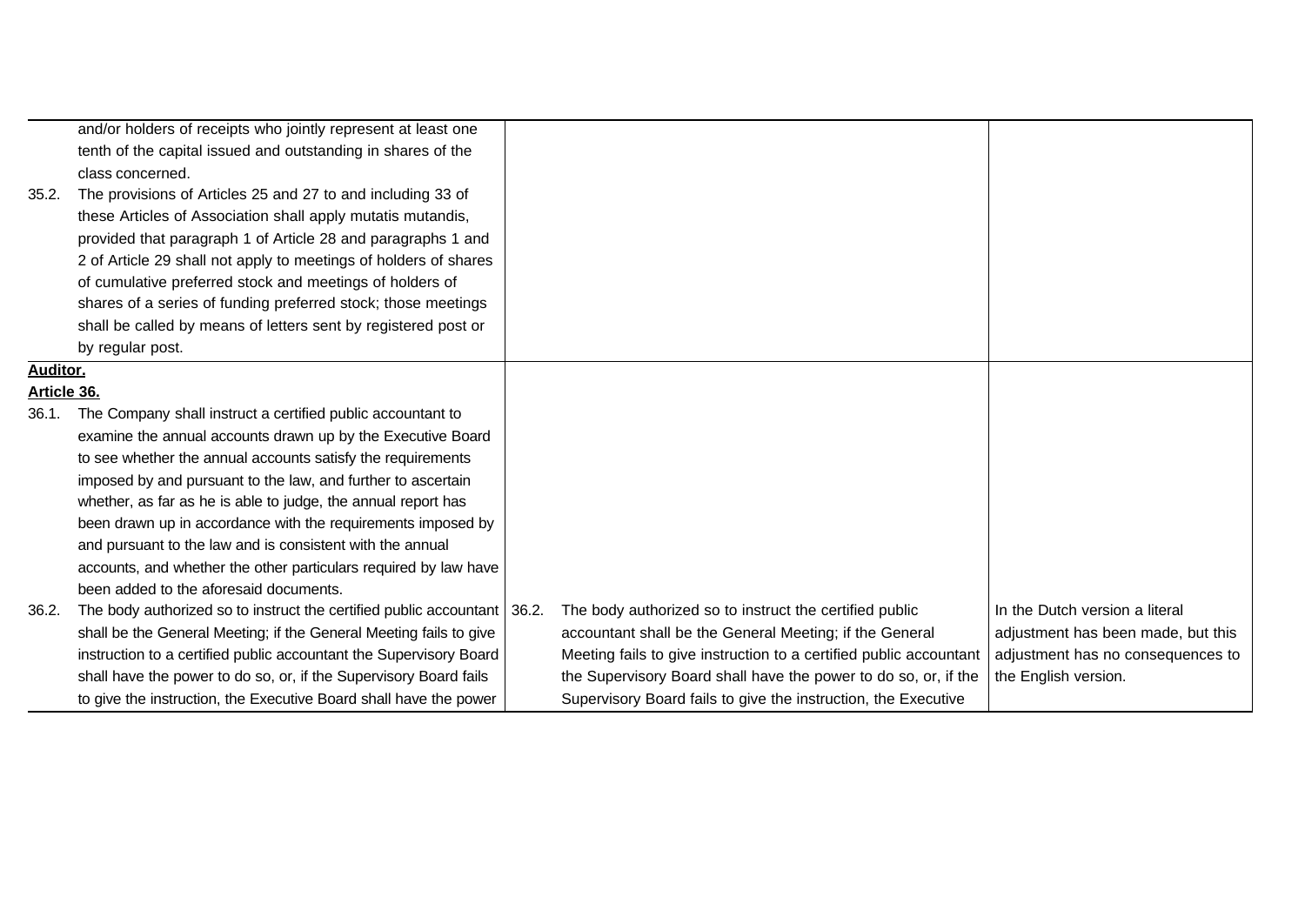|                                                        | to do so.                                                            |       | Board shall have the power to do so.                  |                                 |
|--------------------------------------------------------|----------------------------------------------------------------------|-------|-------------------------------------------------------|---------------------------------|
| 36.3.                                                  | The selection of the certified public accountant shall not be        |       |                                                       |                                 |
|                                                        | restricted by any nomination; the instruction may be cancelled at    |       |                                                       |                                 |
|                                                        | any time by the General Meeting or by the body who gave the          |       |                                                       |                                 |
|                                                        | instruction. Furthermore, if the instruction was given by the        |       |                                                       |                                 |
|                                                        | Executive Board it may be cancelled by the Supervisory Board.        |       |                                                       |                                 |
| 36.4.                                                  | If the certified public accountant so requires, the General          |       |                                                       |                                 |
|                                                        | Meeting shall hear the certified public accountant with respect to   |       |                                                       |                                 |
|                                                        | the cancellation of his instruction or on the intent of cancellation |       |                                                       |                                 |
|                                                        | announced to him.                                                    |       |                                                       |                                 |
| 36.5.                                                  | The certified public accountant shall report his findings to the     |       |                                                       |                                 |
|                                                        | Supervisory Board and to the Executive Board and he shall            |       |                                                       |                                 |
|                                                        | set out the result of his audit in a certificate.                    |       |                                                       |                                 |
| <b>Fiscal year, Annual report and Annual Accounts.</b> |                                                                      |       |                                                       |                                 |
| Article 37.                                            |                                                                      |       |                                                       |                                 |
| 37.1.                                                  | The fiscal year of the Company shall end on the Sunday nearest       |       |                                                       |                                 |
|                                                        | to the thirty-first of December of the calendar year, and the next   |       |                                                       |                                 |
|                                                        | fiscal year shall begin on the next following Monday.                |       |                                                       |                                 |
| 37.2.                                                  | Each year the books of the Company shall be closed as at the         |       |                                                       |                                 |
|                                                        | end of the fiscal year. Each year, within five months from the end   |       |                                                       |                                 |
|                                                        | of the Company's fiscal year -save for extension of this term by a   |       |                                                       |                                 |
|                                                        | period not exceeding six months granted by the General Meeting       |       |                                                       |                                 |
|                                                        | on the ground of exceptional circumstances - annual accounts,        |       |                                                       |                                 |
|                                                        | consisting of a balance sheet and a statement of earnings and        |       |                                                       |                                 |
|                                                        | expenditure and explanatory notes on these documents, shall be       |       |                                                       |                                 |
|                                                        | drawn up by the Executive Board.                                     |       |                                                       |                                 |
| 37.3.                                                  | The annual accounts shall be signed by all members and               | 37.3. | The annual accounts shall be signed by all members of | The reference to deputy members |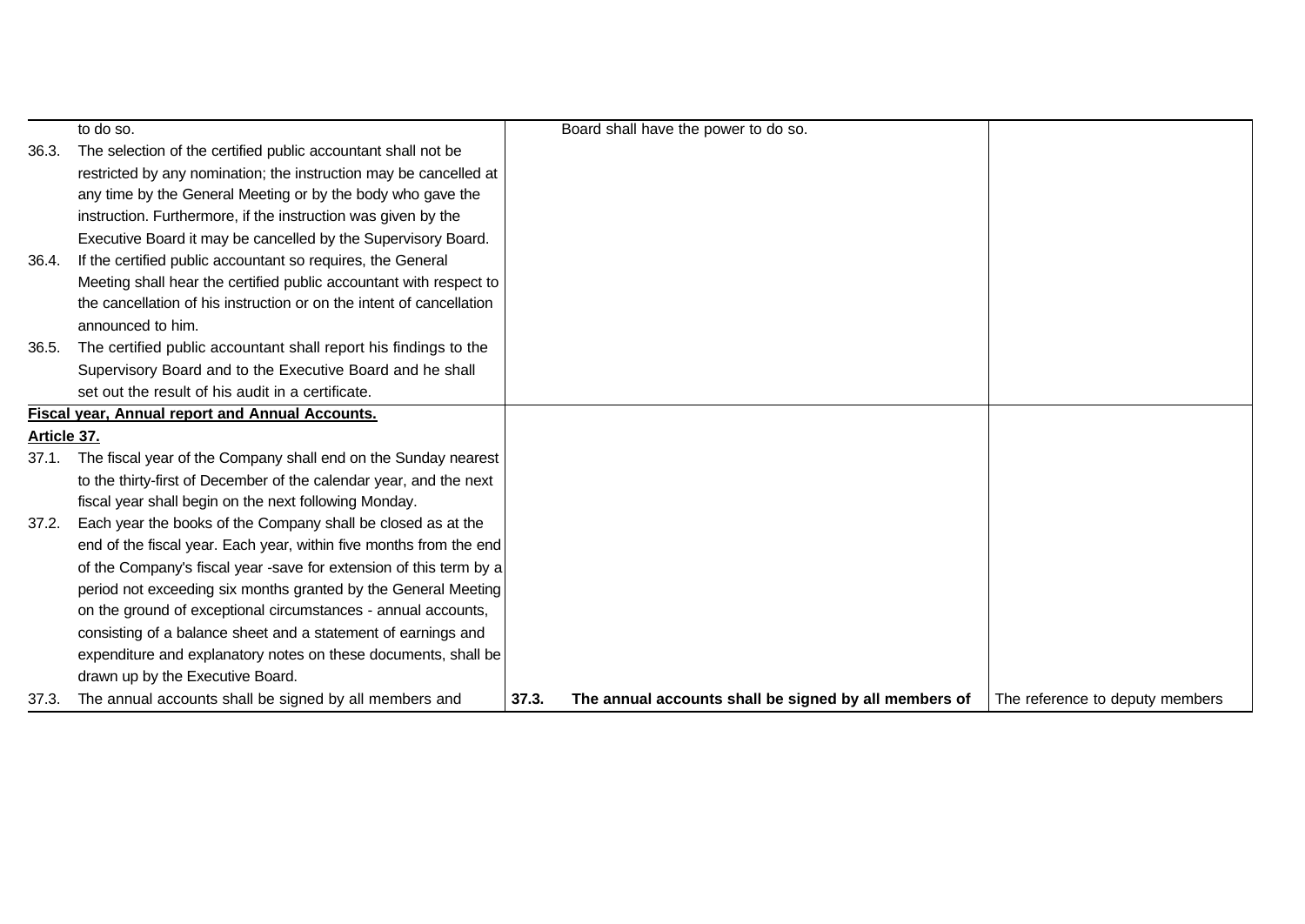|       | deputy members of the Executive Board and by all members              | the Executive Board and by all members of the                                                      | shall lapse.                       |
|-------|-----------------------------------------------------------------------|----------------------------------------------------------------------------------------------------|------------------------------------|
|       | of the Supervisory Board. If any of these signatures shall be         | Supervisory Board. If any of these signatures shall be                                             |                                    |
|       | missing, the reason for such absence shall be stated on the           | missing, the reason for such absence shall be stated on                                            |                                    |
|       | document concerned.                                                   | the document concerned.                                                                            |                                    |
| 37.4. | At the same time as presenting the annual accounts the                |                                                                                                    |                                    |
|       | Executive Board shall present the annual report as well as the        |                                                                                                    |                                    |
|       | other particulars to be added to those documents by virtue of         |                                                                                                    |                                    |
|       | applicable statutory provisions.                                      |                                                                                                    |                                    |
| 37.5. | The annual accounts drawn up by the Executive Board, the              |                                                                                                    |                                    |
|       | annual report and the other particulars to be added thereto by        |                                                                                                    |                                    |
|       | virtue of applicable statutory provisions shall be open to the        |                                                                                                    |                                    |
|       | inspection of the stockholders and holders of receipts at the         |                                                                                                    |                                    |
|       | office of the Company from the date of notice calling the General     |                                                                                                    |                                    |
|       | Meeting of Stockholders at which the aforesaid documents shall        |                                                                                                    |                                    |
|       | be dealt with; at their request the Company shall make copies         |                                                                                                    |                                    |
|       | available to the stockholders and holders of receipts free of         |                                                                                                    |                                    |
|       | charge.                                                               |                                                                                                    |                                    |
| 37.6. | In so far as the documents referred to in the preceding               |                                                                                                    |                                    |
|       | paragraph must be made public, any member of the public may           |                                                                                                    |                                    |
|       | inspect said documents and obtain a copy thereof at a charge          |                                                                                                    |                                    |
|       | not exceeding cost; this right shall cease as soon as the             |                                                                                                    |                                    |
|       | documents have been deposited at the office of the Trade              |                                                                                                    |                                    |
|       | Register ('Handelsregister').                                         |                                                                                                    |                                    |
| 37.7. | Without prejudice to what is otherwise provided on that subject 37.7. | Without prejudice to what is otherwise provided on that subject Legal literal adjustment. At the   |                                    |
|       | by law, the annual accounts, the annual report and other              | by law, the annual accounts, the annual report and other                                           | previous amendment of the articles |
|       | particulars to be made public by virtue of statutory regulations      | particulars to be made public by virtue of statutory regulations                                   | of association on May 18, 2001,    |
|       | shall be deposited at the Trade Register within eight days after      | shall be deposited at the Trade Register within eight days after erroneously approval has not been |                                    |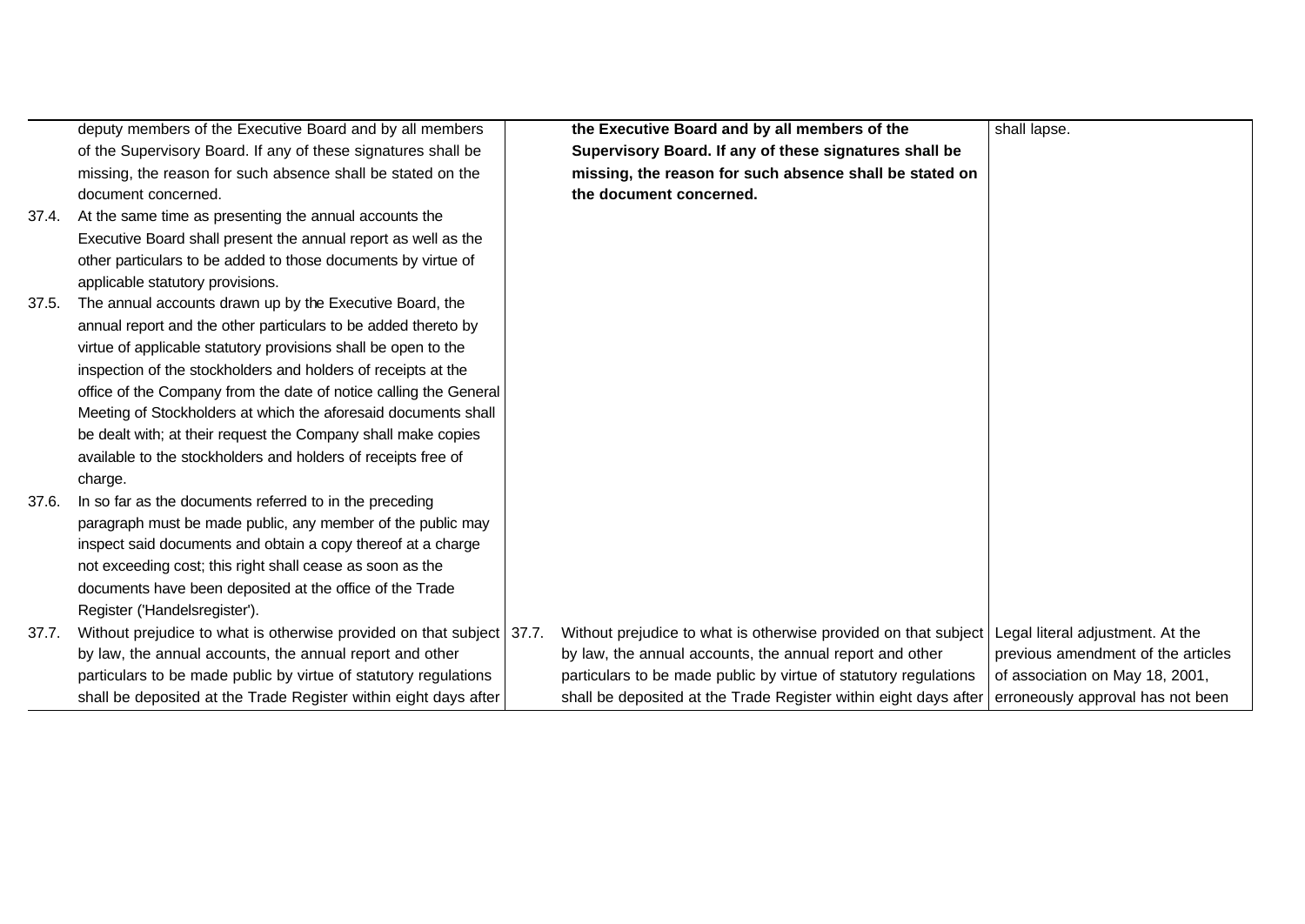|                                                                        | the annual accounts have been approved.                                |             | the annual accounts have been determined.                                   | changed into determining, whereas   |
|------------------------------------------------------------------------|------------------------------------------------------------------------|-------------|-----------------------------------------------------------------------------|-------------------------------------|
| 37.8.                                                                  | The Company shall publish its bi-annual and quarterly figures          |             |                                                                             | since that time the annual accounts |
|                                                                        | as soon as they are available. This obligation shall not apply         |             |                                                                             | will be determined by the general   |
|                                                                        | as long as said figures are supplied only to members and               |             |                                                                             | meeting.                            |
|                                                                        | deputy members of the Executive Board, members of the                  | 37.8.       | The Company shall publish its bi-annual and quarterly                       | The reference to deputy members     |
|                                                                        | Supervisory Board and the Works Council.                               |             | figures as soon as they are available. This obligation shall   shall lapse. |                                     |
|                                                                        |                                                                        |             | not apply as long as said figures are supplied only to                      |                                     |
|                                                                        |                                                                        |             | members and deputy members of the Executive Board,                          |                                     |
|                                                                        |                                                                        |             | members of the Supervisory Board and the Works                              |                                     |
|                                                                        |                                                                        |             | Council.                                                                    |                                     |
| Article 38.                                                            |                                                                        | Article 38. |                                                                             |                                     |
|                                                                        | The granting of discharge, as mentioned in article 26, paragraph 2,    |             | The granting of discharge, as mentioned in article 26, paragraph            | The reference to deputy members     |
|                                                                        | sub c, of the annual accounts by the General Meeting of Stockholders   |             | 2, sub c, of the annual accounts by the General Meeting of                  | shall lapse.                        |
| shall constitute a discharge and release from liability of the members |                                                                        |             | Stockholders shall constitute a discharge and release from                  |                                     |
|                                                                        | and deputy members of the Executive Board for their management         |             | liability of the members of the Executive Board for their                   |                                     |
|                                                                        | and of the members of the Supervisory Board for their supervision      |             | management and of the members of the Supervisory Board for                  |                                     |
|                                                                        | and verification in so far as said acts of management, supervision and |             | their supervision and verification in so far as said acts of                |                                     |
|                                                                        | verification are shown by the documents submitted, all this without    |             | management, supervision and verification are shown by the                   |                                     |
|                                                                        | prejudice to the provisions of Sections 138 and 149 of Book 2 of the   |             | documents submitted, all this without prejudice to the provisions           |                                     |
|                                                                        | Netherlands Civil Code.                                                |             | of Sections 138 and 149 of Book 2 of the Netherlands Civil Code.            |                                     |
| Article 39.                                                            |                                                                        |             |                                                                             |                                     |
| 39.1.                                                                  | The Company may make distributions on shares only to the               |             |                                                                             |                                     |
|                                                                        | extent that its stockholders' equity exceeds the sum of the paid-      |             |                                                                             |                                     |
|                                                                        | in and called-up part of the capital and the reserves which must       |             |                                                                             |                                     |
|                                                                        | be maintained by law.                                                  |             |                                                                             |                                     |
| 39.2.                                                                  | Distributions of profit (meaning the net earnings after taxes          | 39.2.       | Distributions of profit (meaning the net earnings after taxes               | Legal literal adjustment. See       |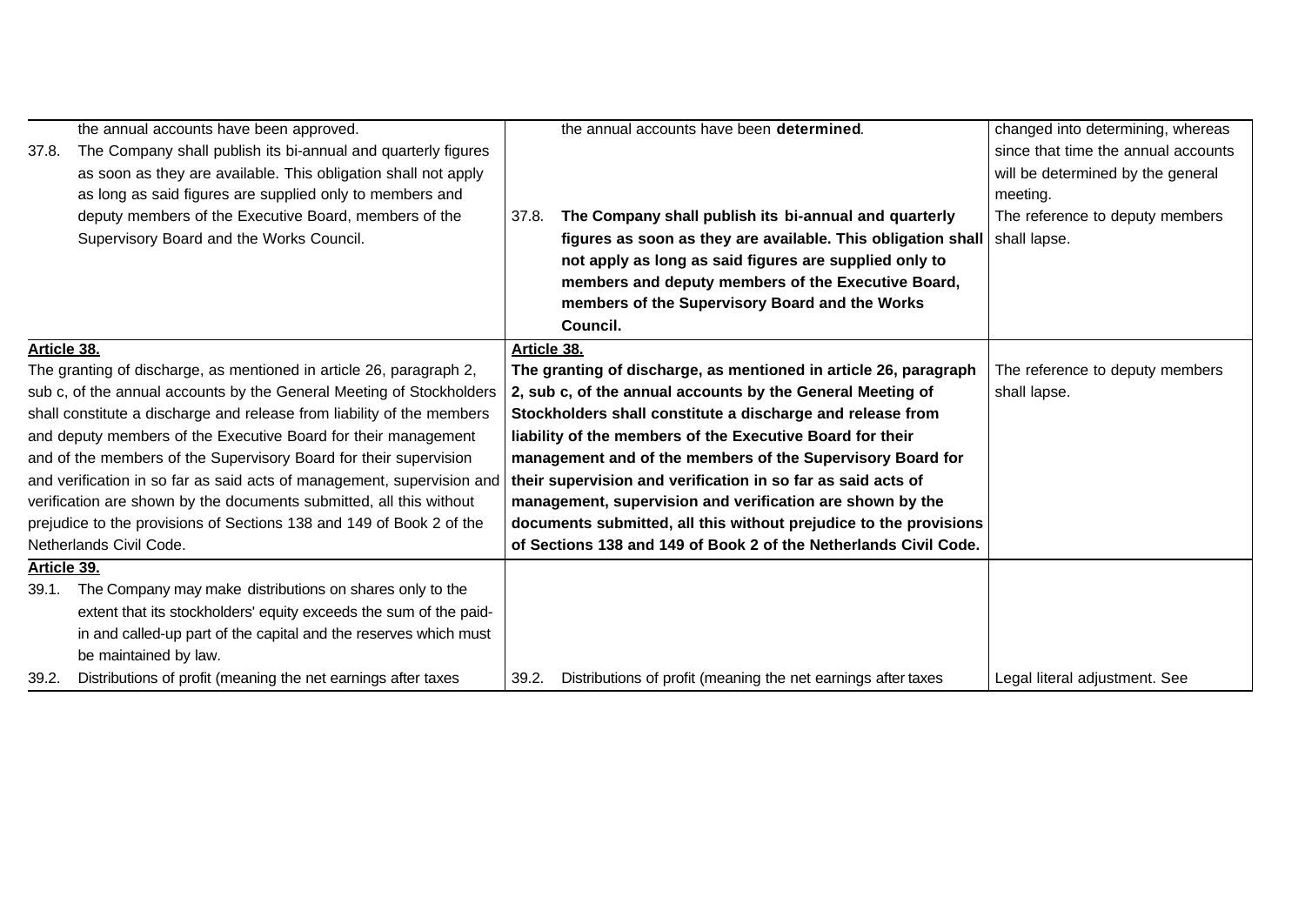|       |    | shown by the approved annual accounts) shall be made after the  | shown by the determined annual accounts) shall be made after      | previous comments on article 37, |
|-------|----|-----------------------------------------------------------------|-------------------------------------------------------------------|----------------------------------|
|       |    | approval of the annual accounts from which it appears that they | the determining of the annual accounts from which it appears      | paragraph 7.                     |
|       |    | are justified, entirely without prejudice to any of the other   | that they are justified, entirely without prejudice to any of the |                                  |
|       |    | provisions of these Articles of Association.                    | other provisions of these Articles of Association.                |                                  |
| 39.3. | a. | Out of the profit, if available for distribution, shall be      |                                                                   |                                  |
|       |    | paid first of all on the shares of cumulative preferred         |                                                                   |                                  |
|       |    | stock the percentage, to be mentioned below, of the             |                                                                   |                                  |
|       |    | amount called up and paid in on those shares.                   |                                                                   |                                  |
|       |    | The percentage referred to above shall be equal to the          |                                                                   |                                  |
|       |    | average percentage of the "basis-                               |                                                                   |                                  |
|       |    | herfinancieringstransactierente" (basic refinancing             |                                                                   |                                  |
|       |    | transaction interest rate) of De Europese Centrale Bank         |                                                                   |                                  |
|       |    | (The European Central Bank) - measured by the                   |                                                                   |                                  |
|       |    | number of days during which that rate was in force in           |                                                                   |                                  |
|       |    | the fiscal year over which the dividend is paid, increased      |                                                                   |                                  |
|       |    | by two and one tenth (2.1) percentage point and                 |                                                                   |                                  |
|       |    | increased by the average interest surcharge rate -              |                                                                   |                                  |
|       |    | likewise measured by the number of days during which            |                                                                   |                                  |
|       |    | that rate was in force - as applied by the credit institution   |                                                                   |                                  |
|       |    | in The Netherlands which, according to its balance              |                                                                   |                                  |
|       |    | sheet total as at the close of the fiscal year immediately      |                                                                   |                                  |
|       |    | preceding the fiscal year over which the dividend is            |                                                                   |                                  |
|       |    | paid, is the largest credit institution in The Netherlands,     |                                                                   |                                  |
|       |    | provided that, if the percentage as referred to in the last     |                                                                   |                                  |
|       |    | sentence -after having been determined in the manner            |                                                                   |                                  |
|       |    | stated above- is less than five seventy-five/hundredth          |                                                                   |                                  |
|       |    | percent (5.75%), the percentage referred to in the last         |                                                                   |                                  |
|       |    |                                                                 |                                                                   |                                  |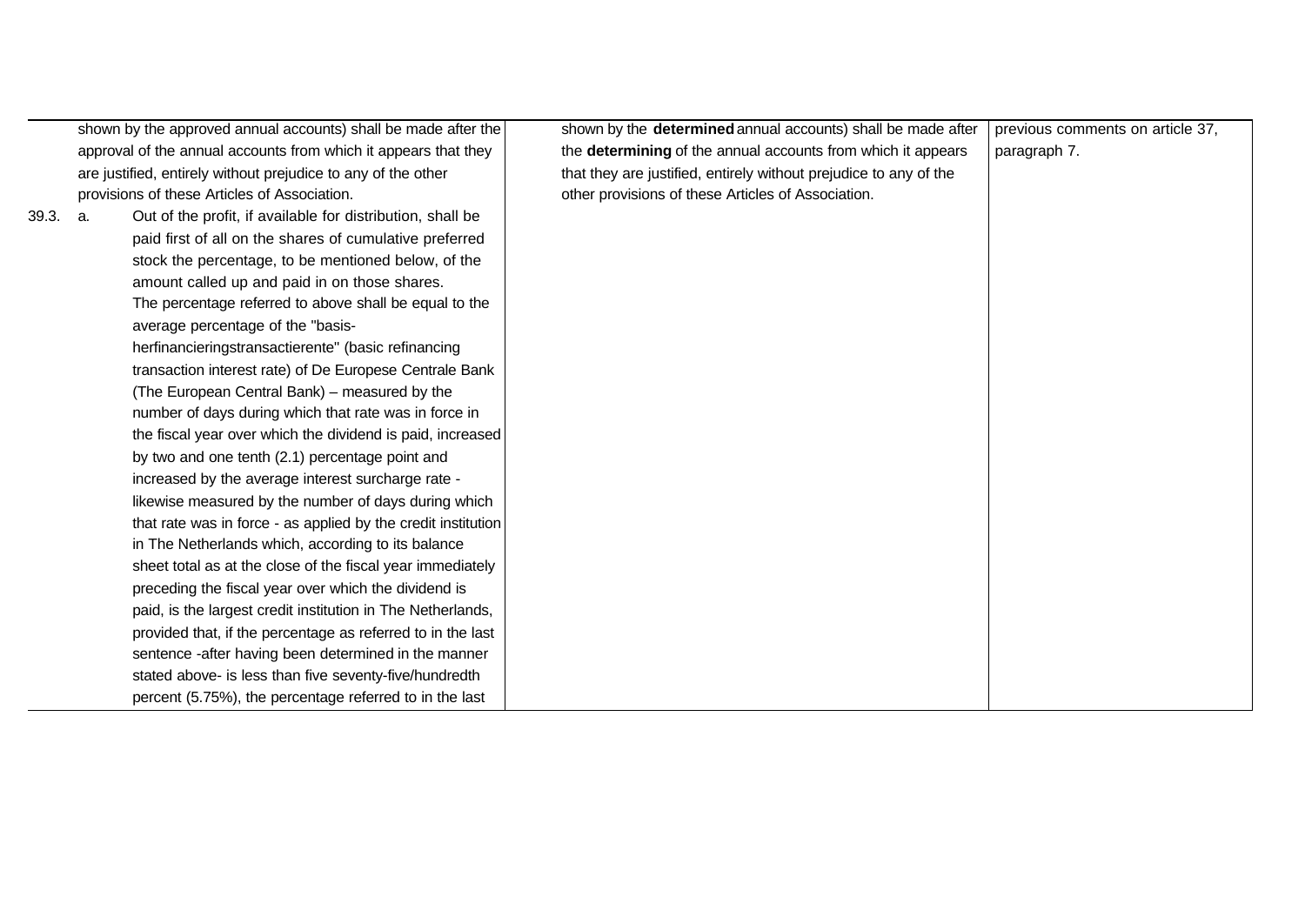|    | sentence, shall be five seventy-five/hundredth percent.       |
|----|---------------------------------------------------------------|
| b. | If in the fiscal year over which the aforesaid dividend is    |
|    | paid the amount called up and paid in on the shares of        |
|    | cumulative preferred stock has been reduced or,               |
|    | pursuant to a resolution to make a further call on said       |
|    | shares, has been increased, the dividend shall be             |
|    | reduced or, if possible, increased by an amount equal to      |
|    | the aforesaid percentage of the amount of such                |
|    | reduction or increase, as the case may be, calculated         |
|    | from the date of the reduction or, as the case may be,        |
|    | from the date when the further call on the shares was         |
|    | made.                                                         |
| c. | If and to the extent that the profit is not sufficient to pay |
|    | in full the dividend referred to under a. of this paragraph,  |
|    | the deficit shall be paid to the debit of the reserves,       |
|    | provided that doing so shall not be in violation of           |
|    | paragraph 1 of this Article.                                  |
|    | If and to the extent that the dividend referred to under a.   |
|    | of this paragraph cannot be paid to the debit of the          |
|    | reserves either, the profits earned in subsequent years       |
|    | shall be applied first towards making to the holders of       |
|    | shares of cumulative preferred stock such payment as          |
|    | will fully clear the deficit, before the provisions of the    |
|    | following paragraphs of this Article can be applied. No       |
|    | further dividends on the shares of cumulative preferred       |
|    | stock shall be paid than as stipulated in this Article, in    |
|    | Article 40 and in Article 44; interim dividends paid over     |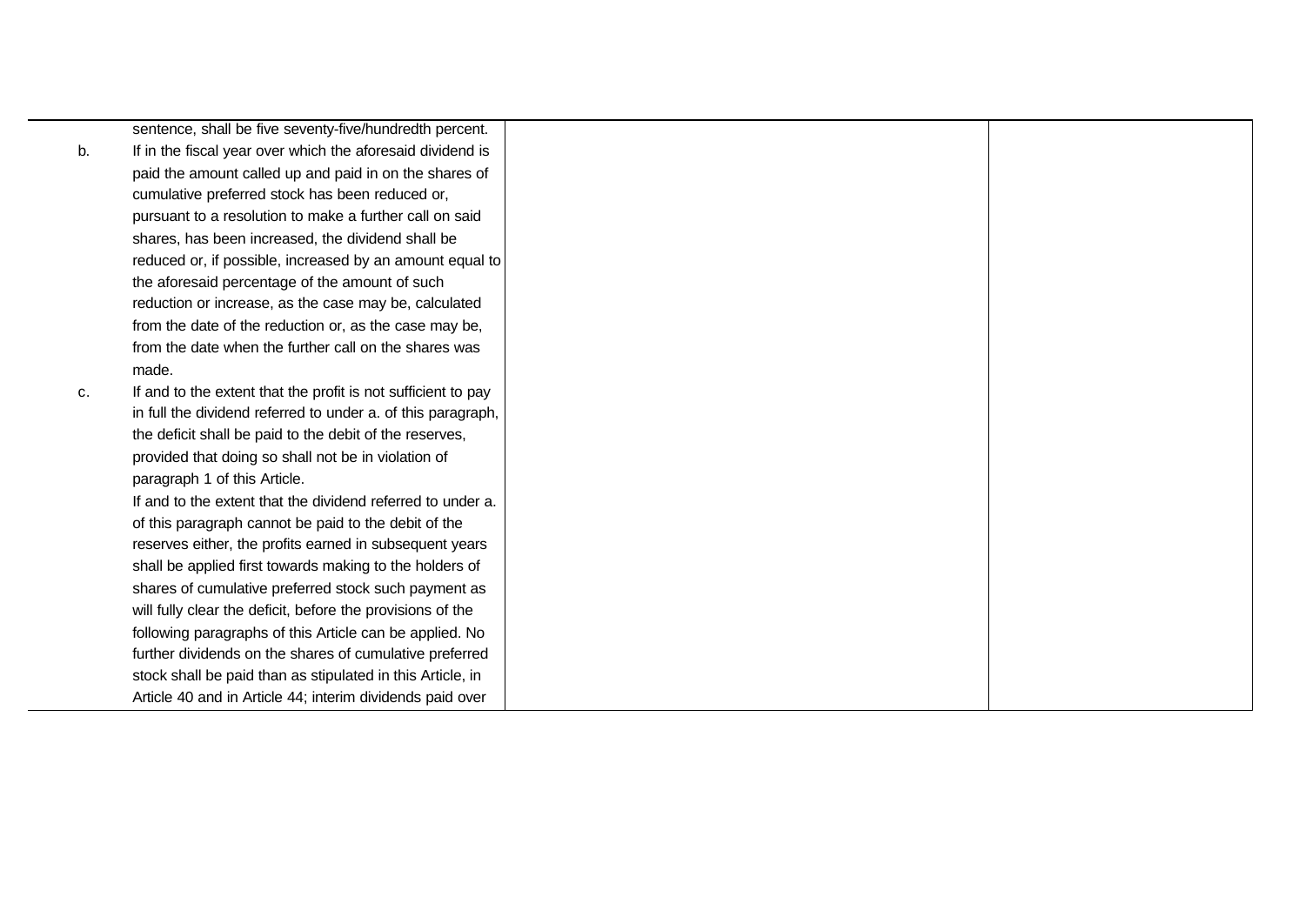|       |    | equal to a percentage calculated on the amount paid         | percentage referred to in the following sentence                      | The calculation of the preferred |
|-------|----|-------------------------------------------------------------|-----------------------------------------------------------------------|----------------------------------|
|       |    | preferred stock of a series shall be paid a dividend        | stock of a series shall be paid a dividend equal to a                 |                                  |
| 39.4. | а. | Subsequently, if possible, on each share of funding         | 39.4.a. Subsequently, if possible, on each share of funding preferred |                                  |
|       |    | of said shares.                                             |                                                                       |                                  |
|       |    | concerned shall be reduced pro rata to the day of issue     |                                                                       |                                  |
|       |    | fiscal year the dividend to be paid on the shares           |                                                                       |                                  |
|       |    | preferred stock have been issued, with respect to that      |                                                                       |                                  |
|       | е. | If in the course of any fiscal year shares of cumulative    |                                                                       |                                  |
|       |    | any interim dividend paid in accordance with Article 40.    |                                                                       |                                  |
|       |    | shares, this dividend to be reduced by the amount of        |                                                                       |                                  |
|       |    | fiscal year concerned said persons were holders of said     |                                                                       |                                  |
|       |    | calculated on the basis of the period during which in the   |                                                                       |                                  |
|       |    | of the aforesaid shares of cumulative preferred stock,      |                                                                       |                                  |
|       |    | determination of the profit they had still been the holders |                                                                       |                                  |
|       |    | this paragraph they would be entitled if on the date of     |                                                                       |                                  |
|       |    | dividend to which by virtue of the provision under a. of    |                                                                       |                                  |
|       |    | aforesaid persons shall be equal to the amount of the       |                                                                       |                                  |
|       |    | available for distribution, to be distributed to the        |                                                                       |                                  |
|       |    | dividend as described below. The amount of profit, if       |                                                                       |                                  |
|       |    | shares shall have an inalienable right to payment of        |                                                                       |                                  |
|       |    | repayment, the persons who were the holders of those        |                                                                       |                                  |
|       |    | cumulative preferred stock have been cancelled against      |                                                                       |                                  |
|       |    | determined and in that fiscal year one or more shares of    |                                                                       |                                  |
|       | d. | If the profit earned in any fiscal year has been            |                                                                       |                                  |
|       |    | paragraph 3.                                                |                                                                       |                                  |
|       |    | deducted from the dividend paid by virtue of this           |                                                                       |                                  |
|       |    | any fiscal year in accordance with Article 40 shall be      |                                                                       |                                  |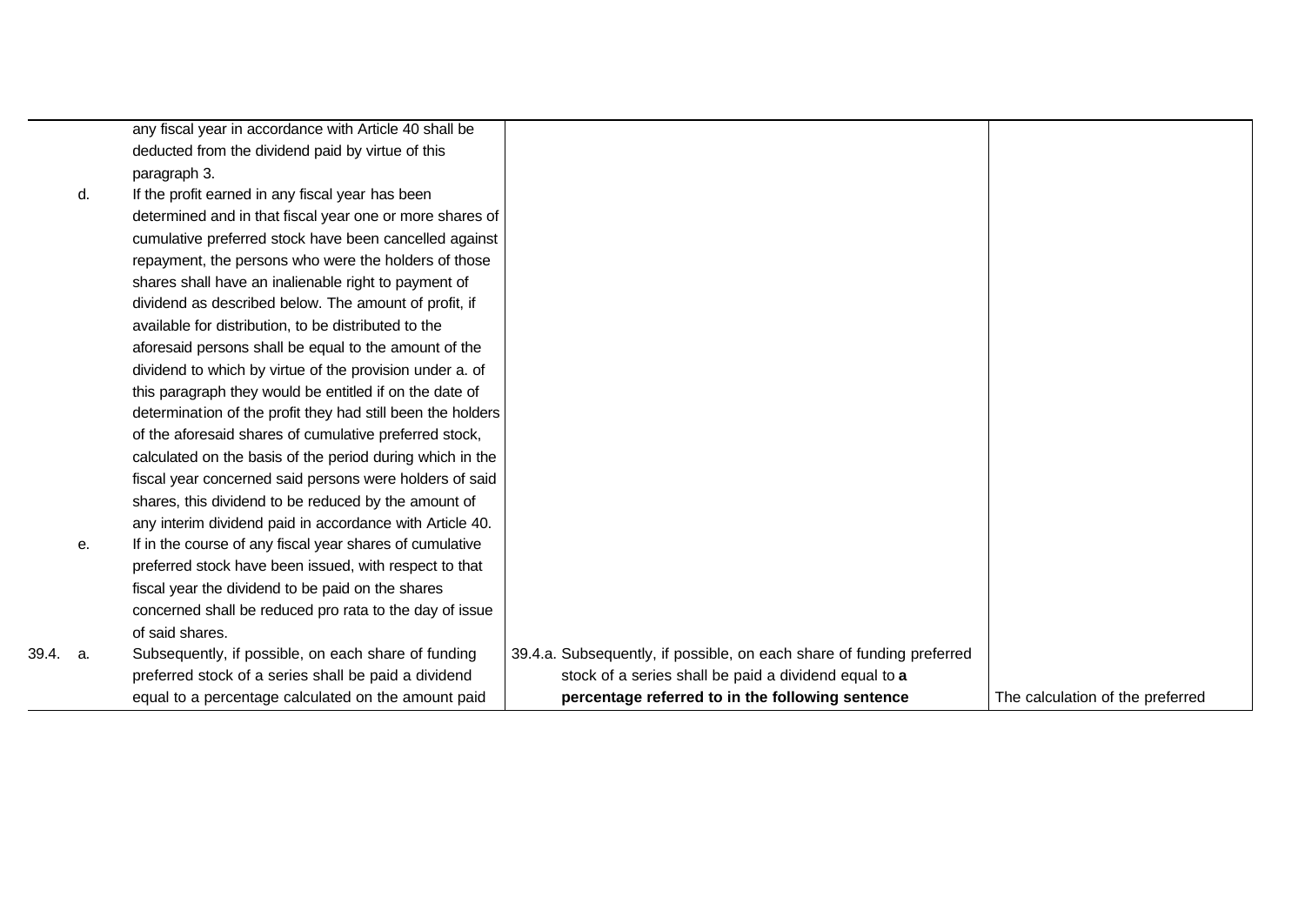in on that share after that amount has been increased by the premium paid on the first share of funding preferred stock which was issued of that series, by taking the arithmetical average of the effective yield on the government loans to be described under b., as assessed by the Central Bureau of Statistics and published in the Official List of Amsterdam Exchanges N.V., over the last ten stock exchange days preceding the day when the first share of funding preferred stock of the series concerned was issued, increased by any addition, not to exceed one hundred and fifty basis points, depending on the then prevailing market conditions, determined by the Executive Board and approved by the Supervisory Board, which addition may vary with each individual series, entirely without prejudice to the provisions of paragraph 10 of this Article.

b. The government loans referred to under a. of this paragraph mean the government loans in Dutch guilders to the debit of the Kingdom of the Netherlands with a (remaining) life of nine to ten years. If the effective yield on those government loans is not assessed by the Central Bureau of Statistics or not published in the Official List of the Amsterdam Exchanges N.V. at the time of calculation of the dividend percentage, the government loans referred to under a. of this paragraph shall mean the government loans in Dutch guilders to

**multiplied by the amount paid in on that share after that amount has been increased by the premium paid on the first share of funding preferred stock at the beginning of the fiscal year in question. The percentage referred to in the previous sentence shall be equal to the arithmetical average of the Euro SWAP rate over the last three days preceding the day when the first share of funding preferred stock of the series concerned was issued,** increased by any mark-up, not to exceed three hundred (300) basis points, depending on the then prevailing market conditions, determined by the Executive Board and approved by the Supervisory Board, which mark-up may vary with each individual series, entirely without prejudice to the provisions of paragraph 10 of this Article. **The dividend to be paid on each share of funding preferred stock of a series will be calculated on the basis of the ratio thirty/three hundred and sixty (30/360) (thirty days per month, three hundred and sixty days per year) multiplied by the percentage referred to in the previous sentence and calculated by the aforesaid method.** 39.4.b. **Euro SWAP rate means the ten (10) year Euro SWAP rate as published on "Reuter Telerate", page ISDAFIX2 (or a replacing page) based on Euribor (European Interbank Offered Rate) mid rate. If the preceding publication no longer takes place, Euro SWAP rate means the latest determined price of ten (10) year Euro SWAP rate as published on "Bloomberg ticker" EUSA10 <INDEX> HP** basis points.

dividend percentage to be distributed on the cumulative preferred financing shares is based on the arithmetical average of the Euro SWAP rate, increased by any mark-up.

Mark-up has been increased to 300

Dividend will be calculated on the basis of 30/360 (30 days per month, 360 days per year).

If the Euro SWAP no longer is published as referred to in sub b, the dividend percentage will be calculated by the method as referred to in article 48.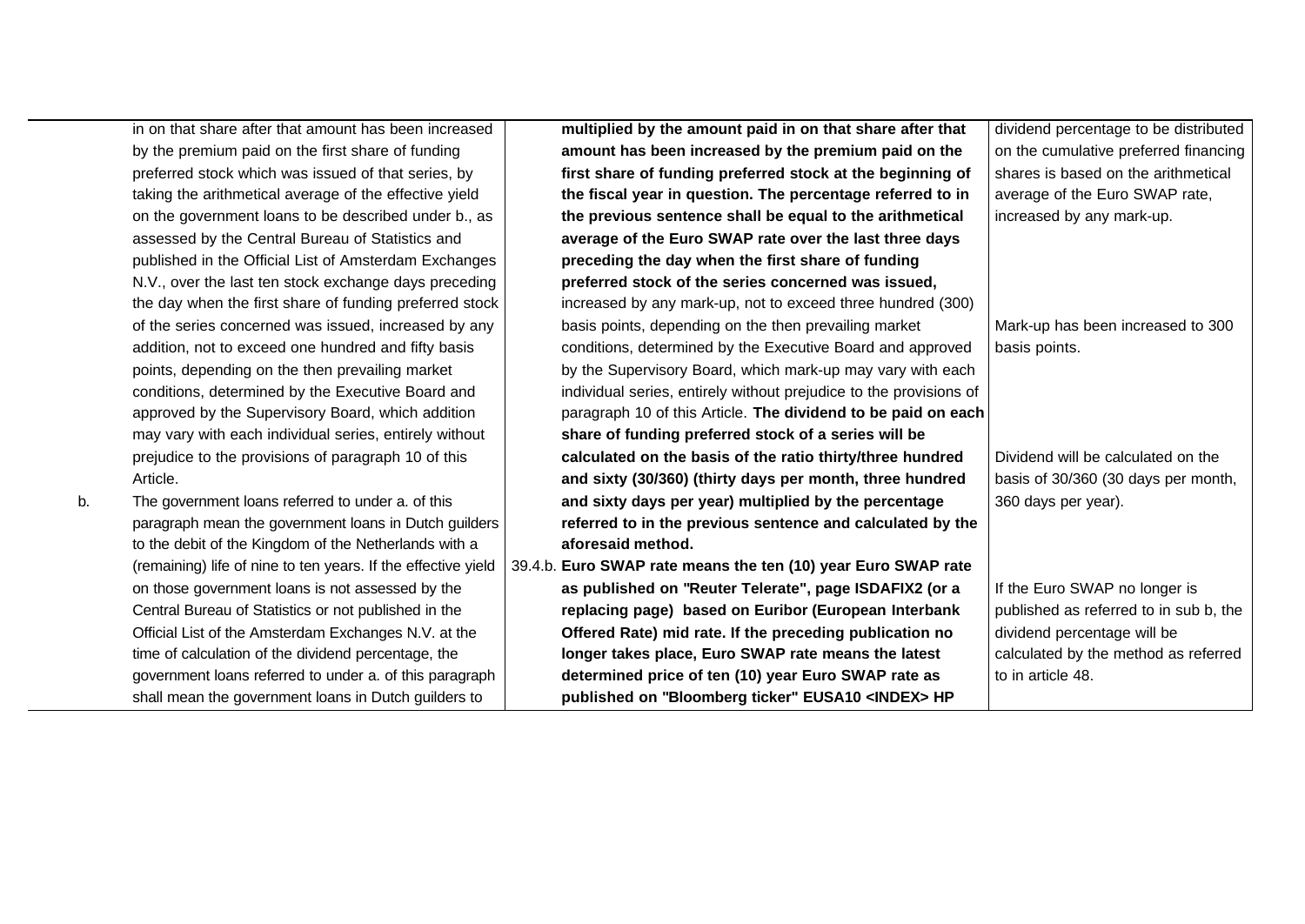the debit of the Kingdom of The Netherlands with a (remaining) life as near as possible to a (remaining) life of nine to ten years, but with a maximum (remaining) life of ten years, the effective yield of which at the time of calculation of the dividend percentage is assessed by the Central Bureau of Statistics and published as aforesaid.

c. As of the day when ten years have passed since the date on which for the first time a share of funding preferred stock of a series was issued, and subsequently every ten years thereafter the dividend percentage of shares of funding preferred stock of the series concerned shall be adjusted to the then effective yield on the government loans referred to in the preceding paragraphs, calculated by the aforesaid method, provided however that the said average shall be calculated over the last ten stock exchange days preceding the day as of which the dividend percentage is adjusted and may be increased by any addition not to exceed one hundred and fifty basis points, depending on the then prevailing market conditions, determined by the Executive Board and approved by the Supervisory Board, which addition may vary with each individual series, entirely without prejudice to the provisions of paragraph 10 of this Article. If the dividend percentage has been adjusted in the

course of a fiscal year, then for the purposes of

**<GO>. If the preceding Euro SWAP is no longer published in the manner as mentioned before, the percentage referred to in sub-paragraph a shall be equal to the arithmetical average of the effective yield on the government loans as referred to in article 48 and to be calculated in accordance with the provisions of article 48.** 39.4.c. As of the day when ten years have passed since the date on which for the first time a share of funding preferred stock of a series was issued, and subsequently every ten years thereafter the dividend percentage of shares of funding preferred stock of the series concerned shall be adjusted to the then **effective percentage referred to in the sub-paragraph a, calculated by the aforesaid method,** and may be increased by any mark-up not to exceed three hundred (300) basis points, depending on the then prevailing market conditions, determined by the Executive Board and approved by the Supervisory Board, which mark-up may vary with each individual series, entirely without prejudice to the provisions of paragraph 10 of this article. If the dividend percentage has been adjusted in the course of a fiscal year, then for the purposes of calculating the dividend over that fiscal year the applicable rate until the date of adjustment shall be the percentage in force prior to that adjustment and the applicable rate after the date of adjustment shall be the altered percentage. The dividend percentage of cumulative preferred financing shares will be reset after 10 years and is based on Euro SWAP as referred to in the sub-paragraph a, increased by any mark-up.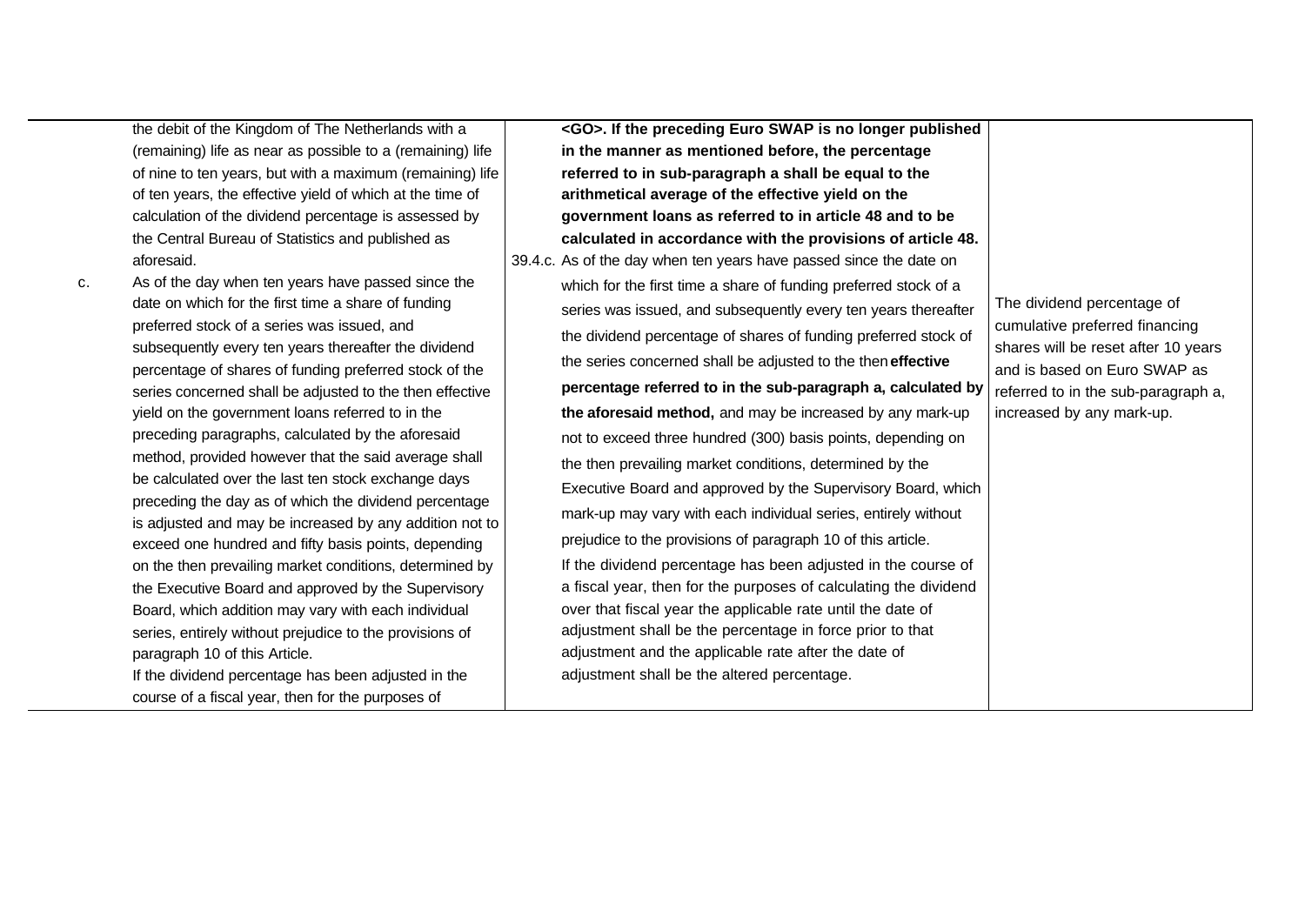calculating the dividend over that fiscal year the applicable rate until the date of adjustment shall be the percentage in force prior to that adjustment and the applicable rate after the date of adjustment shall be the altered percentage. d. If and to the extent that the profit is not sufficient to pay in full the dividend referred to in this paragraph 4, the deficit shall be paid to the debit of the reserves, provided that doing so shall not be in violation of paragraph 1 of this Article. If and to the extent that the dividend referred to under a. cannot be paid to the debit of the reserves either, the profits earned in subsequent years shall be applied first towards making to the holders of shares of funding preferred stock such payment as will fully clear the deficit, before the provisions of the following paragraphs of this Article can be applied. In the implementation of the provisions of this sub-paragraph d. the holders of the various series of shares of funding preferred stock shall be treated equally. No further dividends on the shares of funding preferred stock shall be paid than as stipulated in this Article, in Article 40 and in Article 44; interim dividends paid over any fiscal year in accordance with Article 40 shall be deducted from the dividend paid by virtue of this paragraph 4. e. If in the fiscal year over which the aforesaid dividend is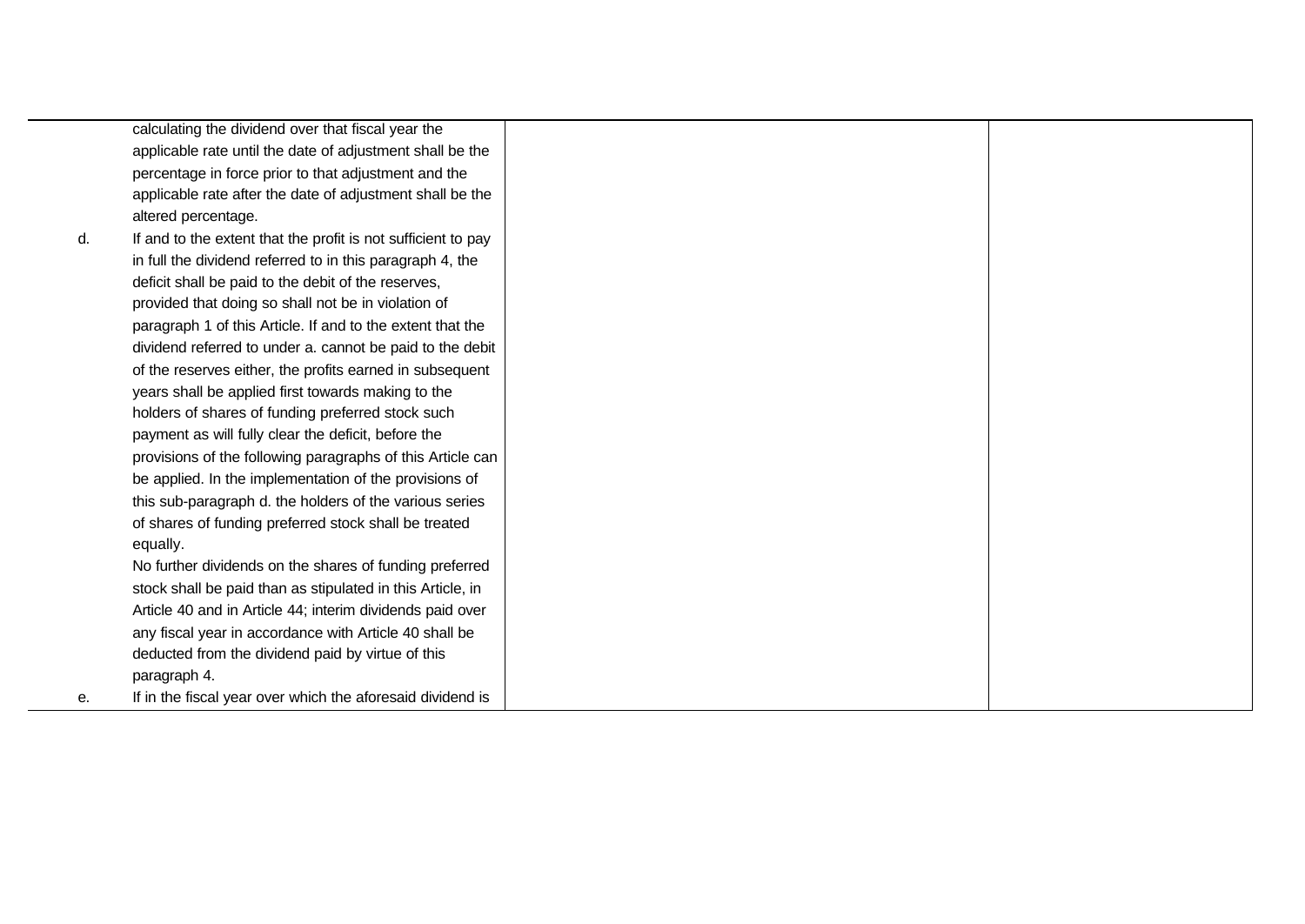paid the amount paid in on the shares of funding preferred stock of a particular series has been reduced, the dividend shall be reduced by an amount equal to the percentage, as referred to hereinbefore, of the amount of the reduction calculated from the date of the reduction.

f. If the profit earned in any fiscal year has been determined and in that fiscal year one or more shares of funding preferred stock have been cancelled against repayment, the persons who as shown by the register referred to in Article 9 were the holders of those shares of funding preferred stock at the time of that cancellation shall have an inalienable right to payment of dividend as described below. The amount of profit, if available for distribution, to be distributed to the aforesaid persons shall be equal to the amount of the dividend to which by virtue of the provisions of this paragraph each such holder of shares of funding preferred stock would be entitled if on the date of determination of the profit he had still been the holder of the aforesaid shares of funding preferred stock, calculated on the basis of the period during which in the fiscal year concerned he was holder of said shares, this dividend to be reduced by the amount of any interim dividend paid in accordance with Article 40. g. If in the course of any fiscal year shares of funding

preferred stock have been issued, with respect to that

- -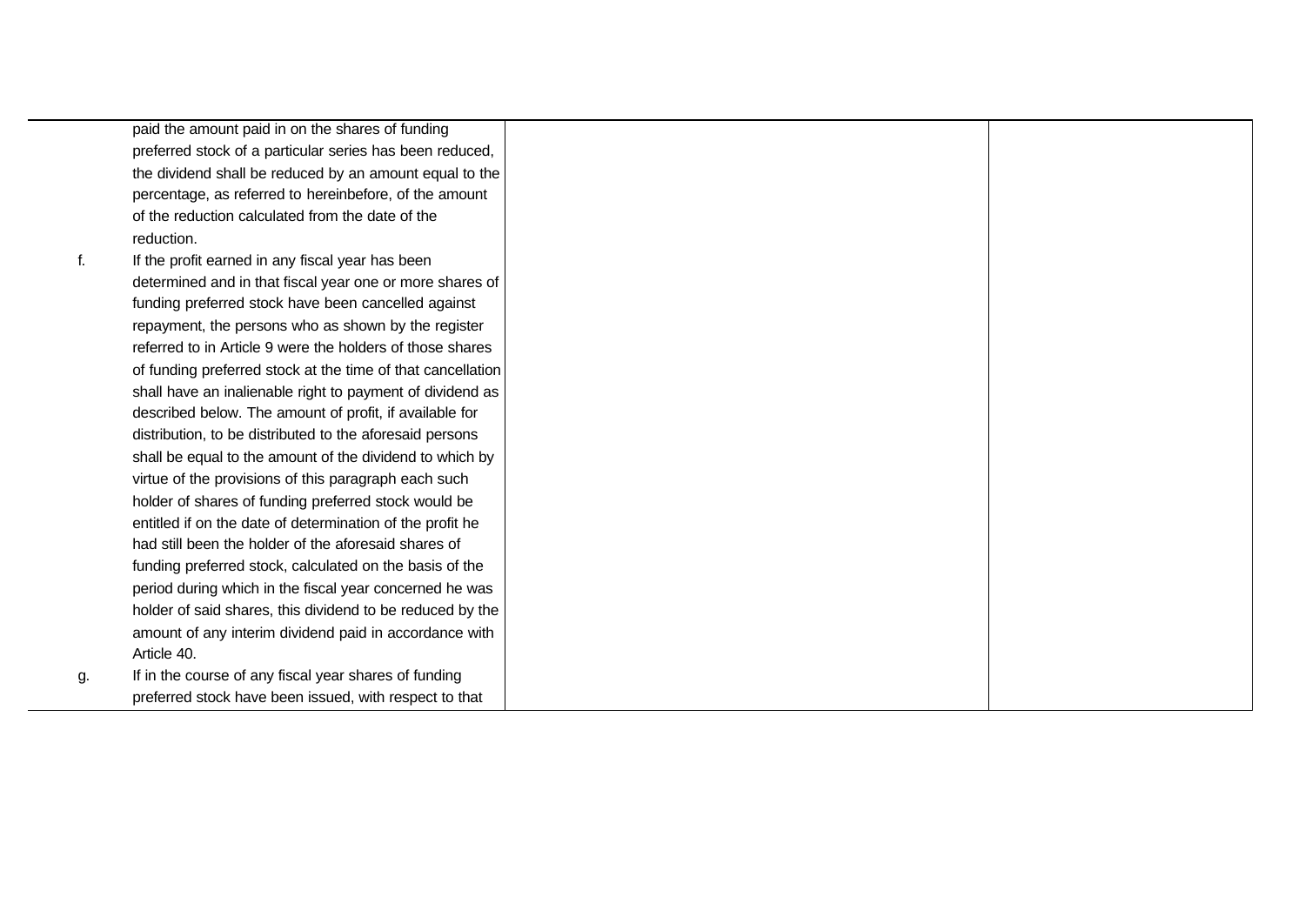|       | fiscal year the dividend to be paid on the shares of              |
|-------|-------------------------------------------------------------------|
|       | funding preferred stock concerned shall be reduced pro            |
|       | rata to the day of issue of said shares.                          |
| 39.5. | Out of the profit remaining after application of paragraphs 3 and |
|       | 4 such amounts shall be carried to reserve as the Supervisory     |
|       | Board, in consultation with the Executive Board, may deem         |
|       | necessary.                                                        |
| 39.6. | The profit remaining after application of paragraphs 3, 4 and 5   |
|       | shall be at the disposal of the General Meeting, which may        |
|       | resolve to carry it to reserve or to distribute it among the      |
|       | holders of shares of common stock.                                |
| 39.7. | On a proposal of the Executive Board made with the approval of    |
|       | the Supervisory Board, the General Meeting may resolve to         |
|       | distribute to the holders of shares of common stock a dividend in |
|       | the form of shares of common stock in the capital of the          |
|       | Company.                                                          |
| 39.8. | Subject to the other provisions of this Article the General       |
|       | Meeting may, on a proposal made by the Executive Board with       |
|       | the approval of the Supervisory Board, resolve to make            |
|       | distributions to the holders of shares of common stock to the     |
|       | debit of one or several reserves which the Company is not         |
|       | prohibited from distributing by virtue of the law.                |
| 39.9. | No dividends shall be paid to the Company on shares which         |
|       | the Company itself holds in its own capital or the depositary     |
|       | receipts issued for which are held by the Company, unless         |
|       | such shares or depositary receipts are encumbered with            |
|       | usufruct or a pledge.                                             |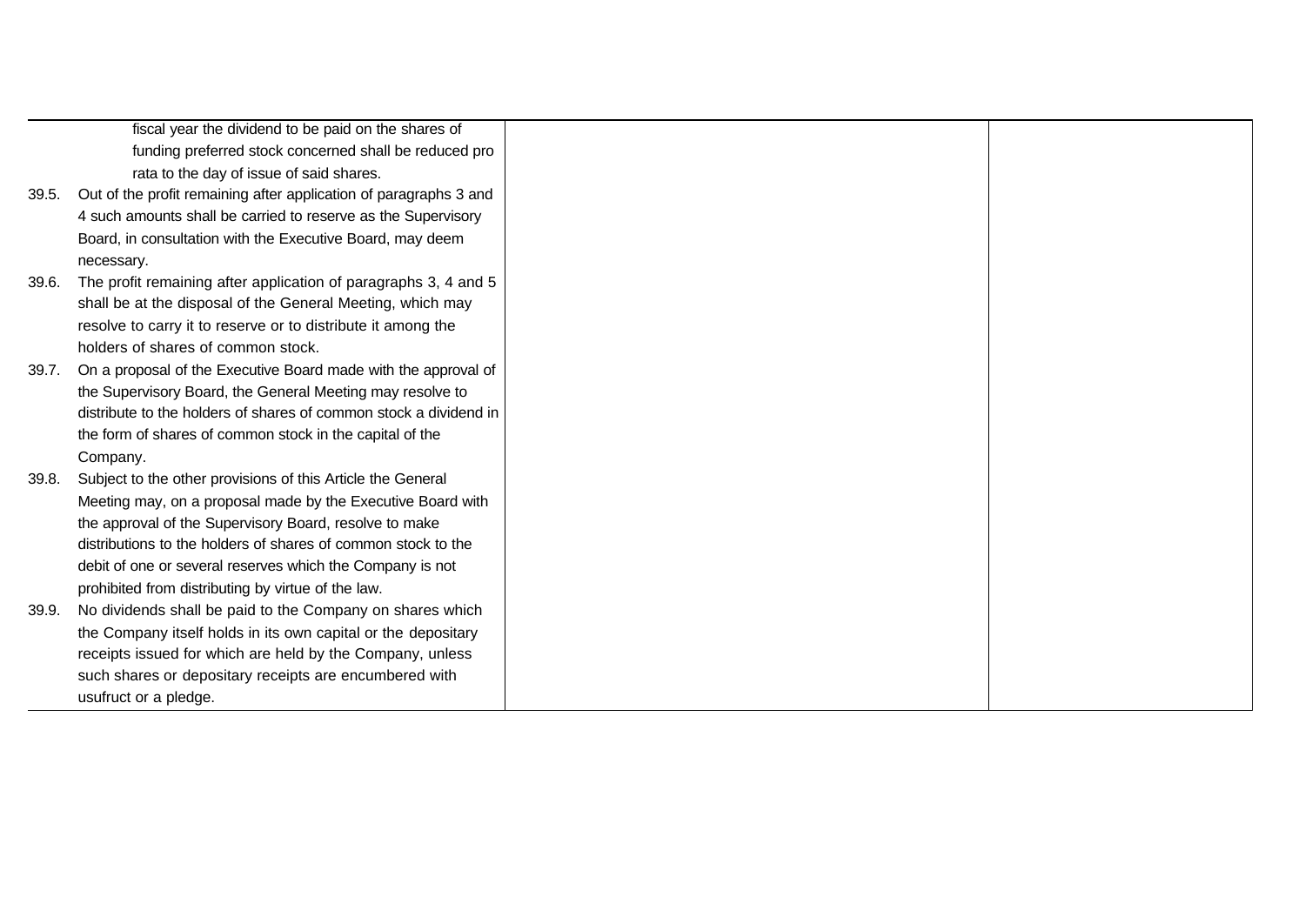|             | 39.10. Any change to an addition as referred to in paragraph 4 under |       |                                                              |                                 |
|-------------|----------------------------------------------------------------------|-------|--------------------------------------------------------------|---------------------------------|
|             | a. and c. in relation to an addition previously determined by        |       |                                                              |                                 |
|             | the Executive Board with the approval of the Supervisory             |       |                                                              |                                 |
|             | Board shall require the approval of the meeting of holders of        |       |                                                              |                                 |
|             | shares of funding preferred stock of the series concerned. If        |       |                                                              |                                 |
|             | the approval is withheld the previously determined addition          |       |                                                              |                                 |
|             | shall remain in force.                                               |       |                                                              |                                 |
|             | <b>Interim distributions.</b>                                        |       |                                                              |                                 |
| Article 40. |                                                                      |       |                                                              |                                 |
| 40.1.       | Subject to the prior approval of the Supervisory Board the           |       |                                                              |                                 |
|             | Executive Board may resolve to make interim distributions to the     |       |                                                              |                                 |
|             | stockholders or to holders of shares of a particular class or        |       |                                                              |                                 |
|             | series if an interim statement of assets and liabilities shows that  |       |                                                              |                                 |
|             | the requirement of paragraph 1 of Article 39 has been met.           |       |                                                              |                                 |
| 40.2.       | The interim statement of assets and liabilities shall relate to the  | 40.2. | The interim statement of assets and liabilities shall relate | The reference to deputy members |
|             | condition of the assets and liabilities on a date no earlier than    |       | to the condition of the assets and liabilities on a date no  | shall lapse.                    |
|             | the first day of the third month preceding the month in which the    |       | earlier than the first day of the third month preceding the  |                                 |
|             | resolution to distribute is published. It shall be prepared on the   |       | month in which the resolution to distribute is published. It |                                 |
|             | basis of generally acceptable valuation methods. The amounts         |       | shall be prepared on the basis of generally acceptable       |                                 |
|             | to be reserved under the law and the Articles of Association shall   |       | valuation methods. The amounts to be reserved under the      |                                 |
|             | be included in the statement of assets and liabilities. It shall be  |       | law and the Articles of Association shall be included in     |                                 |
|             | signed by the members and deputy members of the Executive            |       | the statement of assets and liabilities. It shall be signed  |                                 |
|             | Board; if one or more of their signatures are missing, this and      |       | by the members of the Executive Board; if one or more of     |                                 |
|             | the reason for such absence shall be stated.                         |       | their signatures are missing, this and the reason for such   |                                 |
| 40.3.       | In the event that shares of cumulative preferred stock are           |       | absence shall be stated.                                     |                                 |
|             | cancelled against repayment, on the day of such repayment a          |       |                                                              |                                 |
|             | dividend on the cancelled shares of cumulative preferred stock       |       |                                                              |                                 |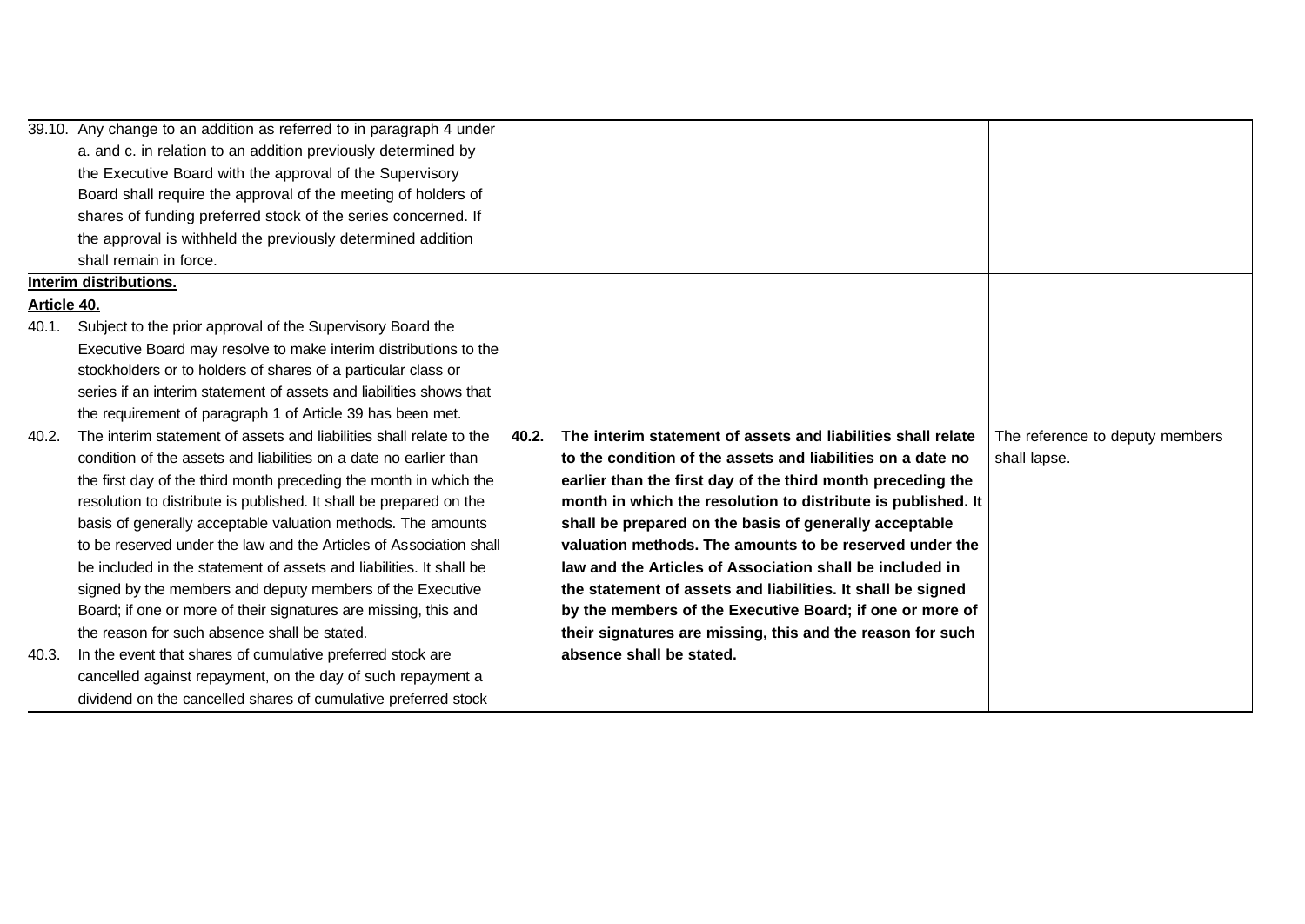|             | shall be paid, calculated in accordance with the provisions of         |  |
|-------------|------------------------------------------------------------------------|--|
|             | paragraph 3 of Article 39 and over the period over which until the     |  |
|             | date of repayment no earlier distribution as referred to in the first  |  |
|             | sentence of paragraph 3 of Article 39 has been made, all this          |  |
|             | provided that the requirement of paragraph 1 of Article 39 has         |  |
|             | been met as shown by an interim statement of assets and                |  |
|             | liabilities as referred to in the preceding paragraph of this Article. |  |
| 40.4.       | In the event that all issued and outstanding shares of one or          |  |
|             | several series of funding preferred stock are cancelled against        |  |
|             | repayment, on the day of such repayment shall be paid a                |  |
|             | dividend equal to the premium paid on the share concerned              |  |
|             | upon its issue increased by a distribution to be calculated in         |  |
|             | accordance with the provisions of paragraph 4 of Article 39            |  |
|             | and over the period over which until the date of repayment no          |  |
|             | earlier distribution as referred to in the first sentence of           |  |
|             | paragraph 4 of Article 39 has been made, all this provided that        |  |
|             | the requirement of paragraph 1 of Article 39 has been met as           |  |
|             | shown by an interim statement of assets and liabilities as             |  |
|             | referred to in paragraph 2 of this Article.                            |  |
| Article 41. |                                                                        |  |
| 41.1.       | Any proposal for distribution of dividend on shares and any            |  |
|             | resolution to distribute an interim dividend shall immediately be      |  |
|             | published by the Executive Board by means of an advertisement          |  |
|             | to be placed in at least one national daily newspaper and in the       |  |
|             | Official List of Amsterdam Exchanges N.V. The advertisement            |  |
|             | shall specify the date when and the place where the dividend           |  |
|             | shall be payable or -in the case of a proposal for distribution of     |  |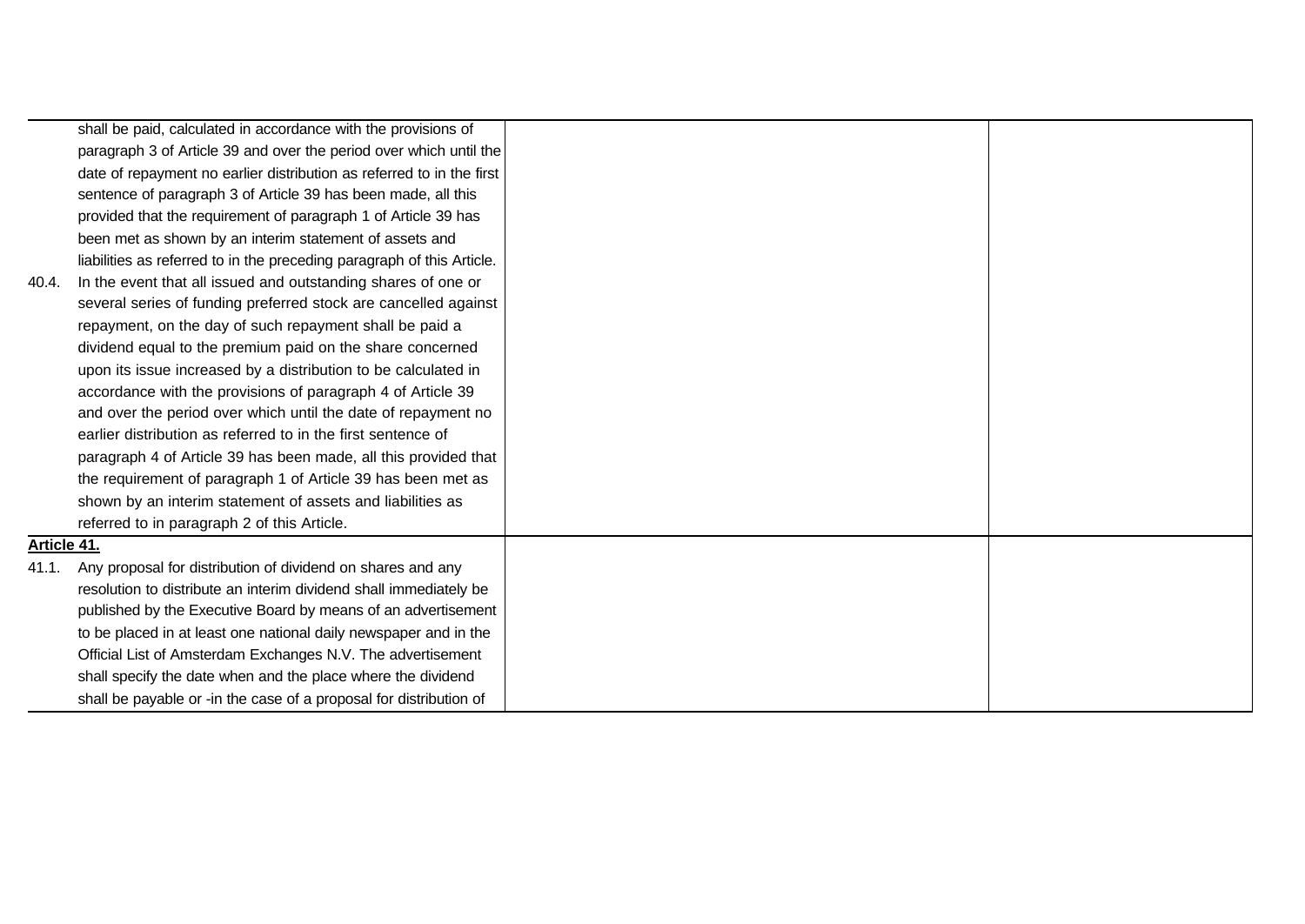|             | dividend- is expected to be made payable.                            |       |                                                                |                                   |
|-------------|----------------------------------------------------------------------|-------|----------------------------------------------------------------|-----------------------------------|
| 41.2.       | Dividends shall be payable no later than fourteen days after the     |       |                                                                |                                   |
|             | date when they were declared, unless the body declaring the          | 41.2. | Dividends shall be payable no later than thirty days after the | Extension of the term of payment. |
|             | dividend shall determine a different date.                           |       | date when they were declared, unless the body declaring the    |                                   |
| 41.3.       | Dividends which have not been claimed upon the expiry of five        |       | dividend shall determine a different date.                     |                                   |
|             | years and one month after the date when they became                  |       |                                                                |                                   |
|             | payable shall be forfeited to the Company and shall be added         |       |                                                                |                                   |
|             | to the general reserve.                                              |       |                                                                |                                   |
|             | 41.4. The Executive Board may determine that distributions on        |       |                                                                |                                   |
|             | shares shall be made payable either in euro or in another            |       |                                                                |                                   |
|             | currency, whichever the stockholder may select.                      |       |                                                                |                                   |
|             | Alteration of the Articles of Association.                           |       |                                                                |                                   |
| Article 42. |                                                                      |       |                                                                |                                   |
| 42.1.       | Any and all provisions of these Articles of Association may be       |       |                                                                |                                   |
|             | altered by the General Meeting with due observance of the            |       |                                                                |                                   |
|             | provisions of the law and these Articles of Association.             |       |                                                                |                                   |
| 42.2.       | Resolutions to alter these Articles of Association may be            |       |                                                                |                                   |
|             | adopted only on a proposal of the Executive Board made with          |       |                                                                |                                   |
|             | the approval of the Supervisory Board.                               |       |                                                                |                                   |
| 42.3.       | A proposal to alter the Articles of Association whereby any          |       |                                                                |                                   |
|             | change would be made in the rights which vest in the holders of      |       |                                                                |                                   |
|             | shares of a particular class in their capacity as such shall require |       |                                                                |                                   |
|             | the prior approval of the meeting of holders of shares of that       |       |                                                                |                                   |
|             | particular class.                                                    |       |                                                                |                                   |
| 42.4.       | If a proposal to alter the Articles of Association is to be made     |       |                                                                |                                   |
|             | to the General Meeting, this must always be stated in the            |       |                                                                |                                   |
|             | notice calling the General Meeting of Stockholders at which          |       |                                                                |                                   |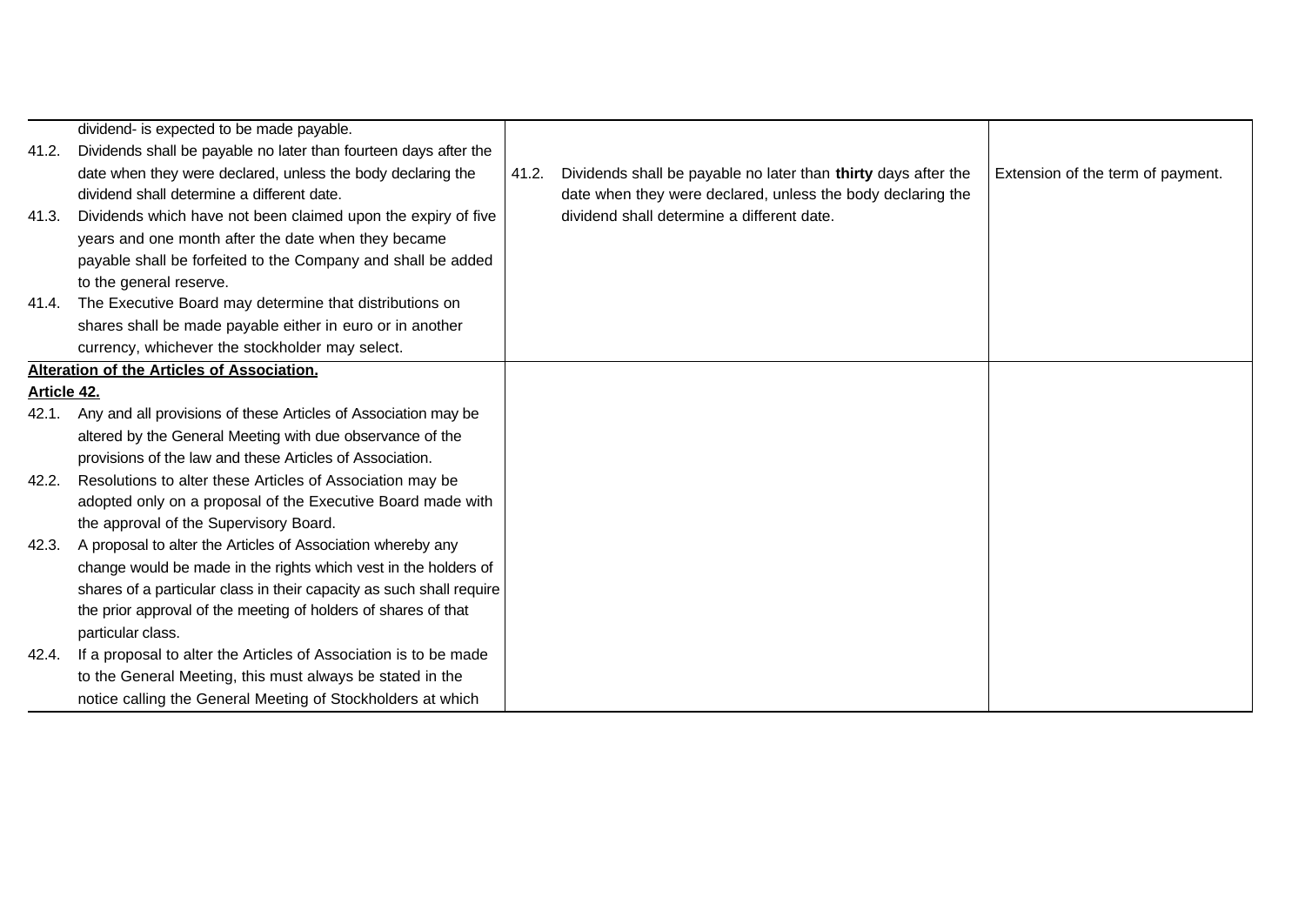|                    | that proposal is to be considered, and at the same time a copy   |  |
|--------------------|------------------------------------------------------------------|--|
|                    | of the proposal, containing the proposed alteration verbatim,    |  |
|                    | must be deposited at the office of the Company and in            |  |
|                    | Amsterdam at the place to be stated in the notice and until the  |  |
|                    | dissolution of that Meeting must be and remain open to the       |  |
|                    | inspection of every stockholder and every holder of receipts.    |  |
|                    | During the aforesaid period they may obtain copies of the        |  |
|                    | proposal free of charge.                                         |  |
|                    | Winding up.                                                      |  |
| <u>Article 43.</u> |                                                                  |  |
|                    | 43.1. A resolution to wind up the Company may be adopted only by |  |
|                    | the General Meeting on a proposal of the Executive Board         |  |
|                    | made with the approval of the Supervisory Board.                 |  |
| 43.2.              | If a proposal to wind up the Company is to be made to the        |  |
|                    | General Meeting, this must always be stated in the notice        |  |
|                    | calling the General Meeting of Stockholders at which that        |  |
|                    | proposal is to be considered.                                    |  |
|                    | Liguidation.                                                     |  |
| <u>Acticle 44.</u> |                                                                  |  |
| 44.1.              | If no other liquidator has been appointed by the court, the      |  |
|                    | liquidation of the assets of the Company shall be carried out    |  |
|                    | by the Executive Board under the supervision of the              |  |
|                    | Supervisory Board, unless the Supervisory Board shall appoint    |  |
|                    | one or several liquidators. The General Meeting, acting on a     |  |
|                    | proposal of the Supervisory Board, shall determine the           |  |
|                    | remuneration to be paid to the liquidators jointly and the       |  |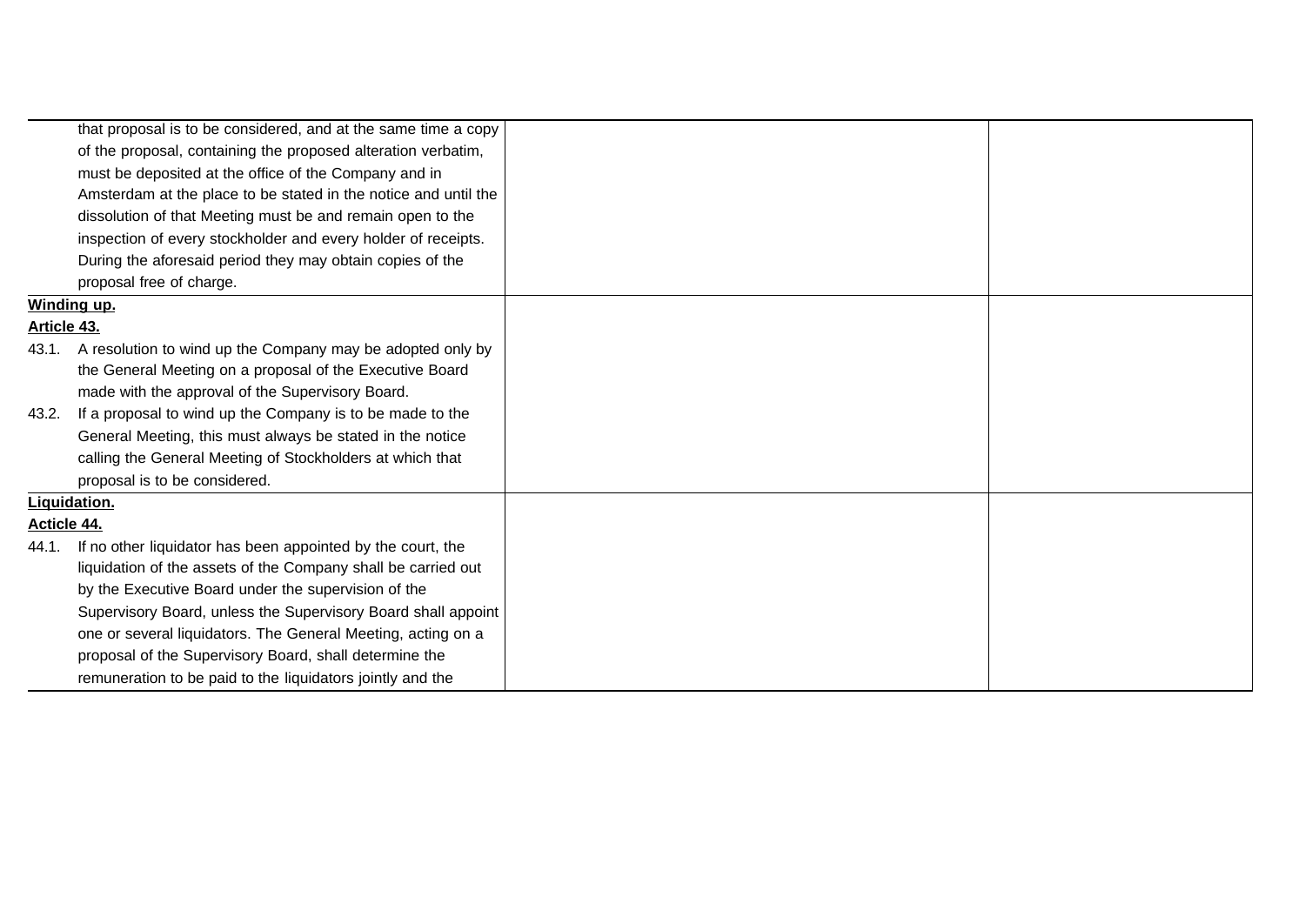remuneration to be paid to the Supervisory Board.

- 44.2. The liquidation shall further be carried out in accordance with the provisions of these Articles of Association and the applicable statutory provisions.
- 44.3. Pending the liquidation the provisions of these Articles of Association shall remain in force to the fullest possible extent.
- 44.4. The surplus assets of the Company remaining after satisfaction of its debts shall be divided, in accordance with the provisions of Section 23b of Book 2 of the Netherlands Civil Code, as follows:
	- a. first of all, the holders of the shares of cumulative preferred stock shall be paid, if possible, the par value amount of their shares or, if those shares are not fully paid in, the amount paid thereon, that payment to be increased by an amount equal to the percentage, referred to in paragraph 3 of Article 39, of the amount called up and paid in on the shares of cumulative preferred stock, calculated over each year or part of a year in the period beginning on the day following the period over which the last dividend on the shares of cumulative preferred stock was paid and ending on the day of the distribution, as referred to in this Article, made on shares of cumulative preferred stock; b. subsequently, the holders of shares of funding preferred
	- stock shall be paid, if possible, the par value amount of their shares increased by the premium paid on the share concerned upon its issue, that payment to be increased by an amount equal to the percentage,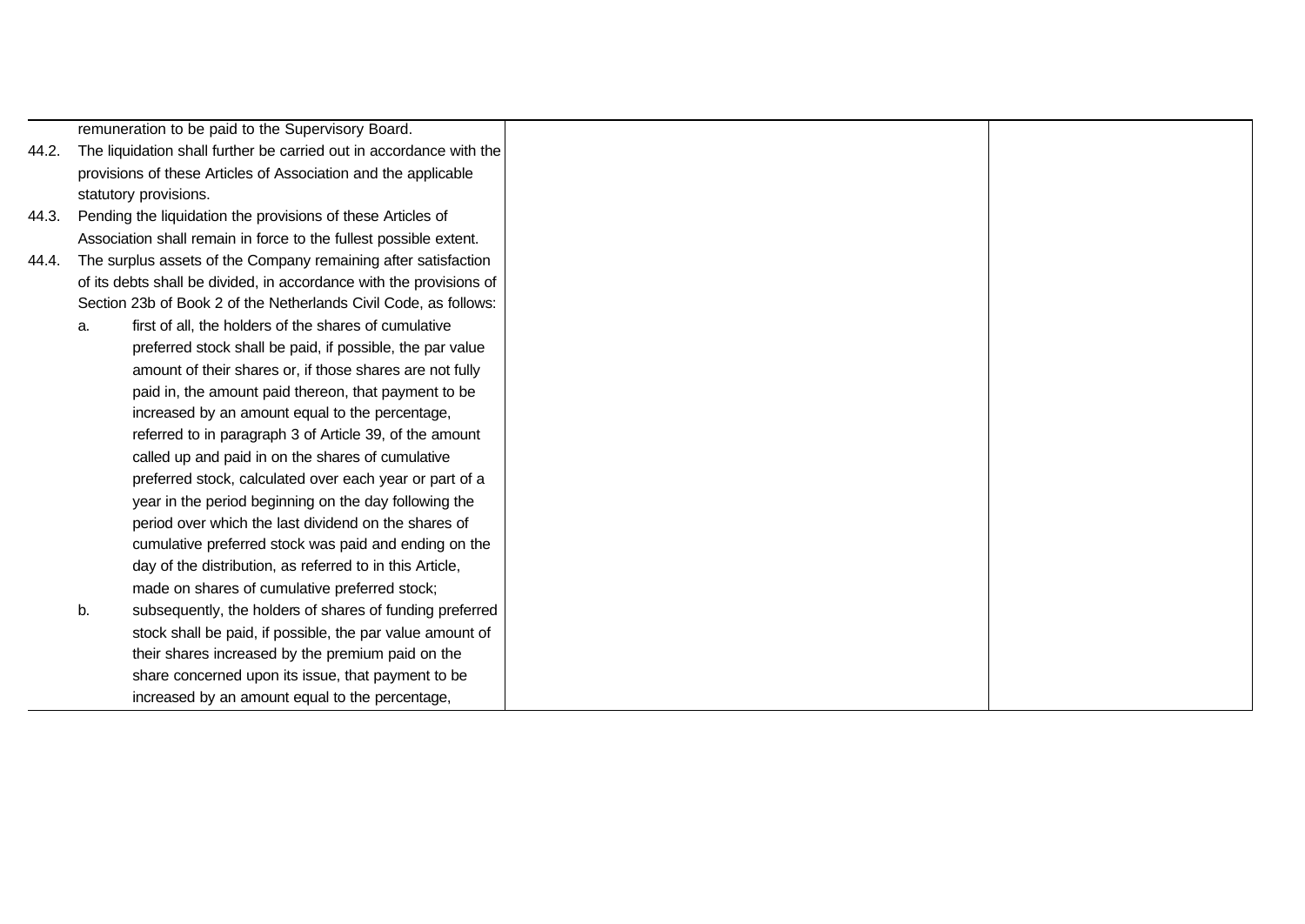|    | referred to under a. in paragraph 4 of Article 39, on the   |  |
|----|-------------------------------------------------------------|--|
|    | amounts mentioned there, calculated over the period         |  |
|    | beginning on the first day of the fiscal year following the |  |
|    | fiscal year over which the last dividend on those shares    |  |
|    | was paid and ending on the day of the distribution, as      |  |
|    | referred to in this Article, made on shares of funding      |  |
|    | preferred stock, always provided that all distributions     |  |
|    | paid over that period on the shares of funding preferred    |  |
|    | stock shall be deducted from the distribution pursuant to   |  |
|    | this sub-paragraph b.                                       |  |
|    | If the Company's surplus assets are not sufficient to       |  |
|    | make the distributions as referred to in this sub-          |  |
|    | paragraph b., said distributions shall be made to the       |  |
|    | holders of the shares of funding preferred stock pro rata   |  |
|    | to the amounts that would be paid if the surplus assets     |  |
|    | were sufficient for distribution in full;                   |  |
| c. | subsequently, the holders of shares of common stock         |  |
|    | shall be paid, if possible, the par value amount of their   |  |
|    | shares, such payment to be increased by a part of the       |  |
|    | capital surplus to which holders of shares of common        |  |
|    | stock are entitled, to be divided in proportion to the      |  |
|    | par value amount of common stock held by each of            |  |
|    | them;                                                       |  |
| d. | the balance then remaining shall be used to pay to the      |  |
|    | holders of founders' shares, of which there are one         |  |
|    | hundred and twenty (120) outstanding, ten percent           |  |
|    | (10%) of said remaining amount after it has been            |  |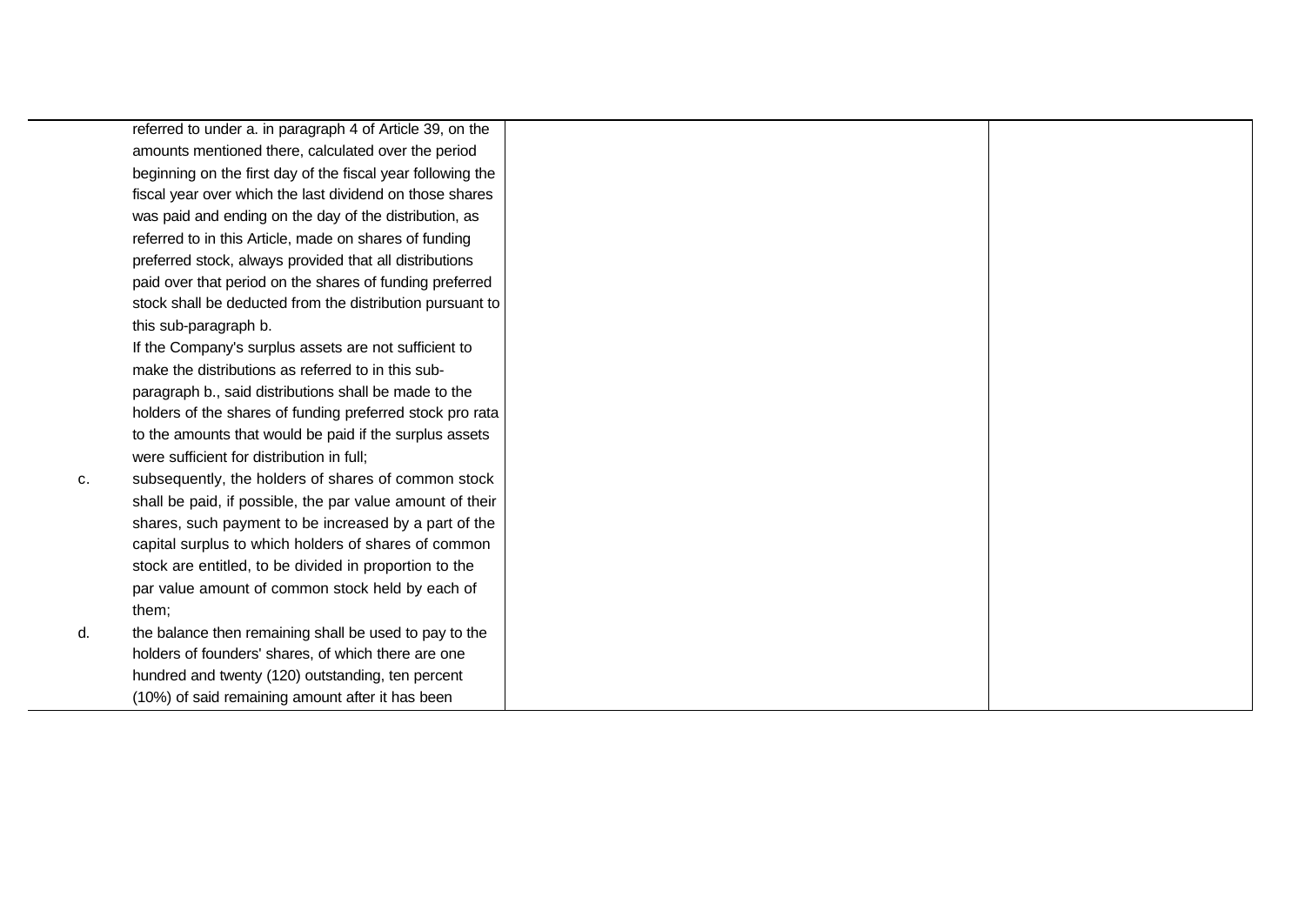|                    | е. | reduced by that part of the general reserve and of the<br>other reserves created from the allocation of profits by<br>which said reserves exceed the reserves shown on the<br>balance sheet as at the thirty-first of December<br>Nineteen hundred and sixty-one, to be divided among<br>the holders of founders' shares in proportion to the<br>number of founders' shares held by each of them;<br>the balance, if any, remaining after the payments |                                                                    |                                       |
|--------------------|----|--------------------------------------------------------------------------------------------------------------------------------------------------------------------------------------------------------------------------------------------------------------------------------------------------------------------------------------------------------------------------------------------------------------------------------------------------------|--------------------------------------------------------------------|---------------------------------------|
|                    |    | referred to under a., b., c. and d. shall be for the<br>benefit of the holders of shares of common stock in<br>proportion to the par value amount of common stock<br>held by each of them.                                                                                                                                                                                                                                                             |                                                                    |                                       |
|                    |    | <b>Transitional Provisions.</b>                                                                                                                                                                                                                                                                                                                                                                                                                        |                                                                    |                                       |
| <u>Article 45.</u> |    |                                                                                                                                                                                                                                                                                                                                                                                                                                                        |                                                                    |                                       |
| 45.1.              |    | At this alteration of the Articles of Association (therefore effective   45.1.                                                                                                                                                                                                                                                                                                                                                                         | At the amendment of the Articles of Association effective          | Rectification of the reference to the |
|                    |    | from the tenth day of October, two thousand) the Executive                                                                                                                                                                                                                                                                                                                                                                                             | from the tenth day of October two thousand, the Executive          | amendment of the Articles of          |
|                    |    | Board has been designated as the body authorized for a period                                                                                                                                                                                                                                                                                                                                                                                          | Board has been designated as the body authorized for a             | Association of October 10, 2000.      |
|                    |    | of five years to proceed, subject to the approval of the                                                                                                                                                                                                                                                                                                                                                                                               | period of five years to proceed, subject to the approval of the    |                                       |
|                    |    | Supervisory Board, to issue and/or to grant rights to subscribe                                                                                                                                                                                                                                                                                                                                                                                        | Supervisory Board, to issue and/or to grant rights to subscribe    |                                       |
|                    |    | for shares of funding preferred stock of any series to a par value                                                                                                                                                                                                                                                                                                                                                                                     | for shares of funding preferred stock of any series to a par       |                                       |
|                    |    | amount which on the date of such issue or on the date of                                                                                                                                                                                                                                                                                                                                                                                               | value amount which on the date of such issue or on the date        |                                       |
|                    |    | granting of such rights is equivalent to twenty-five percent of the                                                                                                                                                                                                                                                                                                                                                                                    | of granting of such rights is equivalent to twenty-five percent of |                                       |
|                    |    | capital issued and outstanding in the form of all shares which are                                                                                                                                                                                                                                                                                                                                                                                     | the capital issued and outstanding in the form of all shares       |                                       |
|                    |    | not cumulative preferred stock.                                                                                                                                                                                                                                                                                                                                                                                                                        | which are not cumulative preferred stock.                          |                                       |
| 45.2.              |    | The provisions of paragraphs 9 and 10 of Article 5 shall no                                                                                                                                                                                                                                                                                                                                                                                            |                                                                    |                                       |
|                    |    | longer apply if and when the Company ceases to be subject to                                                                                                                                                                                                                                                                                                                                                                                           |                                                                    |                                       |
|                    |    | the obligations, incorporated in said provisions, which arise                                                                                                                                                                                                                                                                                                                                                                                          |                                                                    |                                       |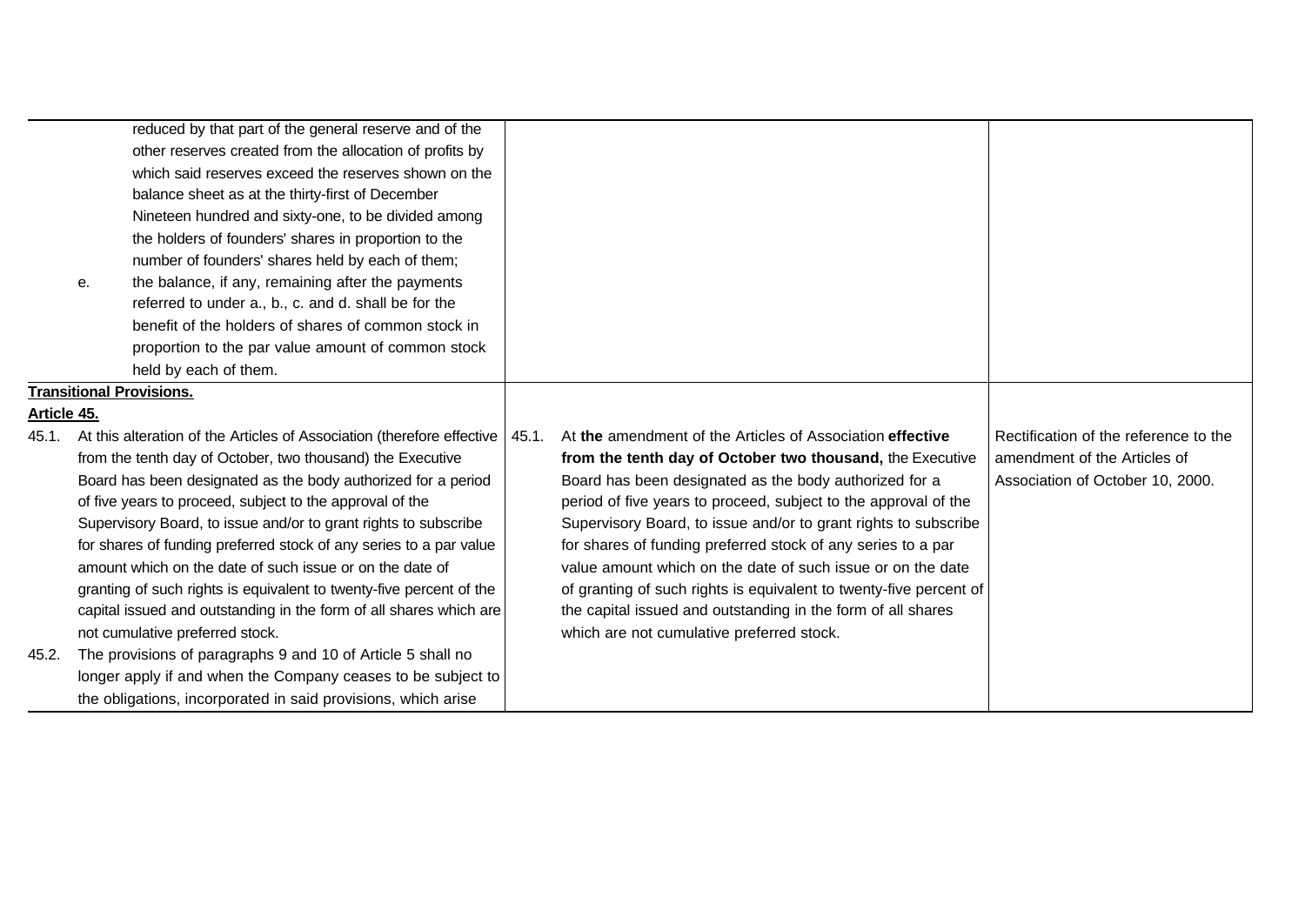|             | from Schedule X of the Securities Rules ("Fondsenreglement")        |       |                                                                |                                       |
|-------------|---------------------------------------------------------------------|-------|----------------------------------------------------------------|---------------------------------------|
|             | of Amsterdam Exchanges N.V., entirely without prejudice to          |       |                                                                |                                       |
|             | the applicable provisions of the law.                               |       |                                                                |                                       |
| Article 46. |                                                                     |       |                                                                |                                       |
| 46.1.       | Where in the articles 39, paragraph 4a, 40, paragraph 4 and 44,     |       |                                                                |                                       |
|             | paragraph 4b is referred to a paid premium, with regard to          |       |                                                                |                                       |
|             | shares issued on a date prior to the twenty-first day of July       |       |                                                                |                                       |
|             | nineteen hundred and ninety-seven, reference is made to the         |       |                                                                |                                       |
|             | amount that is the result of the following formula:                 |       |                                                                |                                       |
|             | $A = B - NLG$ 0.25, in which 3 "A" stands for the relevant          |       |                                                                |                                       |
|             | amount that should be applied in the provision; and                 |       |                                                                |                                       |
|             | "B" stands for the original amount of paid premium.                 |       |                                                                |                                       |
| 46.2.       | Where in the articles 39, paragraph 4a, 40, paragraph 4 and 44,     | 46.2. | Where in the articles 39, paragraph 42, 40, paragraph 4 and    | Rectification of the reference to the |
|             | paragraph 4b is referred to a paid premium, with regard to          |       | 44, paragraph 4b is referred to a paid premium, with regard to | amendment of the Articles of          |
|             | shares issued on a date prior to the date of the amendment to       |       | shares issued on a date prior to the date of the amendment     | Association of October 10, 2000.      |
|             | the articles of association of October 10 two thousand,             |       | to the articles of association of October 10 two thousand,     |                                       |
|             | reference is made to the amount that is the result of the following |       | reference is made to the amount that is the result of the      |                                       |
|             | formula:                                                            |       | following formula:                                             |                                       |
|             | $A = B - C$ , in which:                                             |       | $A = B - C$ , in which:                                        |                                       |
|             | "A" stands for the relevant amount that should be applied in        |       | "A" stands for the relevant amount that should be applied in   |                                       |
|             | the provision;                                                      |       | the provision;                                                 |                                       |
|             | "B" stands for the original amount to paid premium, adjusted        |       | "B" stands for the original amount to paid premium, adjusted   |                                       |
|             | pursuant to article 46, paragraph 1, if applicable; and             |       | pursuant to articles 46, paragraph 1, if applicable; and       |                                       |
|             | "C" stands for two and thirty-one hundredth euro cents (EUR         |       | "C" stands for two and thirty-one hundredth euro cents (EUR    |                                       |
|             | $0.0231$ ).                                                         |       | $0.0231$ ).                                                    |                                       |
| Article 47. |                                                                     |       |                                                                |                                       |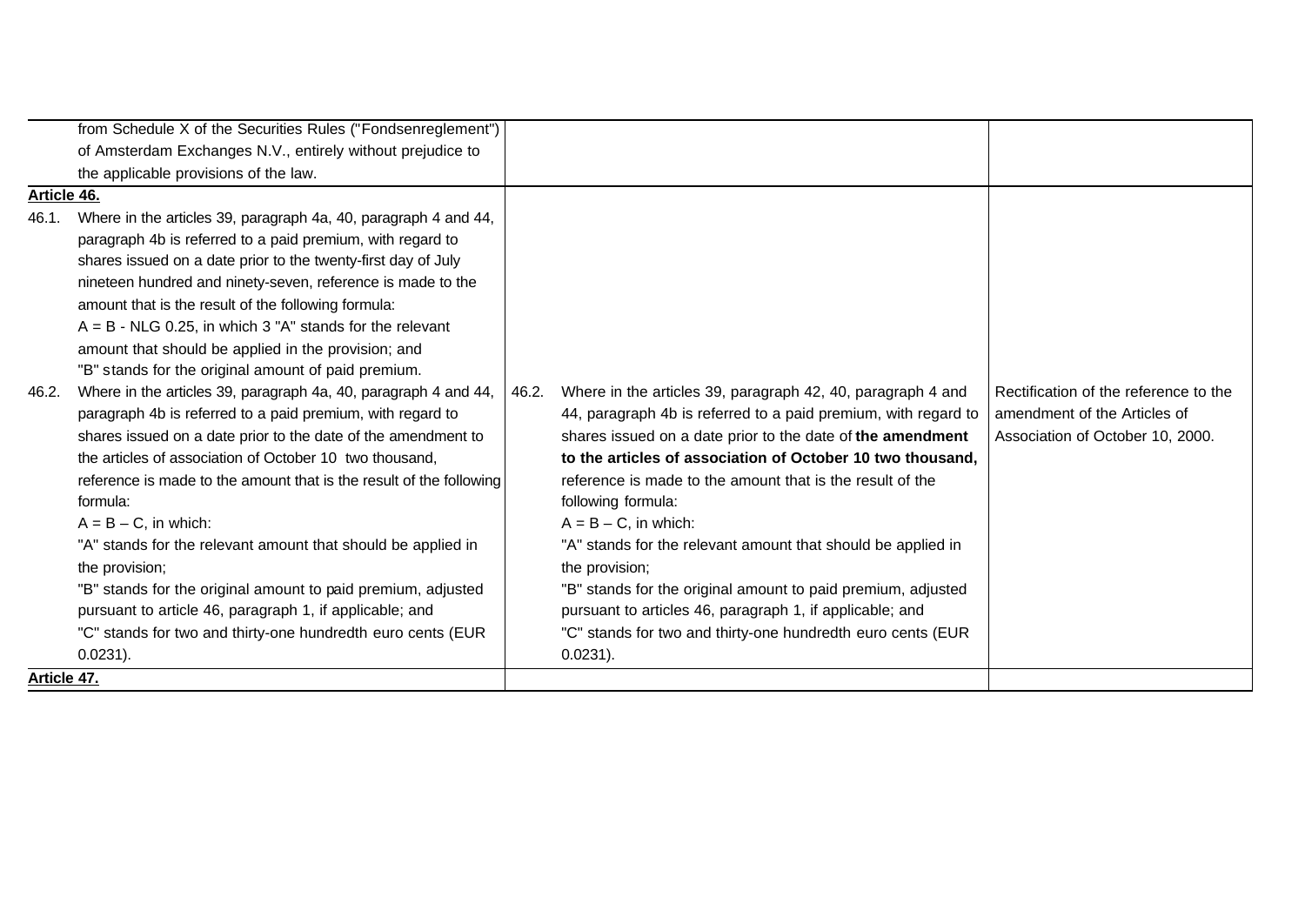| 47.1. | A certificate of a share of common stock, with a par value of fifty  |       |                                                               |                                    |
|-------|----------------------------------------------------------------------|-------|---------------------------------------------------------------|------------------------------------|
|       | Dutch cents (NLG 0.50) which has been issued prior to the date       |       |                                                               |                                    |
|       | of the alteration of the articles of association of October 10, 2000 |       |                                                               |                                    |
|       | is considered to represent one share of common stock with a par      |       |                                                               |                                    |
|       | value of twenty-five euro cents (EUR 0.25).                          |       |                                                               |                                    |
| 47.2. | From the date of the alteration of the articles of association of    | 47.2. | The Company shall do all things necessary to exchange         |                                    |
|       | October 10, 2000 up to and including the thirty-first of December    |       | the bearer shares of common stock, for which share            | Amendment of paragraph 2 and 3     |
|       | two thousand (December 31, 2000) the share certificates for          |       | certificates have been issued with a dividend sheet, which    | regarding the introduction of one  |
|       | shares of common stock as referred to in paragraph 1 may             |       | is not composed of separate dividend coupons and a            | share certificate (global) for all |
|       | without charge be exchanged for one or more certificates stating     |       | voucher ("CF-certificates"), located at an affiliated         | bearer shares of common stock.     |
|       | the new par value, without prejudice to article 9, paragraph 3.      |       | institution or at the Central Institute into bearer shares of |                                    |
| 47.3. | After the period of time as referred to in paragraph 2 the           |       | common stock which are embodied in coupons and which          |                                    |
|       | Company may charge a price which shall be determined by the          |       | were issued at the time of this amendment of the articles     |                                    |
|       | Executive Board for the exchange. This also applies to the           |       | of association (** two thousand and three).                   |                                    |
|       | exchange of share certificates for bearer shares in the form of a    | 47.3. | Other certificates which are, at the time of this             |                                    |
|       | body of a security with a dividend sheet consisting of a couple of   |       | amendment of the articles of association (** two thousand     |                                    |
|       | dividend coupons and the possible voucher (K-certificates) in        |       | and three), not located at an affiliated institution or the   |                                    |
|       | one or more share certificates for bearer shares in the form as      |       | Central Institute, can be exchanged for free by the holder    |                                    |
|       | referred to in article 9, paragraph 6 (CF-certificates), without     |       | thereof until the first day of July two thousand and four     |                                    |
|       | prejudice to article 9, paragraph 3.                                 |       | into a bearer share of common stock embodied in the           |                                    |
|       | In order to be able to exercise the rights as referred to in         |       | share certificate (global) against delivery of the share      |                                    |
|       | article 39, paragraph 6, the holder of a share certificate for       |       | certificate and the separate dividend coupons, if any, at     |                                    |
|       | bearer shares in the form of a body of a security with a             |       | the Company or an affiliated institution. As of the first day |                                    |
|       | dividend sheet, consisting of dividend coupons and a voucher         |       | of July two thousand and four the Company will charge         |                                    |
|       | (K-certificates) must have exchanged this share certificate,         |       | for such an exchange. A holder of a bearer share of           |                                    |
|       | including the body of a security and the dividend sheet              |       | common stock and a person with a right of pledge or a         |                                    |
|       | consisting of dividend coupons and a voucher for a share             |       | right of usufruct on such shares can only exercise all        |                                    |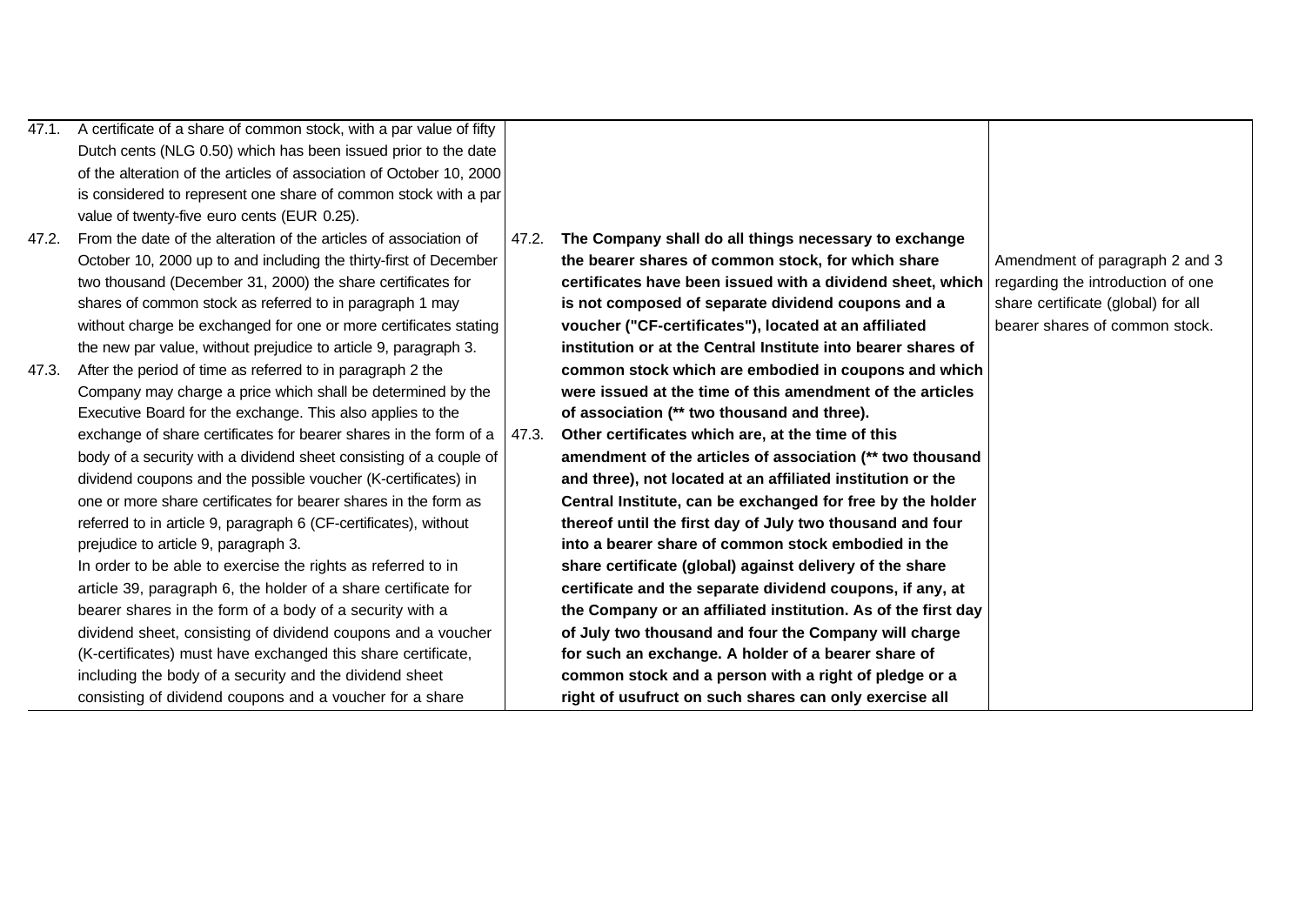| certificate in the form of a body of a security with a simplified |             | rights vested in an ordinary share vis-à-vis the Company      |                                        |
|-------------------------------------------------------------------|-------------|---------------------------------------------------------------|----------------------------------------|
| dividend sheet, without dividend coupons and a voucher (CF-       |             | after the exchange as referred to above, has occurred.        |                                        |
| certificates), without prejudice to article 9, paragraph 9.       |             |                                                               |                                        |
|                                                                   | Article 48. |                                                               |                                        |
|                                                                   | 48.1.       | Contrary to the provision of paragraph 4 of article 39, the   | The calculation of the preferred       |
|                                                                   |             | following applies for shares of funding preferred stock       | dividend percentage to be distributed  |
|                                                                   |             | which were issued at the time of this amendment of the        | on the cumulative preferred financing  |
|                                                                   |             | articles of association [**]. After application of the        | shares outstanding at the time of this |
|                                                                   |             | provision of paragraph 3 of article 39, to persons who as     | amendment of the articles of           |
|                                                                   |             | shown by the register referred to in article 9 were the       | association, is based on the average   |
|                                                                   |             | holders of funding preferred stock at the time of this        | effective yield on the government      |
|                                                                   |             | amendment of the articles of association [**], if possible, a | loans as established by the Central    |
|                                                                   |             | dividend shall be paid equal to a percentage calculated on    | Bureau of Statistics and published in  |
|                                                                   |             | the amount paid in on that share after that amount has        | the official list of Amsterdam         |
|                                                                   |             | been increased by the premium paid on the first share of      | Exchanges, increased by any mark-      |
|                                                                   |             | funding preferred stock which was issued of that series,      | up.                                    |
|                                                                   |             | by taking the arithmetical average of the effective yield on  |                                        |
|                                                                   |             | the government loans referred to in paragraph 2 of this       |                                        |
|                                                                   |             | article, as assessed by the Central Bureau of Statistics      |                                        |
|                                                                   |             | and published in the Official List of Amsterdam               |                                        |
|                                                                   |             | Exchanges N.V., over the last ten stock exchange days         |                                        |
|                                                                   |             | preceding the day when the first share of funding             |                                        |
|                                                                   |             | preferred stock of the series concerned was issued,           |                                        |
|                                                                   |             | increased by any mark-up, not to exceed one hundred and       |                                        |
|                                                                   |             | fifty basis points, depending on the then prevailing market   |                                        |
|                                                                   |             | conditions, determined by the Executive Board and             |                                        |
|                                                                   |             | approved by the Supervisory Board, which mark-up may          |                                        |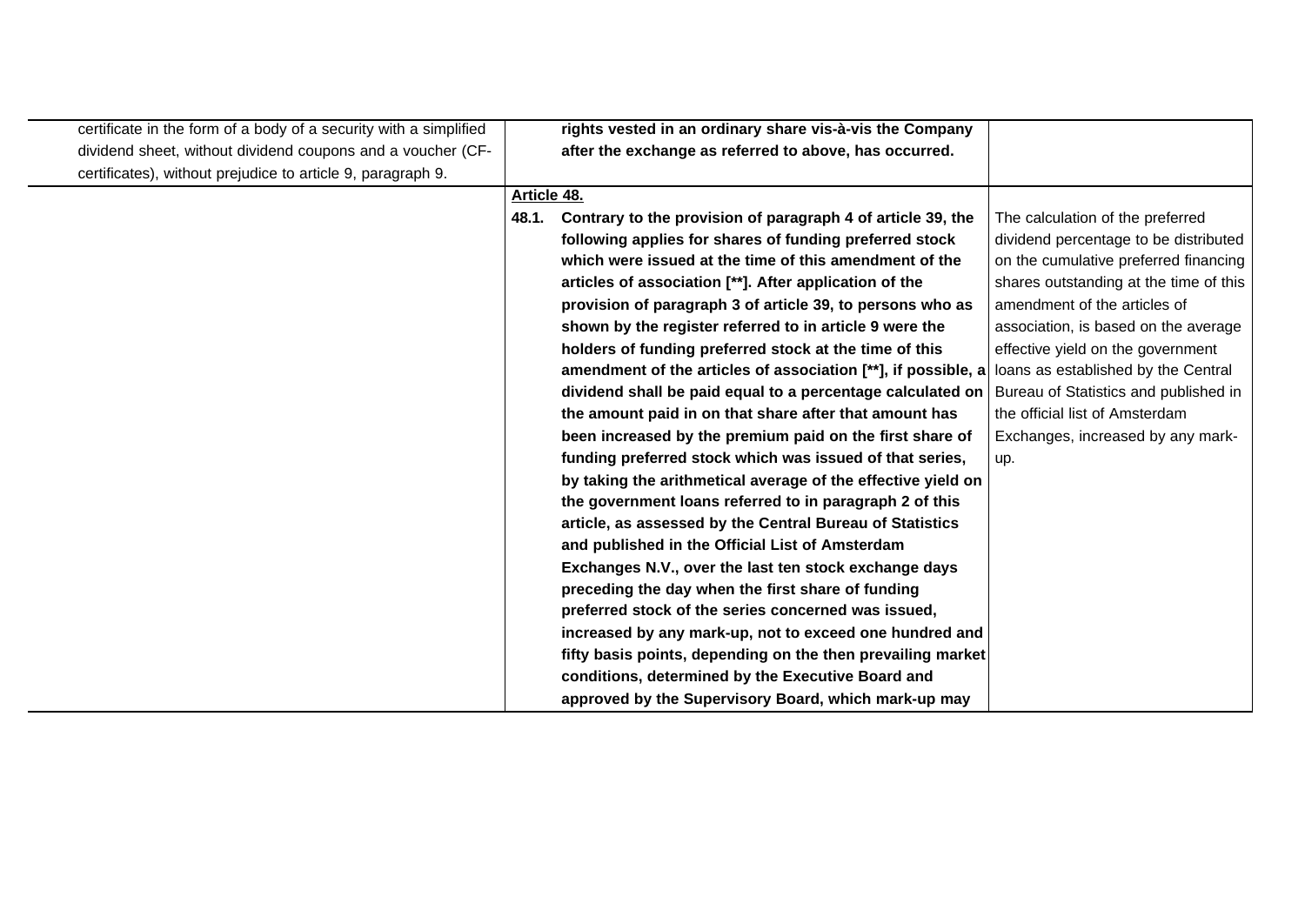|       | vary with each individual series, entirely without prejudice                                                                                                                                                                                                                                                                                                                                                               |                                                                                                                                                                                                                                                             |
|-------|----------------------------------------------------------------------------------------------------------------------------------------------------------------------------------------------------------------------------------------------------------------------------------------------------------------------------------------------------------------------------------------------------------------------------|-------------------------------------------------------------------------------------------------------------------------------------------------------------------------------------------------------------------------------------------------------------|
|       | to the provisions of paragraph 10 of Article 39.                                                                                                                                                                                                                                                                                                                                                                           |                                                                                                                                                                                                                                                             |
| 48.2. | The government loans referred to in paragraph 1. mean the                                                                                                                                                                                                                                                                                                                                                                  |                                                                                                                                                                                                                                                             |
|       | government loans in Dutch guilders to the debit of the                                                                                                                                                                                                                                                                                                                                                                     |                                                                                                                                                                                                                                                             |
|       | Kingdom of the Netherlands with a (remaining) life of nine to                                                                                                                                                                                                                                                                                                                                                              |                                                                                                                                                                                                                                                             |
|       | ten years. If the effective yield on those government loans is                                                                                                                                                                                                                                                                                                                                                             |                                                                                                                                                                                                                                                             |
|       | not assessed by the Central Bureau of Statistics or not                                                                                                                                                                                                                                                                                                                                                                    |                                                                                                                                                                                                                                                             |
|       | published in the Official List of the Amsterdam Exchanges                                                                                                                                                                                                                                                                                                                                                                  |                                                                                                                                                                                                                                                             |
|       | N.V. at the time of calculation of the dividend percentage,                                                                                                                                                                                                                                                                                                                                                                |                                                                                                                                                                                                                                                             |
|       | the government loans referred to in paragraph 1. shall mean                                                                                                                                                                                                                                                                                                                                                                |                                                                                                                                                                                                                                                             |
|       | the government loans in Dutch guilders to the debit of the                                                                                                                                                                                                                                                                                                                                                                 |                                                                                                                                                                                                                                                             |
|       | Kingdom of The Netherlands with a (remaining) life as near                                                                                                                                                                                                                                                                                                                                                                 |                                                                                                                                                                                                                                                             |
|       | as possible to a (remaining) life of nine to ten years, but                                                                                                                                                                                                                                                                                                                                                                |                                                                                                                                                                                                                                                             |
|       | with a maximum (remaining) life of ten years, the effective                                                                                                                                                                                                                                                                                                                                                                |                                                                                                                                                                                                                                                             |
|       | yield of which at the time of calculation of the dividend                                                                                                                                                                                                                                                                                                                                                                  |                                                                                                                                                                                                                                                             |
|       | percentage is assessed by the Central Bureau of Statistics                                                                                                                                                                                                                                                                                                                                                                 |                                                                                                                                                                                                                                                             |
|       | and published as aforesaid.                                                                                                                                                                                                                                                                                                                                                                                                |                                                                                                                                                                                                                                                             |
| 48.3. | As of the day when ten years have passed since the date<br>on which for the first time a share of funding preferred<br>stock of a series was issued at the time of this<br>amendment of the articles of association [**] and entered<br>into the register referred to in article 9, and subsequently<br>every ten years thereafter the dividend percentage of<br>shares of funding preferred stock of the series concerned | The dividend percentage of<br>cumulative preferred financing<br>shares outstanding at the time of this<br>amendment of the articles of<br>association, will be reset after 10<br>years and is based on Euro SWAP<br>as referred to in article 39, paragraph |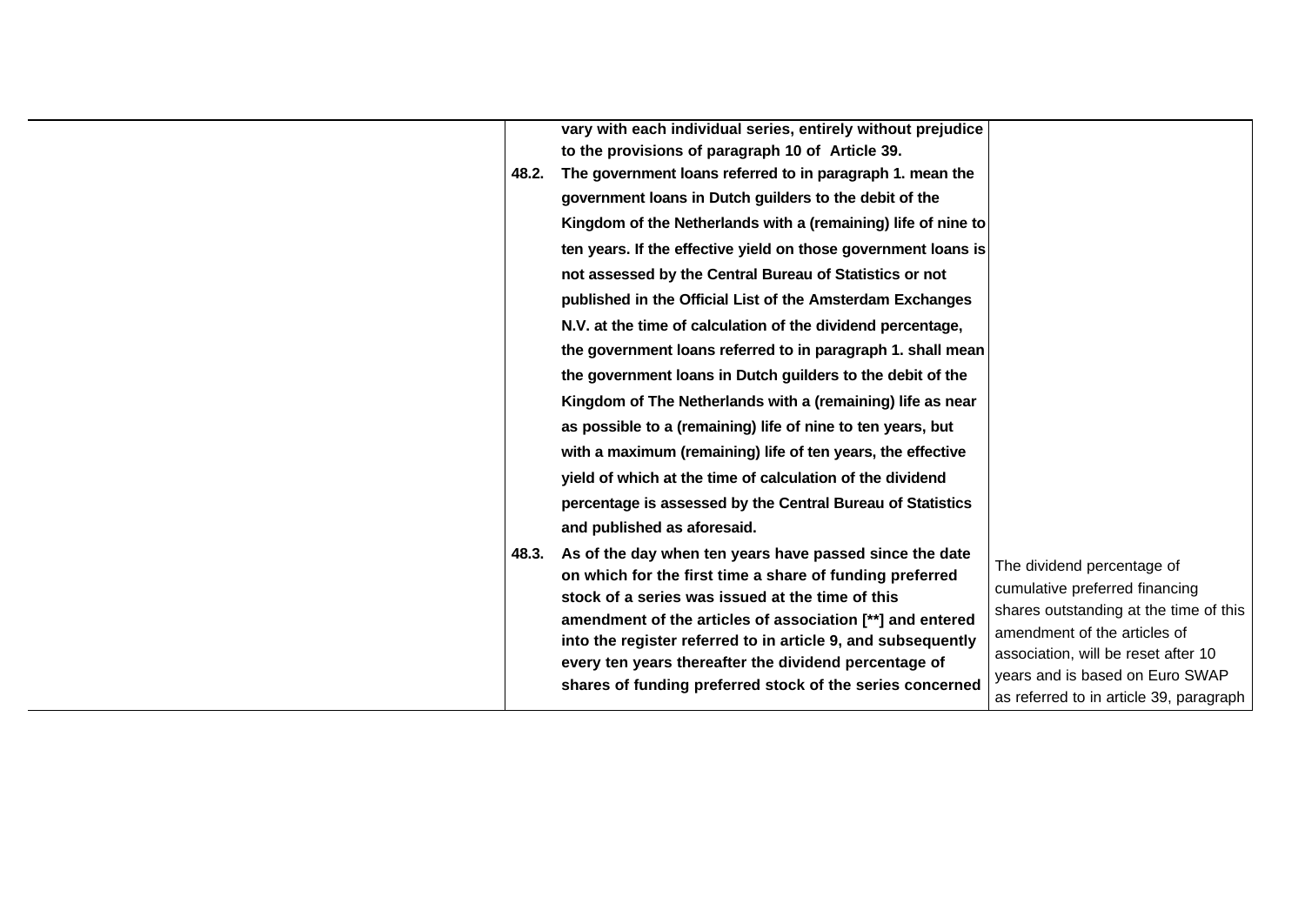|      | shall be adjusted in accordance with the provisions of        | 4, sub-paragraph a.                     |
|------|---------------------------------------------------------------|-----------------------------------------|
|      | article 39, paragraph 4, sub-paragraph c.                     |                                         |
|      |                                                               |                                         |
| 48.4 | Contrary to the provision of paragraph 4, sub-paragraph       |                                         |
|      | b. of article 44, in case of liquidation referred to in this  |                                         |
|      | article 44, to persons who as shown by the register           |                                         |
|      | referred to in article 9 were the holders of shares of        |                                         |
|      | funding preferred stock issued at the time of this            |                                         |
|      | amendment of the articles of association [**], if possible,   | In case of liquidation the distribution |
|      | the par value amount of their shares shall be paid            | on the cumulative preferred financing   |
|      | increased by the premium paid on the share concerned          | shares outstanding at the time of this  |
|      | upon its issue, that payment to be increased by an            | amendment of the articles of            |
|      | amount equal to the percentage, referred to under             | association, will be based on the       |
|      | paragraph 1. on the amounts mentioned there, calculated       | calculation of the dividend             |
|      | over the period beginning on the first day of the fiscal      | percentage as referred to in            |
|      | year following the fiscal year over which the last dividend   | paragraph 1.                            |
|      | on those shares was paid and ending on the day of the         |                                         |
|      | distribution, as referred to in article 44, made on shares of |                                         |
|      | funding preferred stock, always provided that all             |                                         |
|      | distributions paid over that period on the shares of          |                                         |
|      | funding preferred stock shall be deducted from the            |                                         |
|      | distribution pursuant to this paragraph 4.                    |                                         |
|      | If the Company's surplus assets are not sufficient to make    |                                         |
|      | the distributions as referred to in this paragraph, said      |                                         |
|      | distributions shall be made to the holders of the shares of   |                                         |
|      | funding preferred stock pro rata to the amounts that          |                                         |
|      | would be paid if the surplus assets were sufficient for       |                                         |
|      |                                                               |                                         |
|      | distribution in full.                                         |                                         |